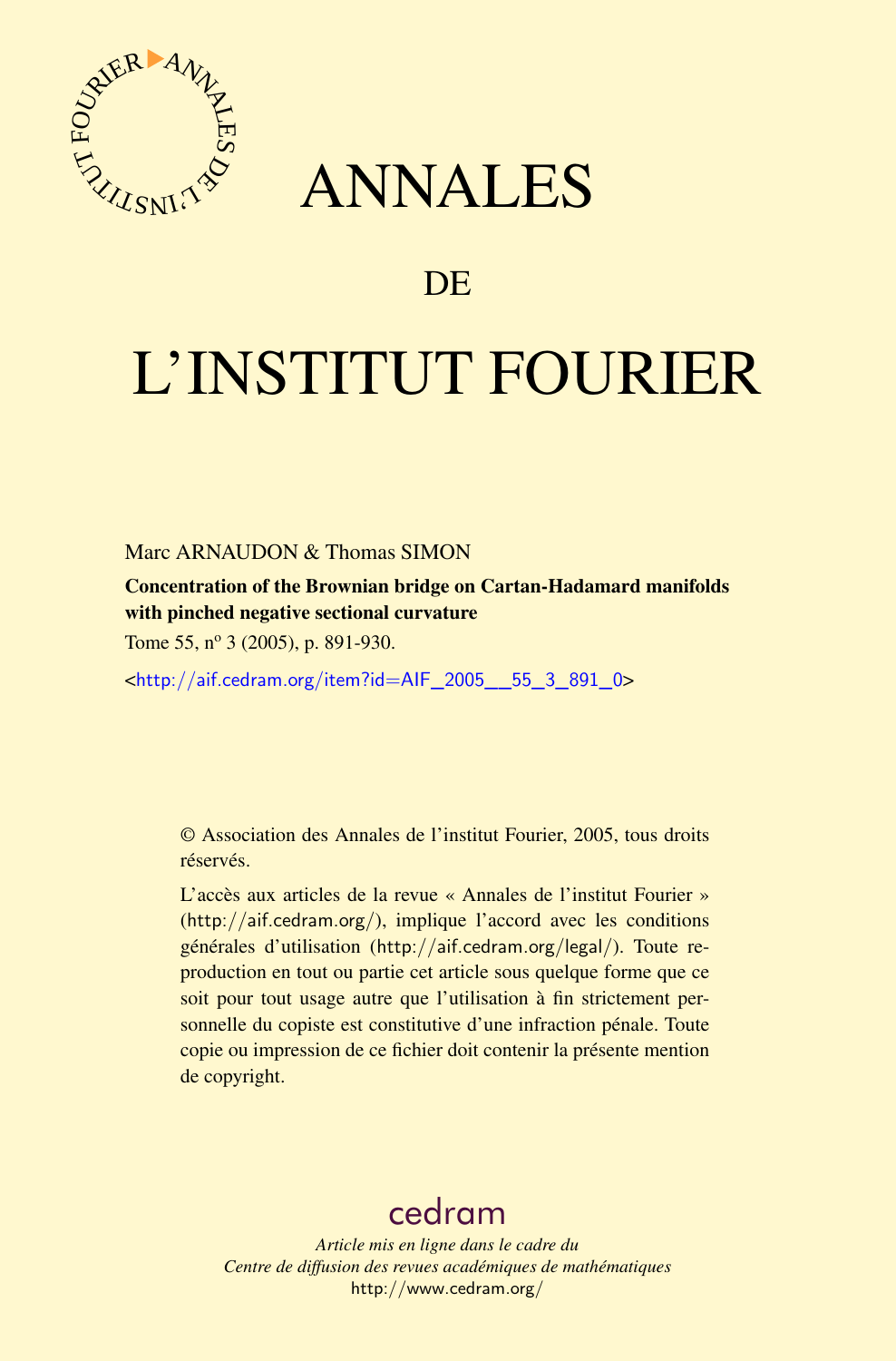### **CONCENTRATION OF THE BROWNIAN BRIDGE ON CARTAN-HADAMARD MANIFOLDS WITH PINCHED NEGATIVE SECTIONAL CURVATURE**

#### **by Marc ARNAUDON & Thomas SIMON**

#### **1. Introduction.**

Let *M* be a smooth Cartan-Hadamard manifold with pinched negative sectional curvature, viz. a complete, noncompact, simply-connected  $\mathcal{C}^{\infty}$ Riemannian manifold without boundary, whose all sectional curvatures *κ* satisfy

$$
(1.1) \t -c_2 \leqslant \kappa \leqslant -c_1
$$

for some fixed constants  $c_2 \geqslant c_1 > 0$ . For the sake of concision, later on we will refer to  $(1.1)$  (resp. to M) as the "pinching property" (resp. as a pinched CH manifold). Let  $\rho$  be the Riemannian distance on *M* and  $d \geq 2$ be its dimension. We will make the following further assumption on the curvature tensor of *M* at infinity:

ASSUMPTION 1.1. — *For every*  $\lambda > 0$ *, there exists*  $K_{\lambda} > 0$  *such that for every*  $z \in M$  *and every normalized exponential chart centered in z with radius λ, the Christoffel symbols associated with the Levi-Civita connection in this chart are bounded by*  $K_{\lambda}$ *, as well as their derivatives up to order two.*

*Keywords*: Brownian bridge, Cartan-Hadamard manifold, comparison theorems, Cox-Ingersoll-Ross process, heat kernel, large deviations, rank-one noncompact symmetric space.

*Math. classification*: 58J65, 60F10, 60H30.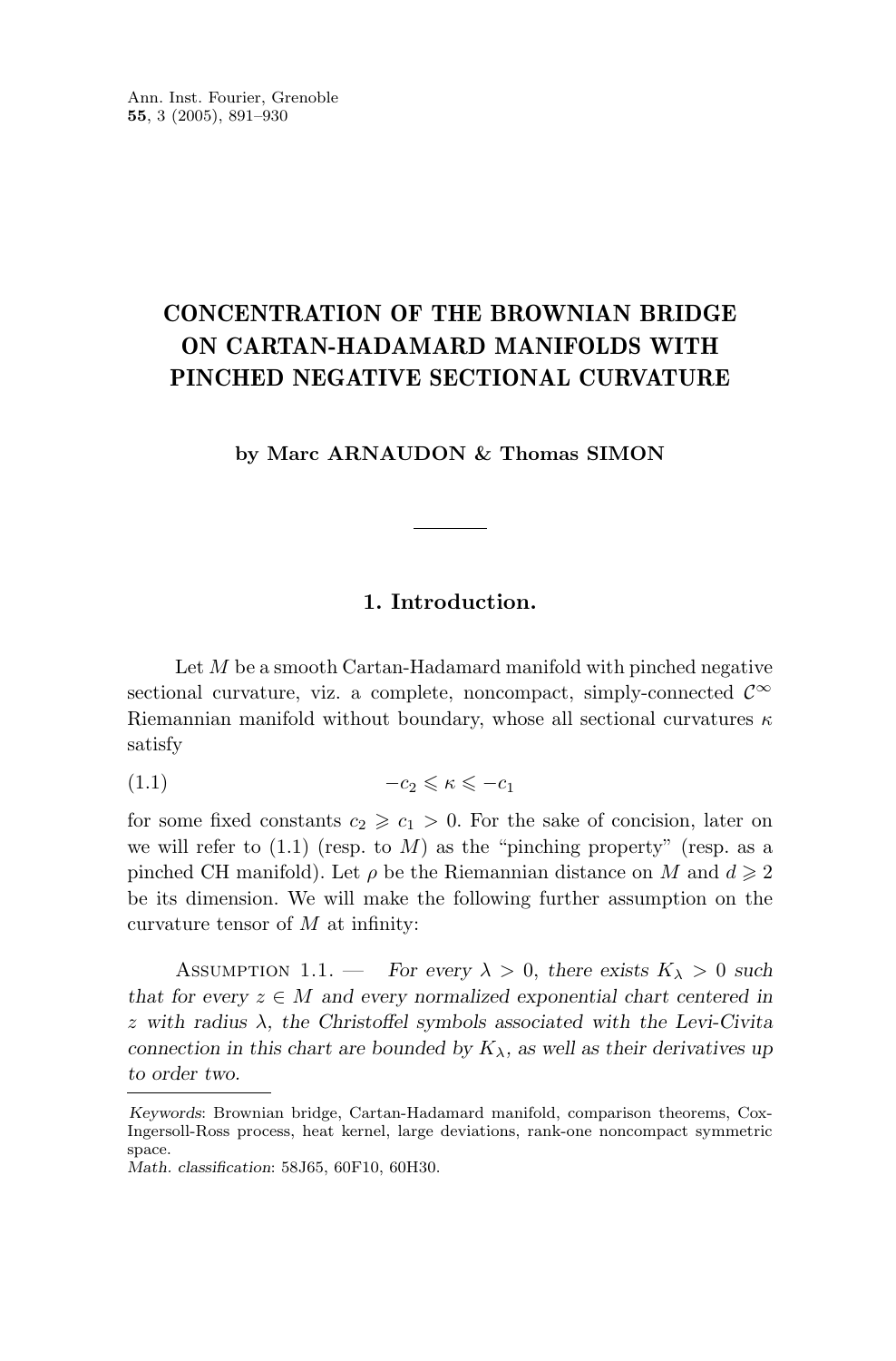This assumption holds for example when *M* is a rank-one symmetric space of the noncompact type (by transitive action of the underlying isometry group) or the universal covering of a compact manifold with pinched negative sectional curvature (by compacity). It seems difficult to find a tractable analogous condition on a global chart diffeomorphic to *M* – which exists by Cartan-Hadamard's theorem. For example, some Christoffel symbols associated with Poincaré's half-plane model for the hyperbolic plane have an exponential growth. Notice finally that this assumption entails that  $\nabla R$  is uniformly bounded on *M*, where *R* stands for the curvature tensor. However, we got stuck in proving that the converse is true.

For every  $x \neq y \in M$ , set  $\varphi(x, y) = {\varphi(x, y)(t), t \in \mathbb{R}}$  for the unitspeed geodesic satisfying  $\varphi(x, y)(0) = x$  and  $\varphi(x, y)(\rho(x, y)) = y$ , and

$$
S(x, y) = \{ \varphi(x, y)(t), t \in [0, \rho(x, y)] \}
$$

for the geodesic segment between *x* and *y*. Fix  $x \in M$  and a unit vector  $v \in T_xM$ . Define  $y(s) = \exp_x(sv)$  for every  $s \geq 0$ , and consider the *M*valued Brownian motion  $X(s) = X^{x,y(s)}$  started at *x* and conditioned to hit the point  $y(s)$  at time 1. More precisely, we ask  $X(s)$  to solve the Itô equation

(1.2) 
$$
d_{\text{It}\hat{o}}^{\nabla} X_t(s) = A(X_t(s)) dB_t + V_t(s, X_t(s)) dt,
$$

where *B* is an  $\mathbb{R}^m$ -valued Brownian motion  $(m \geq d)$ ,  $A \in \Gamma(\mathbb{R}^m \otimes TM)$ satisfies  $A(z)A(z)^* = \mathrm{Id}_{T_xM}$  for every  $z \in M$ ,  $p_t(z, y)$  is the heat kernel on *M* and

(1.3) 
$$
V_t(s, z) = \text{grad} \log p(1 - t, \cdot, y(s))(z).
$$

Let  $y = y(1)$  and  $f: M \to \mathbb{R}_+$  be the function  $z \mapsto \rho^2(z, \varphi(x, y))$ , viz.  $f(z)$ is the square of the distance from *z* to the whole geodesic  $\varphi(x, y)$ . Consider the process  $\{Z_t(s) = f(X_t(s)), t \geq 0\}$ , and for every  $a > 0$  the event

$$
\Lambda_a^{x,v,s} = \left\{ \sup_{t \in [0,1]} Z_t(s) \geqslant a \right\}.
$$

In the following, we will write  $\mathcal{K}_c^a = (2/c) \log(\cosh c \sqrt{a})$  for every  $a, c > 0$ . The aim of this paper is to prove the following

THEOREM  $1.2.$  — *Under Assumption 1.1 and with the above notations, for every a >* 0

$$
-\mathcal{K}_{c_2}^a \leq \liminf_{s \to \infty} s^{-1} \log \mathbb{P}\left[\Lambda_a^{x,v,s}\right] \leq \limsup_{s \to \infty} s^{-1} \log \mathbb{P}\left[\Lambda_a^{x,v,s}\right] \leqslant -\mathcal{K}_{c_1}^a,
$$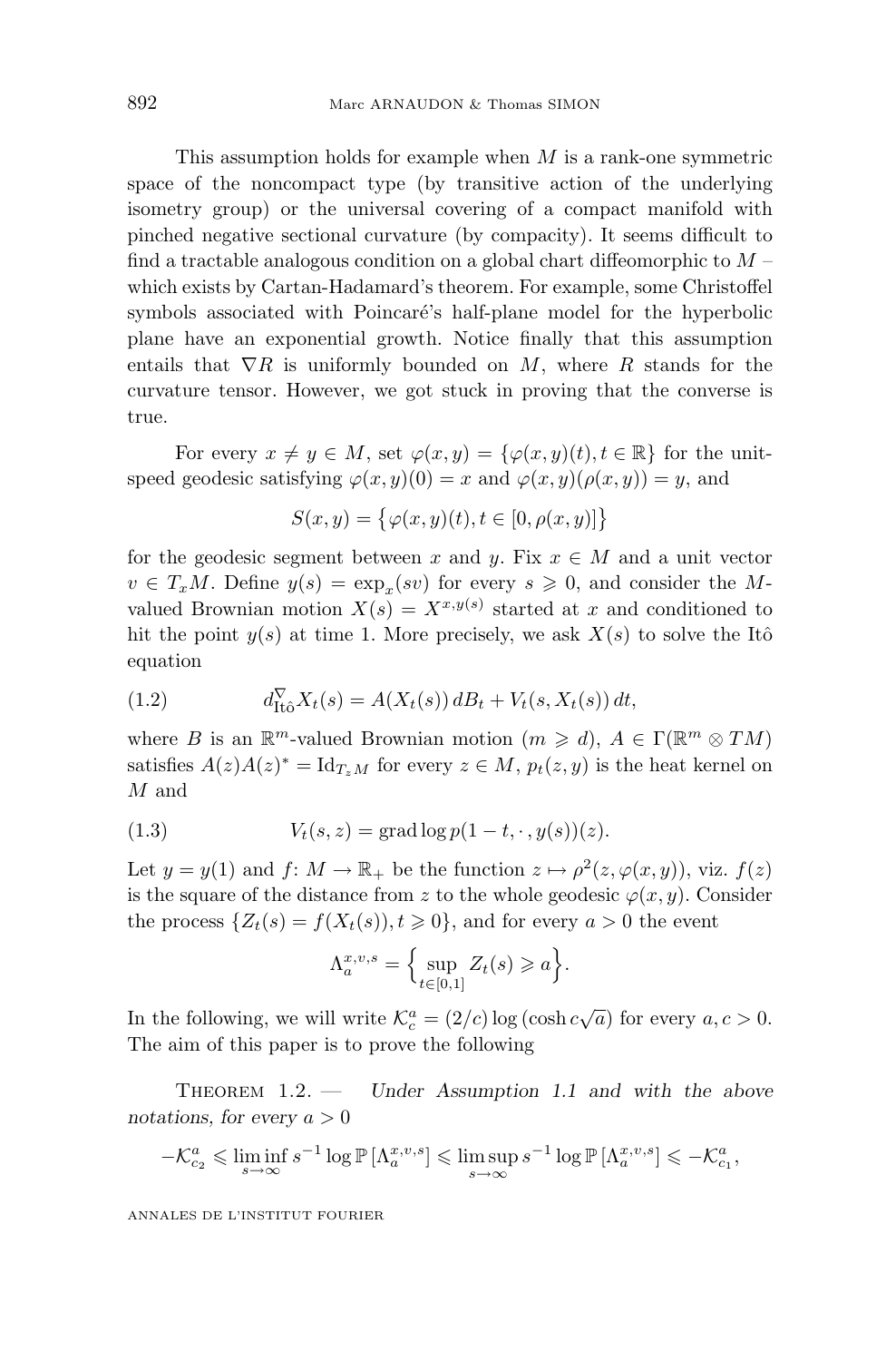*uniformly in*  $x \in M$  *and*  $v \in T_xM$  *such that*  $||v|| = 1$ *. Besides, the same result holds in replacing*  $\varphi(x, y)$  *by*  $S(x, y)$  *in the definition of*  $\Lambda^{x, v, s}$ *.* 

This result means that the Brownian bridge"concentrates" around the geodesic line – resp. the geodesic segment – joining its two extremities when the distance between the latter tends to infinity, and extends to pinched CH manifolds the main theorem of [21], which established the result on the real hyperbolic plane with constant sectional curvature -1(in this case one finds then an exact limit given by  $\mathcal{K}_1^a$ ). Recall that originally, a weak version of this concentration result had been obtained by Eberle [7], providing the key-step in the construction of a counterexample for the existence of a spectral gap on the loop space over a compact Riemannian manifold.

The main argument used in this paper to obtain Theorem 1.2 is entirely different from the techniques developed in [7] and [21], where the Brownian bridge was rather considered as an *h*-transform of Brownian motion. Here, we choose to work directly on the SDE (1.2), and the main point consists in obtaining the following limit theorem for its drift coefficient when  $s \to \infty$ :

(1.4) 
$$
\lim_{s \to +\infty} s^{-1} V_t(s, X_t(s)) = \dot{\varphi}(X_t(s), y(\infty))(0).
$$

Indeed, once  $(1.4)$  is obtained, a simple application of Itô's formula to the process *Z*, combined with Alexandrov-Toponogov's triangle comparison theorem and the comparison theorem for real SDE's shows that when  $s \rightarrow \infty$ , a.s.  $Z_t$  lies roughly between the solutions of the SDE's

$$
Y_t^i = 2 \int_0^t \sqrt{Y_u^i} dB_u - 2s \int_0^t \sqrt{Y_u^i} \tanh\left(c_i \sqrt{Y_u^i}\right) du + k_i t, \quad i = 1, 2
$$

where  $k_1, k_2$  are positive constants. An asymptotic analysis of these latter diffusions of the Cox-Ingersoll-Ross type, performed with the help of stochastic calculus and first passage time techniques, delivers then the required lower and upper exponential speeds of convergence  $-s\mathcal{K}_{c_i}^a$ ,  $i=1,2$ . By the way, we remark that these speeds of convergence can be computed in integrating from 0 to *a* the functions  $2b_i(x)/a^2(x)$ , where  $a(x)=2\sqrt{x}$  is the diffusion coefficient and  $b_i(x) = -2s\sqrt{x} \tanh(c_i\sqrt{x})$  is the dominating drift coefficient of the corresponding diffusion. However, we could not find any sensible geometrical explanation of this computation.

Up to technical details – which are a bit reminiscent to those of Eberle's paper, the limit theorem (1.4) is actually a direct consequence of the following logarithmic derivative estimate of the heat kernel on *M*, when  $\rho(x, y) \rightarrow +\infty$ :

(1.5) 
$$
\rho(x, y)^{-1} \operatorname{grad} \log p_t(\cdot, y)(x) \to t^{-1} \dot{\varphi}(x, y)(0).
$$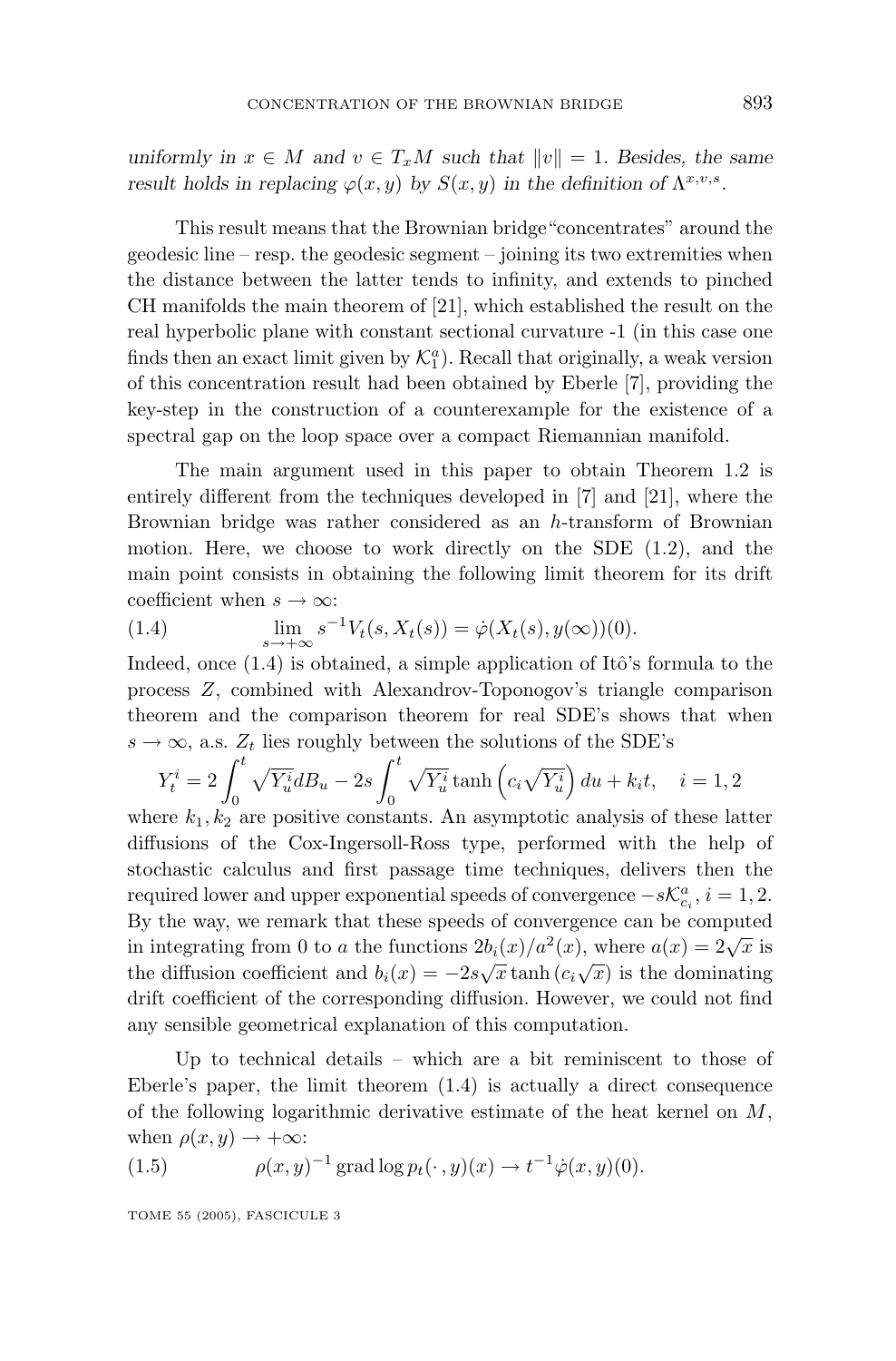This estimate, which may be interesting by itself as a pendant to Bismut's celebrated estimate for grad  $\log p_t(\cdot, y)(x)$  in small time – see Theorem 3.8 in [3], is rather easy to obtain analytically on real hyperbolic spaces or rank-one noncompact symmetric spaces, because of the existence of (more or less) closed formulae thereon. The situation is however much more complicated on general pinched CH manifolds. To achieve our proof, we use then probabilistic arguments relying on a"filtered" integration by part formula for the heat kernel [22], [23] and a suitable development in local coordinates where we can perform large deviation estimates and apply Varadhan's lemma. In the end, we do obtain (1.5) in full generality on *M*, but unfortunately we need the Assumption 1.1 to obtain the *uniform* convergence in  $x$ , which is crucial to get  $(1.4)$ . This explains the restriction on *M* in the statement of Theorem 1.2. At the end of the paper, we provide an example where (1.5) may fail in the absence of Assumption 1.1.

In addition to being more general, we feel that our proof is more transparent than the ones in [7] and [21], even though it would be quite interesting to see if Martin boundary techniques could also apply on general CH manifolds to study this concentration phenomenon. Yet another approach could be the following: observing by Riemannian comparison that if  $M_1, M_2$  are two CH manifolds such that  $\sup_{x \in M_2} \kappa_2(x) \leq \inf_{x \in M_1} \kappa_1(x)$ with the above notations, then for any given geodesics  $\gamma_i \subset M_i$  it is possible to construct two Brownian motions  $X^i$  starting from  $x_i \in \gamma_i$ ,  $i = 1, 2$ , such that a.s.  $\rho(X_t^2, \gamma_2) \geq \rho(X_t^1, \gamma_2)$ , one may wonder if conditioning both  $X^i$ 's to go back to  $\gamma_i$  in time 1 should not force  $X^2$  to stay closer to  $\gamma_2$  than  $X<sup>1</sup>$  to  $\gamma_1$  in the meantime. Roughly, this would then prove Theorem 1.2 provided the result is already known on real hyperbolic spaces, because of (1.1). Unfortunately, we could not give a rigorous approach to these simple heuristics relying only on the constant curvature case and Riemannian comparison theorems.

#### 2. The case of real hyperbolic spaces.

In this section we generalize the main result of [21] to all real hyperbolic spaces  $\mathbb{H}_c^d(\mathbb{R})$ ,  $d \geq 2$ , with constant sectional curvature  $-c < 0$ . As in [21], the first step consists in estimating the deviations from the origin of a family of diffusions of the Ornstein-Uhlenbeck type with big negative drift. Then we prove the logarithmic derivative estimate of the heat kernel and two further estimates, which entail together with Itô's formula that the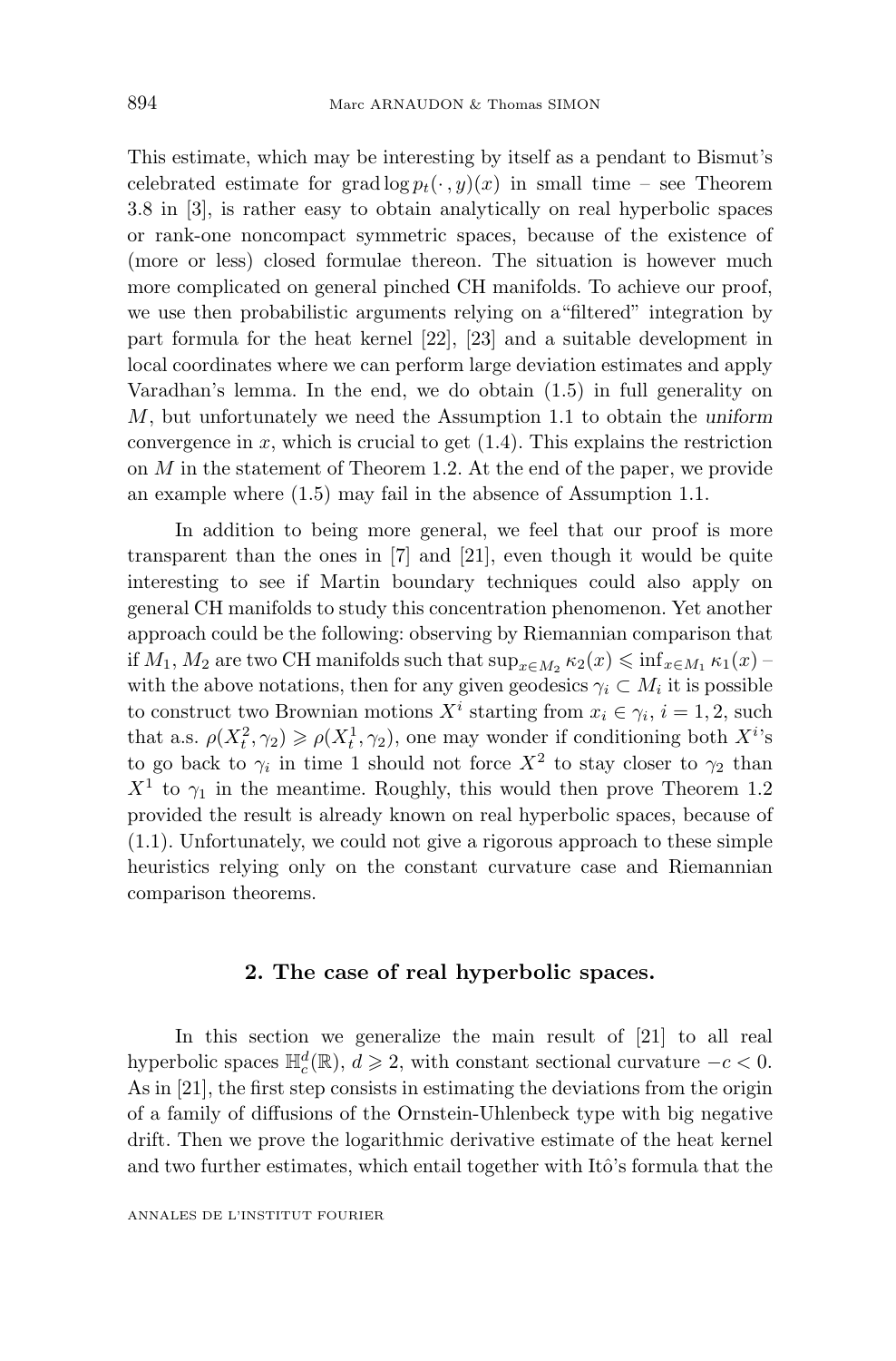process  $\{Z_t, t \geq 0\}$  becomes very close to these diffusions when  $s \to +\infty$ . The proof of Theorem 1.2 follows then simply from the comparison theorem for one-dimensional stochastic differential equations.

#### **2.1. Asymptotics of first-passage times for CIR-type diffusions.**

We begin with an extension of the Proposition of [21], showing that the limit constant therein actually does not depend of the dimension. For every  $\nu \in \mathbb{R}$  and  $c, k > 0$ , let  $Y^{\nu,c,k}$  be the solution to the SDE

$$
(2.1) \ \ Y_t^{\nu,c,k} = 2 \int_0^t \sqrt{Y_s^{\nu,c,k}} dB_s - 2\nu \int_0^t \sqrt{Y_s^{\nu,c,k}} \tanh(c\sqrt{Y_s^{\nu,c,k}}) ds + kt
$$

where  ${B_t, t \geq 0}$  is a standard linear Brownian motion. By analogy with Bessel diffusions, we see that (2.1) has a unique strong solution which is positive for every  $t > 0$ . In the following we will set  $\mathbb{P}^{\nu,c,k}$  for the law of  $Y^{\nu,c,k}$ . If  $\{X_t, t \geq 0\}$  is the canonical process, let  $\{\mathcal{F}_t, t \geq 0\}$  be the canonical completed filtration, and *T<sup>a</sup>* be the first hitting time of *X* at level  $a > 0$ :  $T_a = \inf \{ t > 0 / X_t = a \}$ . Notice that under  $\mathbb{P}^{0,c,k}$ , *X* is the square of a Bessel process of dimension  $k$ , which we will be sometimes denote by  $X^k$  when no confusion is possible.

PROPOSITION 2.1. — For every 
$$
a, c, k, t > 0
$$
,  
\n
$$
\lim_{\nu \uparrow +\infty} \nu^{-1} \log \mathbb{P}^{\nu, c, k} [T_a < t] = -\mathcal{K}_c^a.
$$

*Proof.* — We first notice that it suffices to consider the case  $c = 1$ , the general case  $c > 0$  following from a straightforward scaling argument in considering the process  $t \mapsto c^2 Y_{t/c^2}^{\nu,c,k}$ . Setting  $\mathbb{P}^{\nu,k} = \mathbb{P}^{\nu,1,k}$  for simplicity, we will show that

$$
-\mathcal{K}_1^a \leq \liminf_{\nu \uparrow +\infty} \nu^{-1} \log \mathbb{P}^{\nu,k} \left[ T_a < t \right] \leqslant \limsup_{\nu \uparrow +\infty} \nu^{-1} \log \mathbb{P}^{\nu,k} \left[ T_a < t \right] \leqslant -\mathcal{K}_1^a.
$$

*Proof of the lower limit*. — By Girsanov's theorem and the fact that  ${T_a < t} \in \mathcal{F}_{T_a}$ , we can write

$$
\mathbb{P}^{\nu,k}[T_a < t] = \mathbb{P}^{0,k}\left[T_a < t; L_{T_a}^{\nu,k}\right]
$$

where

$$
L_{T_a}^{\nu,k} = \exp\bigg[-\nu \int_0^{T_a} \frac{\tanh\sqrt{X_s}}{2\sqrt{X_s}}\left(dX_s - kds\right) - \frac{\nu^2}{2} \int_0^{T_a} \tanh^2\sqrt{X_s} ds\bigg].
$$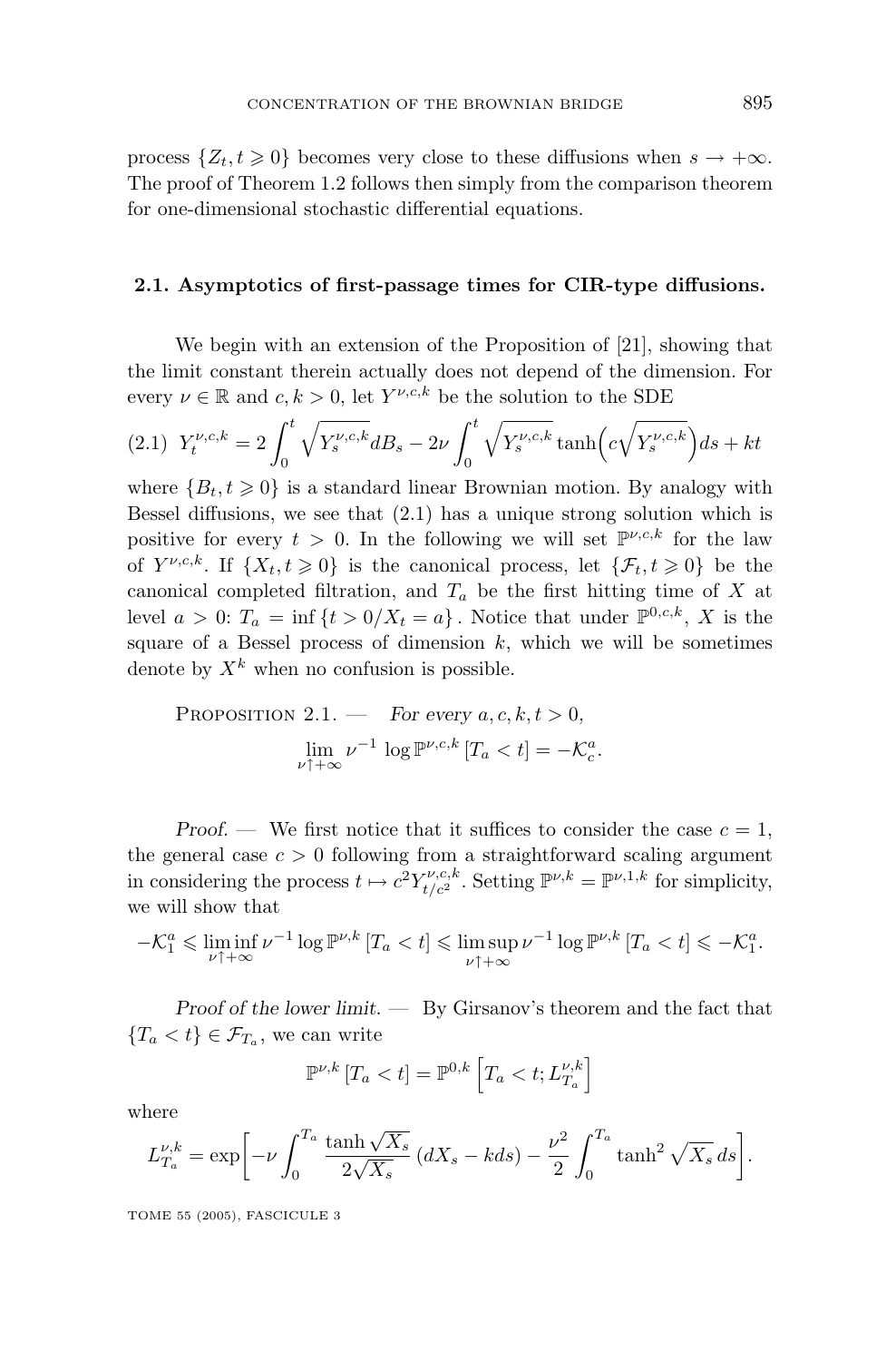On the other hand, Itô's formula yields

$$
-\nu \int_0^{T_a} \frac{\tanh\sqrt{X_s}}{2\sqrt{X_s}} dX_s
$$
  
= -(2\nu + 1) log cosh $\sqrt{a}$  + (\nu + 1)  $\int_0^{T_a} \frac{\tanh\sqrt{X_s}}{2\sqrt{X_s}} dX_s$   
+ (\nu + 1/2)  $\int_0^{T_a} \left(1 - \frac{\tanh\sqrt{X_s}}{\sqrt{X_s}} - \tanh^2\sqrt{X_s}\right) ds$ 

and we get, after some rearrangements,

(2.2) 
$$
\mathbb{P}^{\nu,k}[T_a < t] = (\cosh\sqrt{a})^{-(2\nu+1)} \overline{\mathbb{P}}^{\nu+1,k} [T_a < t; M_{T_a}^{\nu,k}],
$$

where we set  $\overline{\mathbb{P}}^{\nu,k} = \mathbb{P}^{-\nu,k}$  and

$$
M_{T_a}^{\nu,k} = \exp\bigg[ (\nu+1/2) \int_0^{T_a} \left( 1 + (k-1) \frac{\tanh\sqrt{X_s}}{\sqrt{X_s}} \right) ds \bigg].
$$

We will now prove that  $\overline{\mathbb{P}}^{\nu+1,k}$  [ $T_a < t$ ] tends to 1 as  $\nu \to +\infty$ , which is sufficient to obtain the lower limit, because  $M_{T_a}^{\nu,k} \geq 1$  a.s. Setting  $c_a = \tanh \sqrt{a}/\sqrt{a}$ , we see by comparison that if  $\widetilde{\mathbb{P}}^{\nu+1,k}$  stands for the law of the solution to the SDE

$$
X_t = 2\int_0^t \sqrt{X_s} dB_s + 2c_a(\nu + 1) \int_0^t X_s ds + kt,
$$

then  $\overline{\mathbb{P}}^{\nu+1,k}[T_a < t] \geq \overline{\mathbb{P}}^{\nu+1,k}[T_a < t]$  for every  $t > 0$ . Under  $\overline{\mathbb{P}}^{\nu+1,k}$ , we recognize in *X* the well-known Cox-Ingersoll-Ross (CIR) process, which can be reconstructed from the square Bessel process  $X^k$  by deterministic time change:

(2.3) 
$$
\{X_t, t \geq 0\} \stackrel{d}{=} \left\{ e^{2c_{\nu}^a t} X_{\psi_t^{a,\nu}}, t \geq 0 \right\},
$$

where we set  $c^a_\nu = (\nu + 1)c_a$  and  $\psi^{a,\nu}_t = (1 - e^{-2c^a_\nu t})/2c^a_\nu$ . Using the scaling property of *X<sup>k</sup>*, this entails

(2.4) 
$$
\widetilde{\mathbb{P}}^{\nu+1,k} [T_a < t] \geq \mathbb{P} \left[ X_{\psi_t^{a,\nu}}^k > a e^{-2c_{\nu}^a t} \right] \geq \mathbb{P} \left[ X_1^k > 2c_{\nu}^a a e^{-2c_{\nu}^a t} / (1 - e^{-2c_{\nu}^a t}) \right],
$$

which completes the proof of the lower limit, because  $X_1^k$  does not weight {0} for every  $k > 0$ , and since  $2c_{\nu}^{a}ae^{-2c_{\nu}^{a}t}/(1 - e^{-2c_{\nu}^{a}t}) \to 0$  when  $\nu \to +\infty$ .

*Proof of the upper limit*. — We will use a different method, relying on Feller's spectral theory [9]. Actually, the case  $k = 1$  was already proved in the same way in the Proposition of [21], with the help of Legendre functions.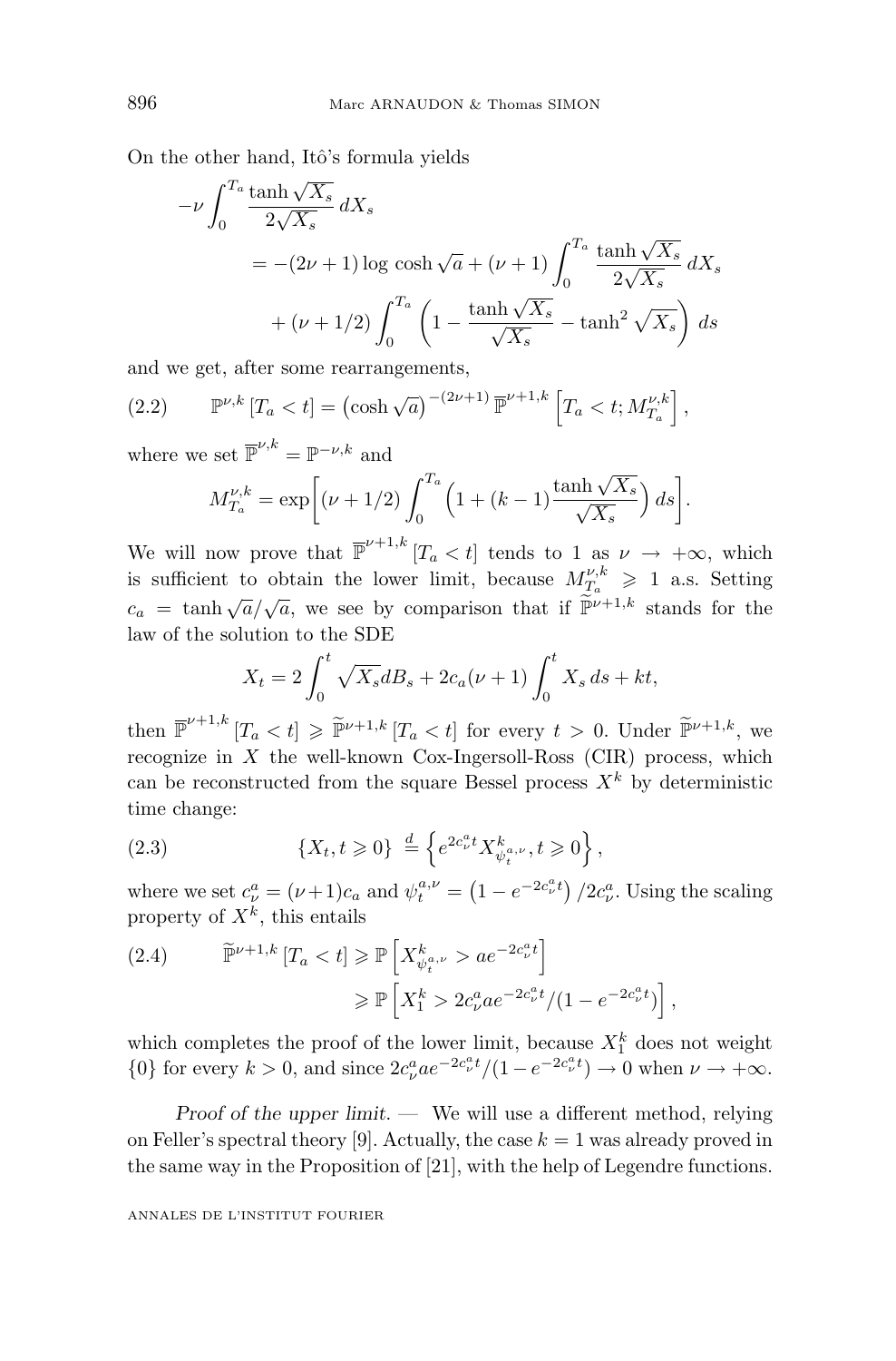But the situation is a bit different when  $k \neq 1$ , because the underlying second order differential equation has then a new singularity at zero – see however the following Remark 2.2.(c) for the case  $k = 3$ . Fix  $a, t > 0$ ,  $x \in ]0, a[$ , and set  $\mathbb{P}_{x}^{\nu, k}$  for the law of the solution to (2.1) starting from *x*, whence  $\mathbb{P}^{\nu,k}[T_a < t] \leq \mathbb{P}^{\nu,k}_x [T_a < t]$  by comparison. Assuming without loss of generality that  $k \geqslant 2$ , setting  $q = (k-1)/2$  and  $X^{\nu,q}$  for the unique (positive) solution to the SDE

$$
X_s^{\nu,q} = \sqrt{x} + B_s - \nu \int_0^s \tanh X_u^{\nu,q} \, du + q \int_0^s \frac{1}{X_u^{\nu,q}} \, du,
$$

we see from Itô's formula that under  $\mathbb{P}_{x}^{\nu,k}$  we have a.s.  $T_a = \inf\{s > 0,$  $X_{s}^{\nu,q} = \sqrt{a}$ . Hence, another comparison argument yields

(2.5) 
$$
\mathbb{P}^{\nu,k}[T_a < t] \leqslant \mathbb{P}_x^{\nu,k}[T_a < t] \leqslant \mathbb{P}[T_a^{\nu,q} < t],
$$

where  $T_a^{\nu,q} = \inf \{ s > 0, Y_s^{\nu,q} = \sqrt{a} \}$  and  $Y^{\nu,q}$  solves

$$
Y_s^{\nu,q} = \sqrt{x} + B_s - \nu \int_0^s \tanh Y_u^{\nu,q} du + q \int_0^s \coth Y_u^{\nu,q} du.
$$

Notice now that since  $k \geq 2$  and according to Feller's classification – for which we use Mandl's terminology, see [18] pp. 13, 24-25 and  $67 -$  the diffusion  $Y^{\nu,q}$  has a natural boundary at  $+\infty$  and an entrance boundary at 0. Hence, according to Feller's spectral theory – see Theorem 4 p. 11 in [9] or Lemma 3 p. 62 in [18], for every  $\lambda > 0$  the Laplace transformation  $\mathbb{E}[e^{-\lambda T_{\alpha}^{\nu,q}}]$  is given by the value at  $z = \sqrt{x}$  of the unique solution over  $[0, \sqrt{a}]$  to the differential equation

$$
(2.6) \t\t \t\t \mathcal{L}^{\nu,q}f(z) - 2\lambda f(z) = 0
$$

satisfying  $f(\sqrt{a}) = 1$  and such that  $f(0+)$  and  $\mathcal{L}^{\nu,q} f(0+)$  exist, where we set

$$
\mathcal{L}^{\nu,q}f(z) = f''(z) - 2\nu \tanh z f'(z) + 2q \coth z f'(z)
$$

for every  $z > 0$  and smooth functions f. The above operator  $\mathcal{L}^{\nu,q}$  is in fact well-known from harmonic analysis as a Jacobi operator – see Section 2 in [14]. Setting  $\mu = \sqrt{(\nu - q)^2 + 2\lambda}$ , we see from the boundary conditions and Formula (2.7) in [14] that  $\mathbb{E}[e^{-\lambda T_a^{\nu,q}}]$  equals

$$
\frac{\left(\cosh\left(\sqrt{x}\right)\right)^{\nu+\mu-q}F\left((q-\nu-\mu)/2,(q+1+\nu-\mu)/2;q+1/2;\tanh^2\left(\sqrt{x}\right)\right)}{\left(\cosh\left(\sqrt{a}\right)\right)^{\nu+\mu-q}F\left((q-\nu-\mu)/2,(q+1+\nu-\mu)/2;q+1/2;\tanh^2\left(\sqrt{a}\right)\right)},
$$

where F stands for Gauss' hypergeometric function. By an asymptotic expansion of the latter when its first parameter is (negatively) large – see e.g. [17] p. 56, this entails finally

$$
\limsup_{\nu \to +\infty} \nu^{-1} \log \mathbb{P}\left[T_a^{\nu,q} < t\right] \leqslant \lim_{\nu \to +\infty} \nu^{-1} \log \mathbb{E}\left[e^{-\lambda T_a^{\nu,q}}\right] = \mathcal{K}_1^x - \mathcal{K}_1^a,
$$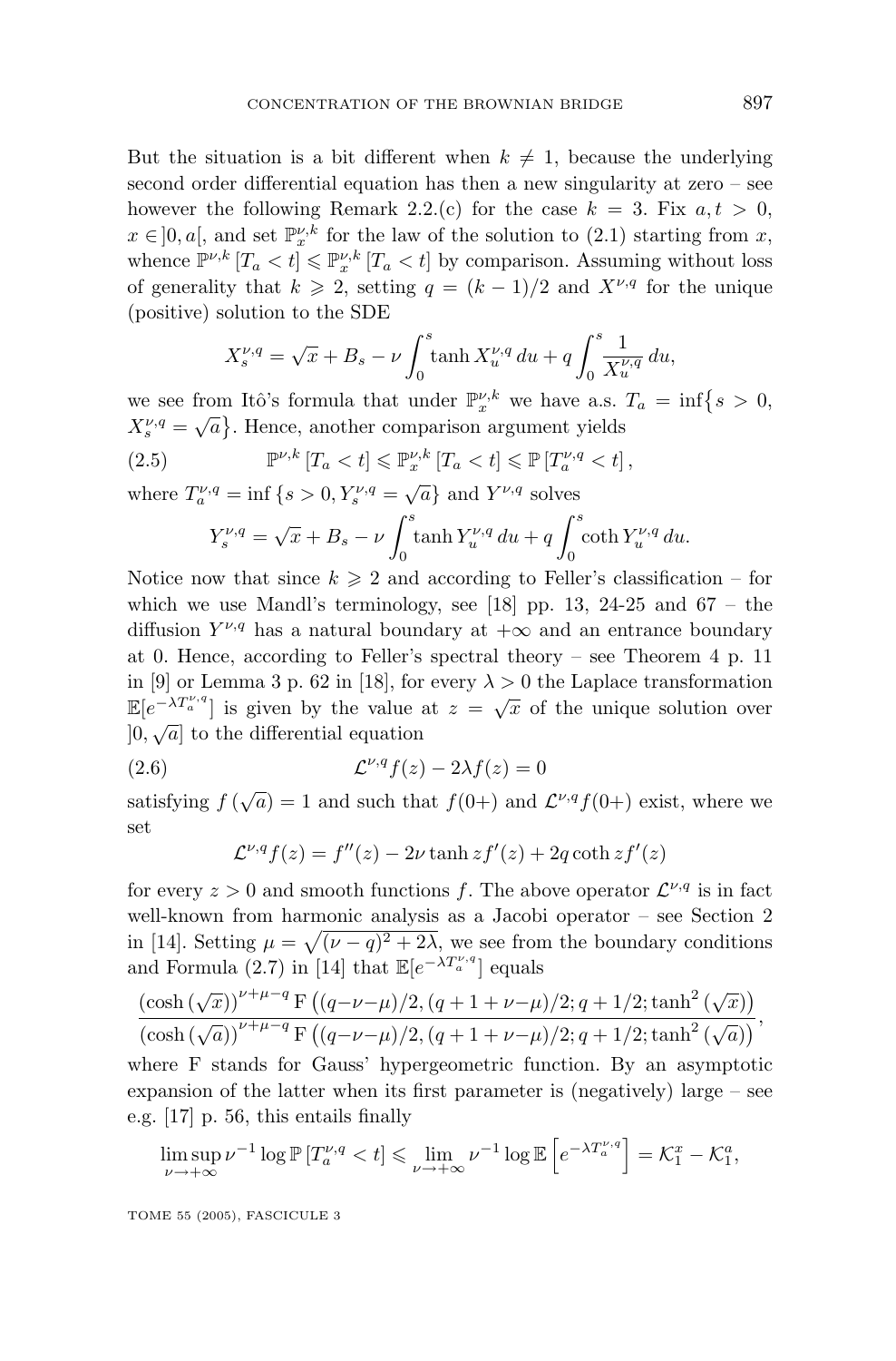where the first inequality is an immediate consequence of the Markov inequality. Using (2.5) and letting *x* tend to 0 completes now the proof of the upper limit.

#### *Remarks 2.2.*

(a) From the proof of the lower limit, we notice that the exponential speed of convergence  $-\nu \mathcal{K}_c^a$  emerges naturally in integrating from 0 to *a* the function  $2b(x)/a^2(x)$ , where  $a(x)=2\sqrt{x}$  is the diffusion coefficient and  $b(x) = -2\nu\sqrt{x}$  tanh  $(c\sqrt{x})$  is the dominating drift coefficient. Actually, the statement of Proposition 2.1 probably holds for a more general class of diffusions of the square Ornstein-Uhlenbeck type, with big negative drift. However, we notice that the change of measure given by (2.2) seems useless to obtain the upper limit. Indeed, for example when  $k = 1$ , it is possible to compute

$$
\overline{\mathbb{E}}^{\nu+1,1}\left[M_{T_a}^{\nu,1}\right]=\left(\cosh\sqrt{a}\right)^{2\nu},\,
$$

so that we strongly need to consider the event  ${T_a < t}$  in the analysis of the upper limit. If we could prove *a priori* that  $\lim_{\nu \uparrow +\infty} \nu^{-1} \log \mathbb{P}^{\nu,c,k} [T_a < t]$ exists and does not depend on *t*, then this would give a quicker proof of the upper bound without special functions, thanks to the immediate inequality

$$
\log \overline{\mathbb{P}}^{\nu+1,k} \left[ T_a < t; M_{T_a}^{\nu,k} \right] \leq k(\nu+1/2)t.
$$

Unfortunately, we could not find any ergodic theoretical argument removing the dependence on *t* at the limit, under the logarithmic scale.

(b) In the case  $q = 0$  (*i.e.*  $k = 1$ ), the proposition was already proved in [21] with the help of Legendre functions. Taking this for granted, one can give the following alternative proof of the proposition in the case  $k > 1$ – which is the only situation relevant to our further purposes. With the above notations, it is sufficient to prove that

$$
(2.7) \t\t X_s^{\nu,q} \leqslant X_s^{\nu',0} + \alpha_0,
$$

where  $\nu' = \nu - q/(\alpha_0 \tanh \alpha_0)$ . Indeed, clearly the converse inequality  $X_s^{\nu,0} \leqslant X_s^{\nu,q}$  holds a.s. and then we can reason exactly as above. But by Itô-Tanaka's formula, we have

$$
X_s^{\nu,0} = B_s - \nu \int_0^s \tanh X_u^{\nu,0} \, du + L_s^{\nu,0},
$$

where  $L_s^{\nu,0}$  is the local time at 0 of  $X_s^{\nu,0}/2$ . On the other hand, the process  $X_s^{\nu',\alpha_0,0} = X_s^{\nu',0} + \alpha_0$  has for drift

$$
-\nu' \tanh\left(X_s^{\nu',\alpha_0,0} - \alpha_0\right) ds + dL_s^{\nu,0}
$$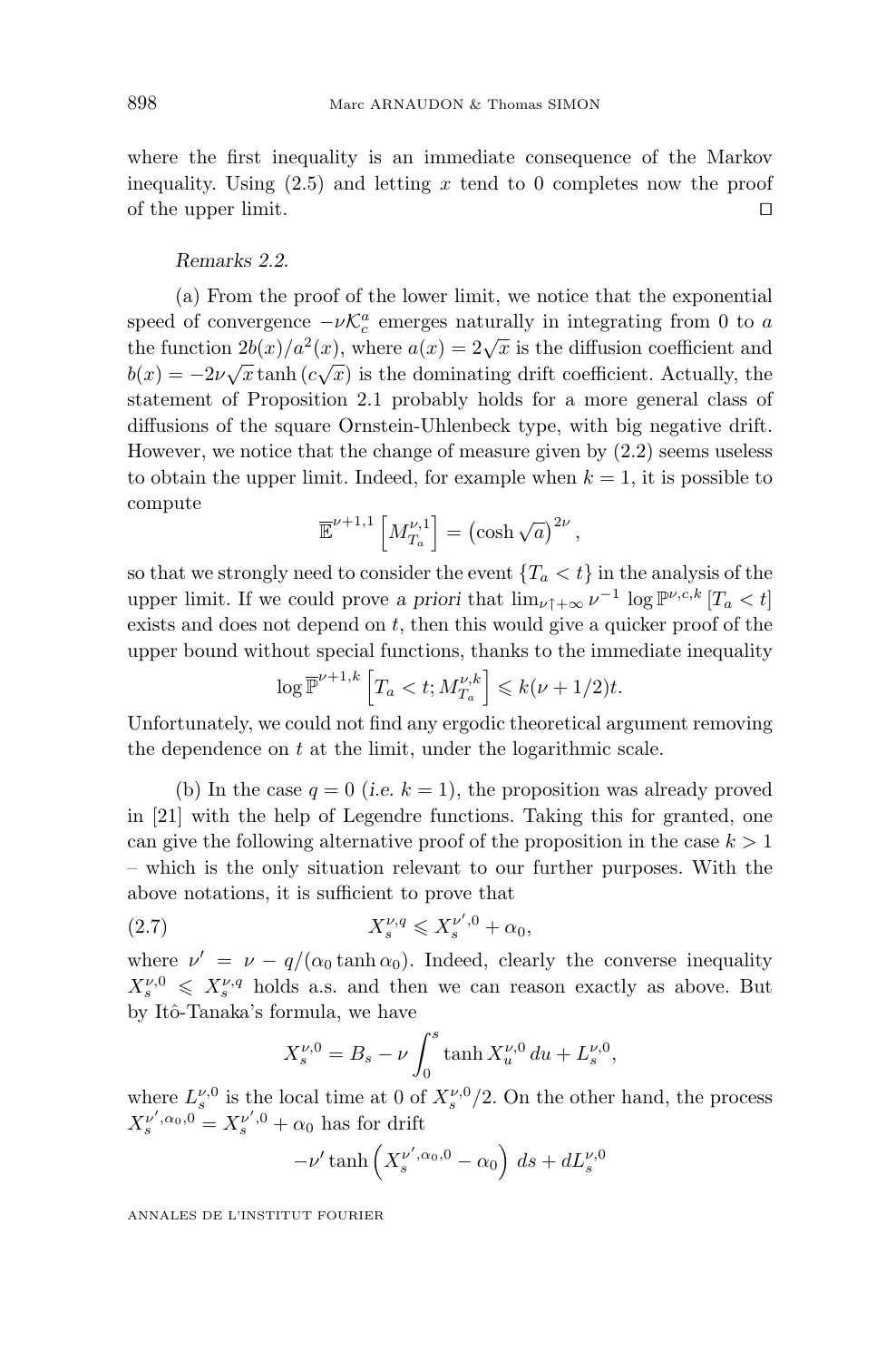whereas when  $X_s^{\nu,q} > 0$ , the process  $X_s^{\nu,q}$  has for drift

$$
\left( \left( -\nu \tanh X_s^{\nu,q} + \frac{k-1}{2X_s^{\nu,q}} \right) ds.
$$

Since for positive time  $X_s^{\nu',\alpha_0,0}$  is always larger than or equal to  $\alpha_0$ , and since the local time  $L_s^{\nu,0}$  is nondecreasing, it is sufficient to prove that for  $every x \geqslant \alpha_0,$ 

$$
-\nu'\tanh\left(x-\alpha_0\right) > -\nu\tanh x + \frac{k-1}{2x}.
$$

A sufficient condition is clearly  $(\nu - \nu') \tanh x \geq (k-1)/2x$ . Observing that the left hand side is an increasing function of *x* and the right hand side is a decrasing function of  $x$ , a sufficient condition becomes  $(\nu - \nu') \tanh \alpha_0 \geqslant (k-1)/2\alpha_0$ , so that finally, letting

$$
\nu' = \nu - \frac{k - 1}{2\alpha_0 \tanh \alpha_0},
$$

we obtain (2.7).

(c) In the case  $q = 1$  (*i.e.*  $k = 3$ ), the equation (2.6) can be solved in a different way. Using the substitution  $f(z) = (\cosh z)^{\nu}(\sinh z)^{-1}g(\tanh z)$ where  $q : (-1,1) \rightarrow \mathbb{R}$  is some unknown function, yields namely the following equation for *g*:

$$
(1 - z2) g''(z) - 2z g'(z) + \left(\nu(\nu + 1) - \frac{(\nu - 1)^{2} + 2\lambda}{1 - z^{2}}\right) g(z) = 0,
$$

which is Legendre's differential equation on the cut. Hence, the general solution to (2.6) has the form

$$
f(z) = (\cosh z)^{\nu} (\sinh z)^{-1} [A P_{\nu}^{\mu}(\tanh z) + B P_{\nu}^{\mu}(-\tanh z)]
$$

for two unknown constants *A* and *B*, where  $\mu = \sqrt{(\nu - 1)^2 + 2\lambda}$  and  $P^{\mu}_{\nu}$ stands for the Legendre function of the first kind. From the boundary conditions and the third formula p. 167 in [17], we deduce that  $\mathbb{E}[e^{-\lambda T_a^{\nu,1}}]$ equals

$$
\frac{\left(\cosh\left(\sqrt{x}\right)\right)^{\nu+\mu-1}F\left(1/2-(\nu+\mu)/2,1+(\nu-\mu)/2;3/2;\tanh^2\left(\sqrt{x}\right)\right)}{\left(\cosh\left(\sqrt{a}\right)\right)^{\nu+\mu-1}F\left(1/2-(\nu+\mu)/2,1+(\nu-\mu)/2;3/2;\tanh^2\left(\sqrt{a}\right)\right)},
$$

which is of course the same formula as above, for  $q = 1$ . Since  $q + 1/2 \notin$  $\{1/2, 3/2\}$  when  $q \notin \{0, 1\}$ , and recalling the formulae p. 167 in [17], it seems that apart from the regular case  $k = 1$ , the resolution of  $(2.6)$  with Legendre functions is only possible when  $k = 3$ . We could not find a sensible explanation of this fact.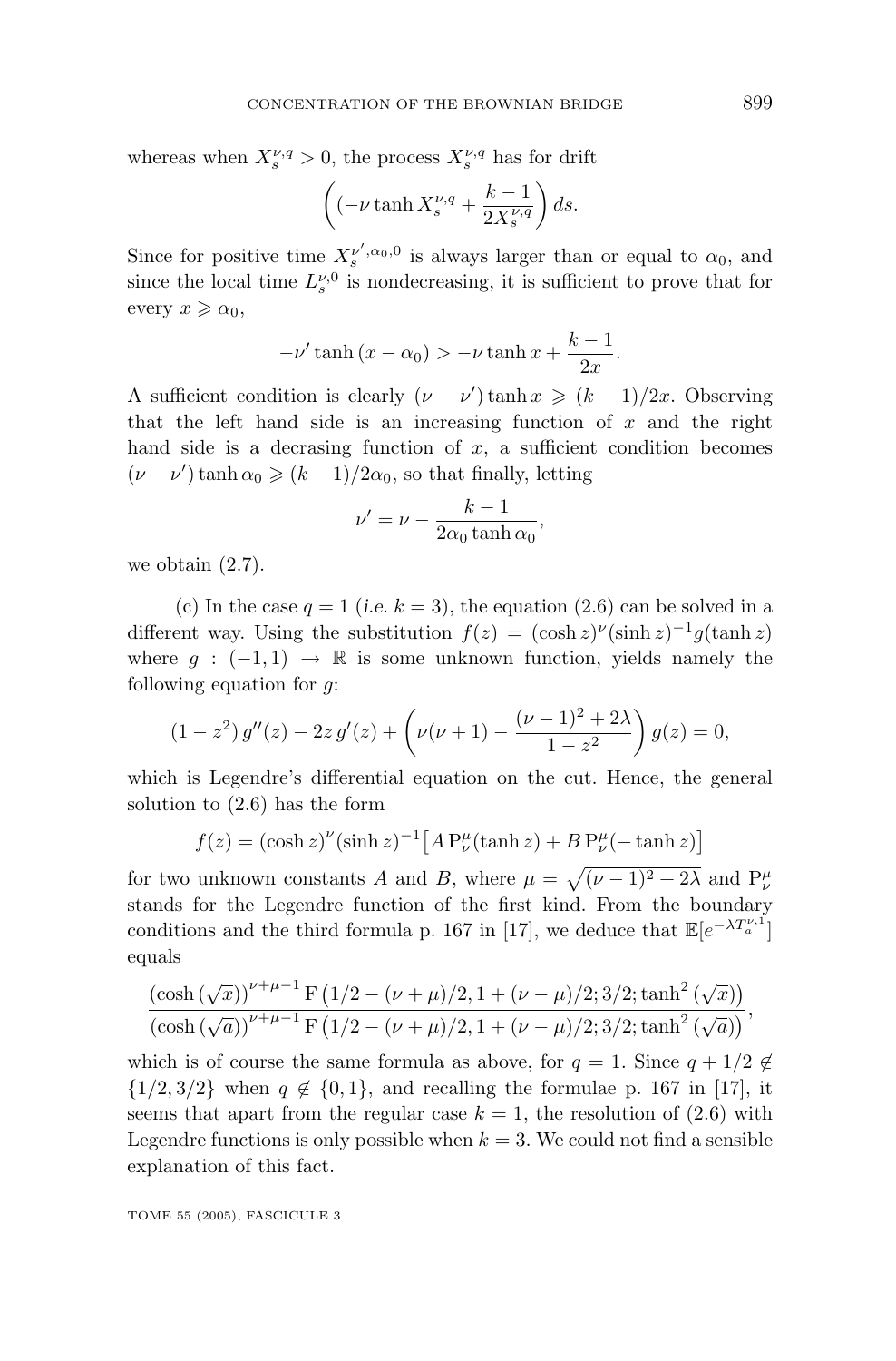(d) The above operator  $\mathcal{L}^{\nu,q}$  plays a central rôle in harmonic analysis on rank-one non-compact symmetric spaces, since for suitable choices of  $\nu, q, \lambda$  the odd solutions to (2.6) yield all the spherical functions on such spaces – see Part 4 in  $[14]$  for much more on this topic. However, the connection between these spherical functions and our equation (2.1) is only apparent. Namely, Jacobi operators related to spherical functions on rankone groups have the form

$$
\mathcal{L}^{\alpha,\beta}f(z) = f''(z) + ((2\alpha + 1)\coth z + (2\beta + 1)\tanh z)f'(z)
$$

with  $\alpha > \beta \geq 0$  – see (3.4) in [14] or our table in Section 3.1. below, whereas in  $(2.1)$  our coefficient *q* before coth can be neglected in the analysis.

In the following, it will be important to consider the perturbation of the above SDE (2.1) by some parameter  $\alpha \in \mathbb{R}$ :

(2.8) 
$$
Y_t^{\nu,\alpha,c,k} = 2 \int_0^t \sqrt{Y_s^{\nu,\alpha,c,k}} dB_s + kt - 2\nu \int_0^t \sqrt{Y_s^{\nu,\alpha,c,k}} \left( \tanh(c\sqrt{Y_s^{\nu,\alpha,c,k}}) + \alpha \right) ds.
$$

Again, this equation has a unique strong solution which is positive for every  $t > 0$ . We will set  $\mathbb{P}^{\nu,\alpha,c,k}$  for the law of  $Y^{\nu,\alpha,c,k}$  and use the same notations as above for  $T_a$  and the canonical process. The proof of the following proposition is very similar to the one above, but requires heavier notations and so we wrote it down separately, for the sake of clarity.

PROPOSITION 2.3. — *For every*  $a, c, k, t > 0$ ,  $\lim_{\alpha \to 0} \left( \liminf_{\nu \uparrow +\infty} \nu^{-1} \log \mathbb{P}^{\nu,\alpha,c,k} \left[ T_a \lt t \right] \right) = \lim_{\alpha \to 0} \left( \limsup_{\nu \uparrow +\infty} \nu^{-1} \log \mathbb{P}^{\nu,\alpha,c,k} \left[ T_a \lt t \right] \right)$ *and the common limit equals*  $-\mathcal{K}_c^a$ *.* 

*Proof. —* By the same scaling argument as above, it suffices to consider the case  $c = 1$  and we will set  $\mathbb{P}^{\nu,\alpha,k} = \mathbb{P}^{\nu,\alpha,1,k}$ . We begin with the lower limit:

$$
\liminf_{\alpha \to 0} \left( \liminf_{\nu \uparrow +\infty} \nu^{-1} \log \mathbb{P}^{\nu,\alpha,k} \left[ T_a < t \right] \right) \geqslant -\mathcal{K}_1^a,
$$

and we notice that thanks to Proposition 2.1and a comparison argument, it suffices to consider the situation where  $\alpha > 0$  and  $\alpha \downarrow 0$ . Suppose first that  $k > 1$ . Applying Itô's formula to log cosh  $\sqrt{X_{T_a}} + \alpha \sqrt{X_{T_a}}$  and reasoning exactly as in Proposition 2.1 yields

$$
\mathbb{P}^{\nu,\alpha,k}[T_a < t] = \left(e^{\alpha\sqrt{a}}\cosh\sqrt{a}\right)^{-(2\nu+1)}\overline{\mathbb{P}}^{\nu+1,\alpha,k}\left[T_a < t; M_{T_a}^{\nu,\alpha,k}\right],
$$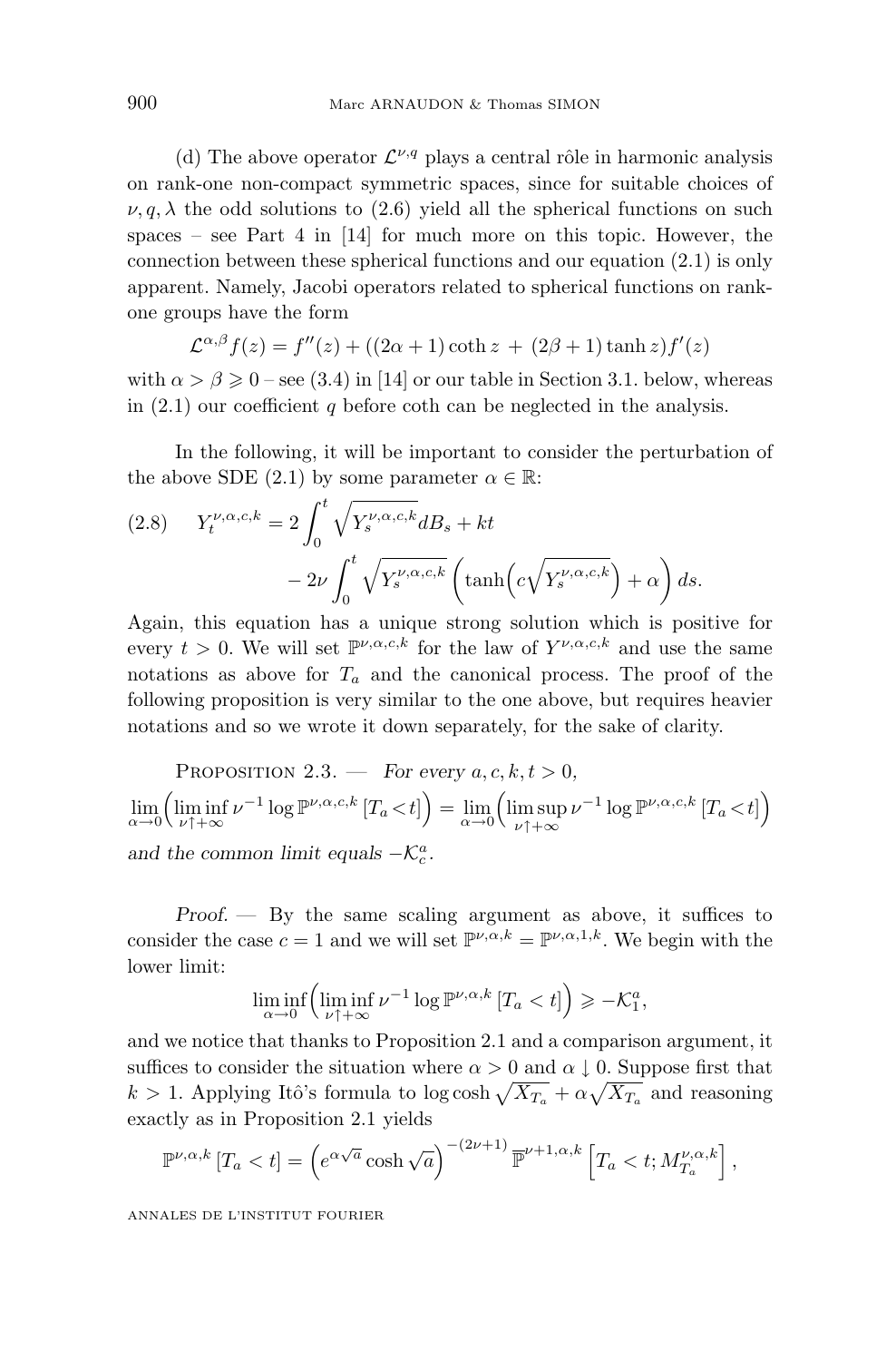where similarly we set  $\overline{\mathbb{P}}^{\nu,\alpha,k} = \mathbb{P}^{-\nu,\alpha,k}$  and  $M_{T_a}^{\nu,\alpha,k}$  is given by

$$
\exp\bigg[\left(\nu+1/2\right)\int_0^{T_a}\bigg(1+2\alpha\tanh\sqrt{X_s}+\alpha^2+(k-1)\frac{\left(\tanh\sqrt{X_s}+\alpha\right)}{\sqrt{X_s}}\bigg)\,ds\bigg].
$$

Since  $k \geq 1$ , we have again a.s.  $M_{T_a}^{\nu,\alpha,k} \geq 1$ . Besides, the comparison

$$
\overline{\mathbb{P}}^{\nu+1,\alpha,k}[T_a < t] \geq \widetilde{\mathbb{P}}^{\nu+1,k}[T_a < t]
$$

still holds because  $\alpha > 0$ , so that we can finish the proof of the lower limit exactly as in Proposition 2.1.

When  $k < 1$ , this case is actually irrelevant to our further purposes but we treat it for completeness, the above method fails because the Wiener integral  $\int_0^s X_s^{-1/2} ds$  diverges, as for Bessel diffusions. However, we can reinterpret  $(2.8)$  as  $(2.1)$  driven by some drifted Brownian motion  ${B_s^{\nu,\alpha} = B_s - (\alpha \nu)s, s \geq 0}$ , and the Cameron-Martin formula yields

$$
\mathbb{P}^{\nu,\alpha,k}[T_a < t] = \mathbb{P}^{\nu,k}\left[T_a < t; e^{-\alpha \nu B_t - \alpha^2 \nu^2 t/2}\right]
$$

Introduce now  $K > 0$  and suppose  $\nu > K/t$ . For  $\alpha$  small enough, we first get

$$
\begin{split} \mathbb{P}^{\nu,\alpha,k} & [T_a < t] \\ &\geq \mathbb{P}^{\nu,\alpha,k} \left[ T_a < K/\nu \right] \\ &\geq e^{-2\nu\alpha K} \mathbb{P}^{\nu,k} \left[ T_a < K/\nu; B_{K/\nu} \leq K \right] \\ &\geq e^{-2\nu\alpha K} \left( \mathbb{P}^{\nu,k} \left[ T_a < K/\nu \right] - \mathbb{P} \left[ B_{K/\nu} > K \right] \right) \\ &\geq e^{-2\nu\alpha K} \left( \left( \cosh \sqrt{a} \right)^{-(2\nu+1)} \mathbb{P}^{\nu+1,k} \left[ T_a < K/\nu \right] - \text{Erfc} \left( \sqrt{K\nu} \right) \right). \end{split}
$$

where Erfc stands for the Gaussian error function [17]. Besides, using (2.4) and choosing *K* big enough, we obtain

$$
\overline{\mathbb{P}}^{\nu+1,k}[T_a < K/\nu] \ge \mathbb{P}\Big[X_1^k > \big(4c_a a e^{-2Kc_a}\big)\nu\Big].
$$

Recalling now that the density of  $X_1^k$  over  $\mathbb{R}^+$  is given by the function

$$
x \mapsto (2\Gamma(k/2))^{-1} (x/2)^{k/2-1} e^{-x/2}
$$

see e.g. Corollary XI.1.4 in [20], and plugging the two above inequalities together, we see that when  $K$  is big enough, then

$$
\liminf_{\nu \to +\infty} \nu^{-1} \log \mathbb{P}^{\nu,\alpha,k} \left[ T_a < t \right] \geqslant -\mathcal{K}(a,\alpha,K),
$$

where  $\mathcal{K}(a,\alpha,K)$  is some constant tending to  $\mathcal{K}_1^a$  when  $\alpha \downarrow 0$  and then *K* ↑ +∞. This completes the proof of the lower limit for  $k \le 1$ . To prove the upper limit:

$$
\limsup_{\alpha \to 0} \left( \limsup_{\nu \uparrow + \infty} \nu^{-1} \log \mathbb{P}^{\nu, \alpha, k} \left[ T_a < t \right] \right) \leqslant -\mathcal{K}_1^a,
$$

TOME 55 (2005), FASCICULE 3

*.*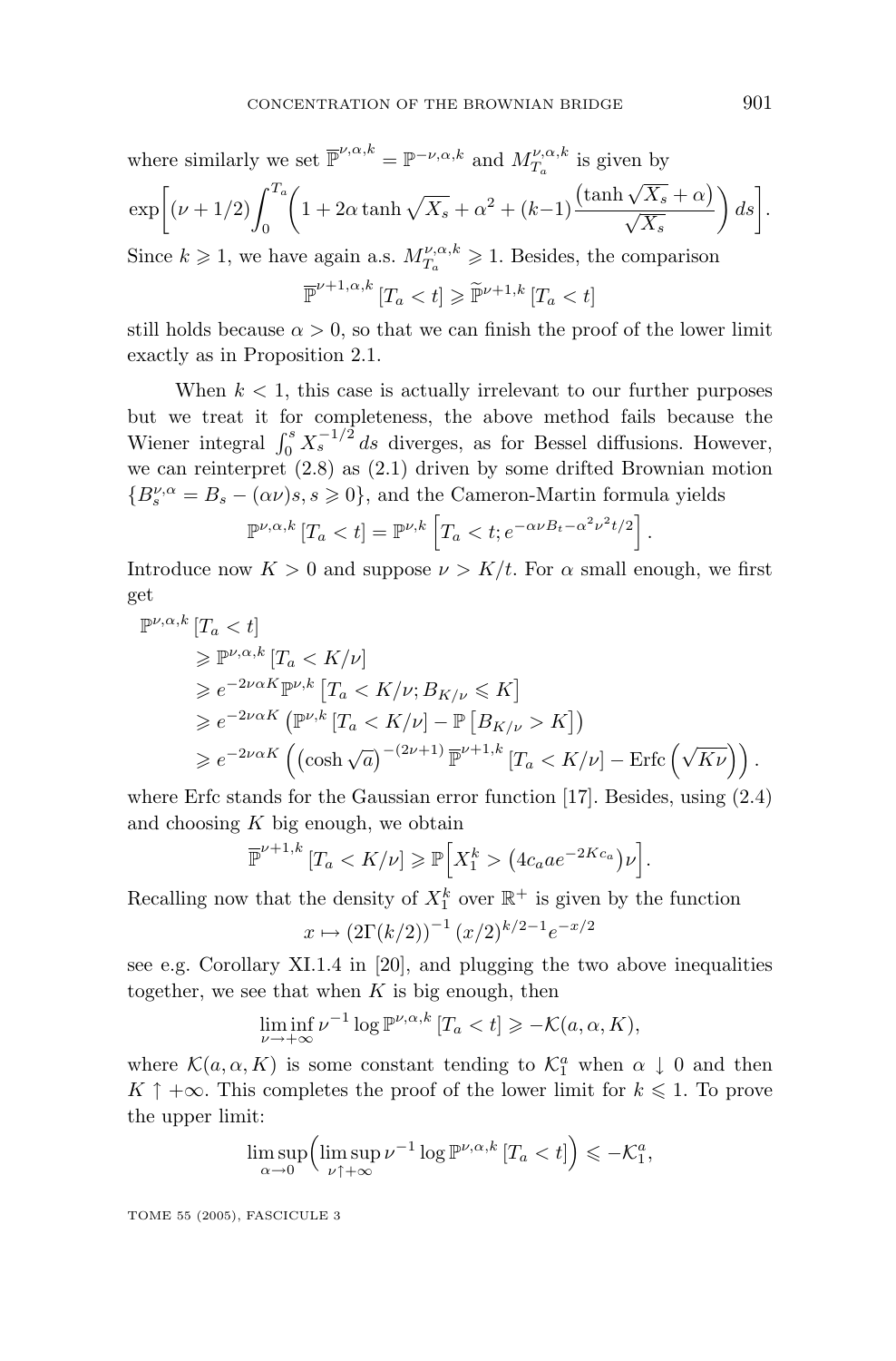we will use another comparison argument. First we can assume  $k \geq 2$ without loss of generality and again, we only need to consider the case where  $\alpha < 0$  and  $\alpha \uparrow 0$ . Set  $\tilde{\alpha} = - \arg \tanh \alpha > 0$  with  $\alpha$  small enough, fix  $x \in ]-\tilde{\alpha}^2, a]$  and let  $Y^{\nu,\alpha,q}$  be the unique positive solution to the SDE

$$
Y_s^{\nu,\alpha,q} = \sqrt{x} + B_s - \nu \int_0^s (\tanh(Y_u^{\nu,\alpha,q}) - \tanh \tilde{\alpha}) du + q \int_0^s \frac{du}{Y_u^{\nu,\alpha,q}},
$$

with  $q = (k - 1)/2 \geq 1$ . Recall that  $\mathbb{P}^{\nu,\alpha,k}[T_a < t] \leq \mathbb{P}[T_a^{\nu,\alpha,q} < t]$ , where we set  $T_a^{\nu,\alpha,q}$  = inf {*s* > 0*, Y<sub>s</sub>*,  $\alpha,q$  =  $\sqrt{a}$ }. Using the inequality (tanh  $x - \tanh \tilde{\alpha}$ )  $\geqslant c_{\alpha} \tanh(x - \tilde{\alpha})$ , which holds uniformly on  $x \in [\tilde{\alpha}, \sqrt{a}]$ for some constant  $c_{\alpha}$   $\lt$  1 tending to 1 as  $\alpha$   $\uparrow$  0, we can compare  $Y^{\nu,\alpha,q}$ with  $Z^{\nu,\alpha,q}$  solution of

$$
Z_s^{\nu,\alpha,q} = \sqrt{x} + B_s - c_\alpha \nu \int_0^s (\tanh\left(Z_u^{\nu,\alpha,q} - \tilde{\alpha}\right)) \, du + q \int_0^s \frac{du}{\left(Z_u^{\nu,\alpha,q} - \tilde{\alpha}\right)}
$$

(which remains a.s. above the level  $\tilde{\alpha} > 0$ , because  $q \ge 1$ ), and we obtain  $\mathbb{P}\left[S^{\nu,\alpha,q} < t\right] \leq \mathbb{P}\left[S^{\nu,\alpha,q} < t\right]$  with the notation  $S_a^{\nu,\alpha,q}$  = inf  $\{s > 0, Z_s^{\nu,\alpha,q} = \sqrt{a}\}$ . Introducing the process  $\widetilde{Z}_s^{\nu,\alpha,q} = Z_s^{\nu,\alpha,q} - \widetilde{\alpha}$  for every  $s > 0$  and setting  $\tilde{x} = (\sqrt{x} - \tilde{\alpha})^2$  and  $\tilde{a} = (\sqrt{a} - \tilde{\alpha})^2$ , we finally get

$$
\limsup_{\nu \uparrow +\infty} \nu^{-1} \log \mathbb{P}^{\nu,\alpha,k} \left[ T_a < t \right] \leqslant \mathcal{K}_1^{\tilde{x}} - \mathcal{K}_1^{\tilde{a}},
$$

which finishes the proof of the upper limit in letting  $\alpha$ , and then *x*, tend to 0.

#### **2.2. Three further estimates.**

In this subsection we establish three crucial estimates which will allow us later on to reduce the original problem to the above asymptotic study for CIR-type processess. The first estimate is fairly straightforward:

LEMMA 2.4. — Let  $\phi$  be a geodesic line in  $\mathbb{H}_c^d$ . Setting  $g(z) = \rho(z, \phi)$ *and*  $f(z) = g(z)^2$  *for every*  $z \in \mathbb{H}_c^d$ , *then the following inequalities hold* 

$$
2 \leq \Delta f(z) \leq d + g(z)
$$

*uniformly in*  $\mathbb{H}_c^d$ *.* 

*Proof.* — We first notice that by definition  $||\text{grad } q|| = 1$ , whence

$$
\Delta f(z) = 2 + g(z)\Delta g(z).
$$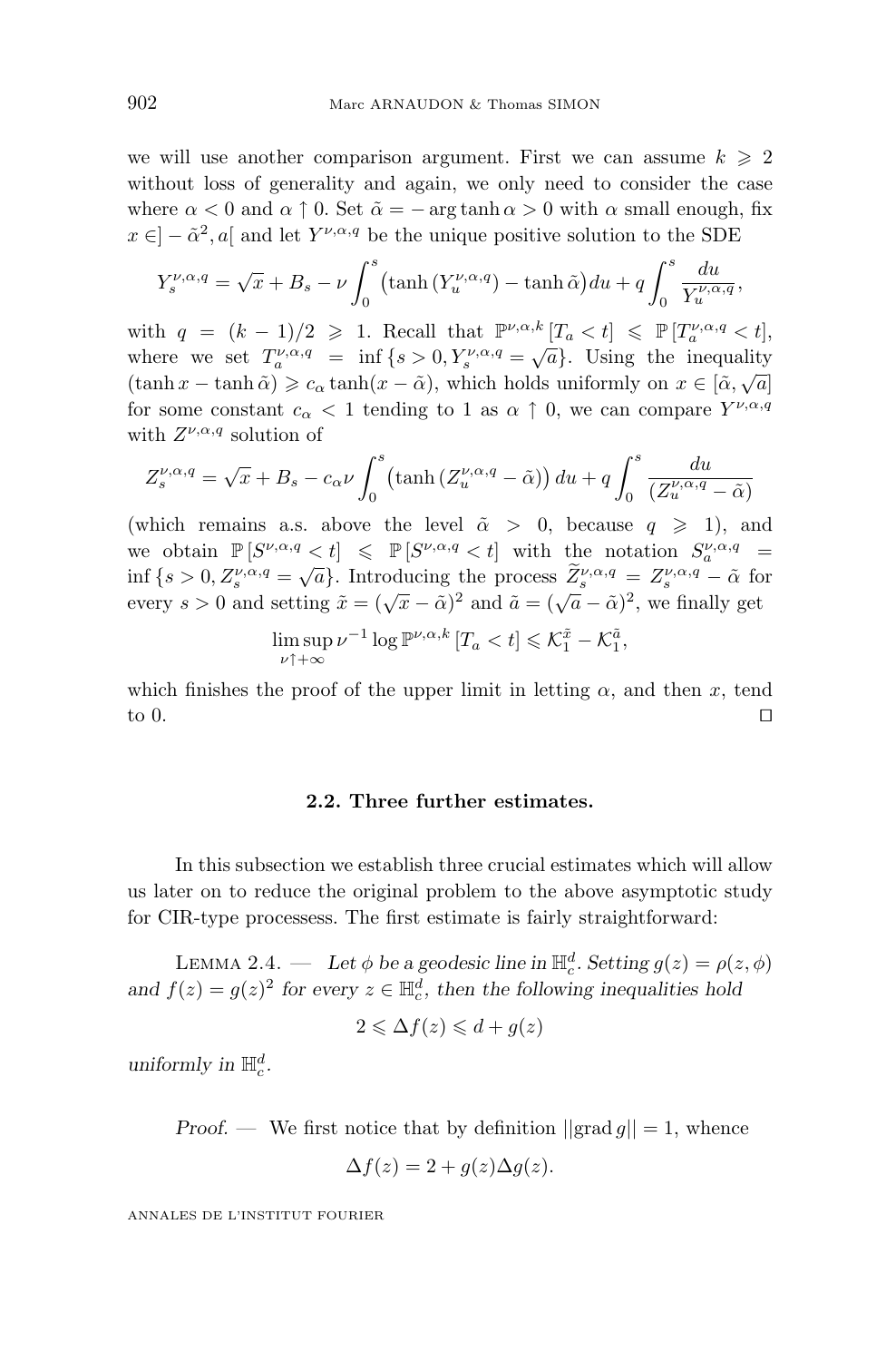It remains to estimate  $\Delta g(z)$ , and this is done in choosing for  $\mathbb{H}_c^d \subset \mathbb{R}^d$  a half-space model  $\{z_d > 0\}$ , and for  $\phi$  the  $z_d$ -axis. For  $z = (z_1, \ldots, z_d)$  we then have  $g(z) = c^{-1} \arg \sinh(r_{d-1}/z_d)$ , where we set  $r_p = (z_1^2 + ... + z_p^2)^{1/2}$ for  $p = 1 \ldots d$ . A direct computation yields

 $\Delta g(z) = cz_d^2 \left( \partial_{z_1}^2 + \ldots + \partial_{z_d}^2 \right) \left( c^{-1} \arg \sinh(r_{d-1}/z_d) \right) = \frac{(d-2)z_d^2 + r_{d-1}^2}{r_d^2 + r_d^2}$  $\frac{r}{r_{d-1}r_d}$ , which entails

$$
0 \leqslant g(z)\Delta g(z) \leqslant g(z)\left(\frac{(d-2)z_d}{r_{d-1}} + 1\right) \leqslant (d-2) + g(z)
$$

and completes the proof.

*Remarks 2.5.*

(a) If  $\phi$  is a geodesical segment, one can prove that there exists a constant *K* depending only on *M* such that

$$
2 \leq \Delta f(z) \leq d + 1 + Kg(z).
$$

We leave to the reader the details of a proof using the half-space model for  $\mathbb{H}^d$ , and we refer to Lemma 3.1 for a proof on general pinched CH manifolds.

(b) As it will become apparent later, in dimension  $d = 2$  the fact that  $\Delta f(z) \sim 2$  in the neighbourhood of the geodesic line enables us to express our concentration problem in terms of the asymptotics of the first passage times for the diffusion  $Y^{\nu,c,1}$ . As we said before, the spectral theory of this diffusion is somewhat simpler, because  $Y^{\nu,c,1}$  can be viewed as the square of the solution to

$$
X_t = B_t - \nu \int_0^t \tanh\left(cX_s\right) \, ds,
$$

an SDE with no more singularity at zero. In [21], the reduction to the above simple equation was already established for  $d = 2$ , with another argument relying on Bougerol's generalized identity.

The second (Gaussian) estimate was actually already proved by Eberle – see Proposition 3.1. in  $|7|$  – for the same final purposes, though he used then the estimate in a slightly different manner – see  $(3.21)$  in [7].

LEMMA 2.6. — Let  $\gamma(x, y)$  be the geodesic from *x* to *y* in time 1. *There exist two constants K, c >* 0 *such that*

$$
\mathbb{P}\bigg[\sup_{t\in[0,1]}\rho\left(X_t^{x,y},\gamma(x,y)(t)\right)\geqslant u\bigg]\leqslant Ke^{-cu^2}
$$

*for every*  $x, y \in \mathbb{H}_c^d$  *and*  $u \ge 0$ *.*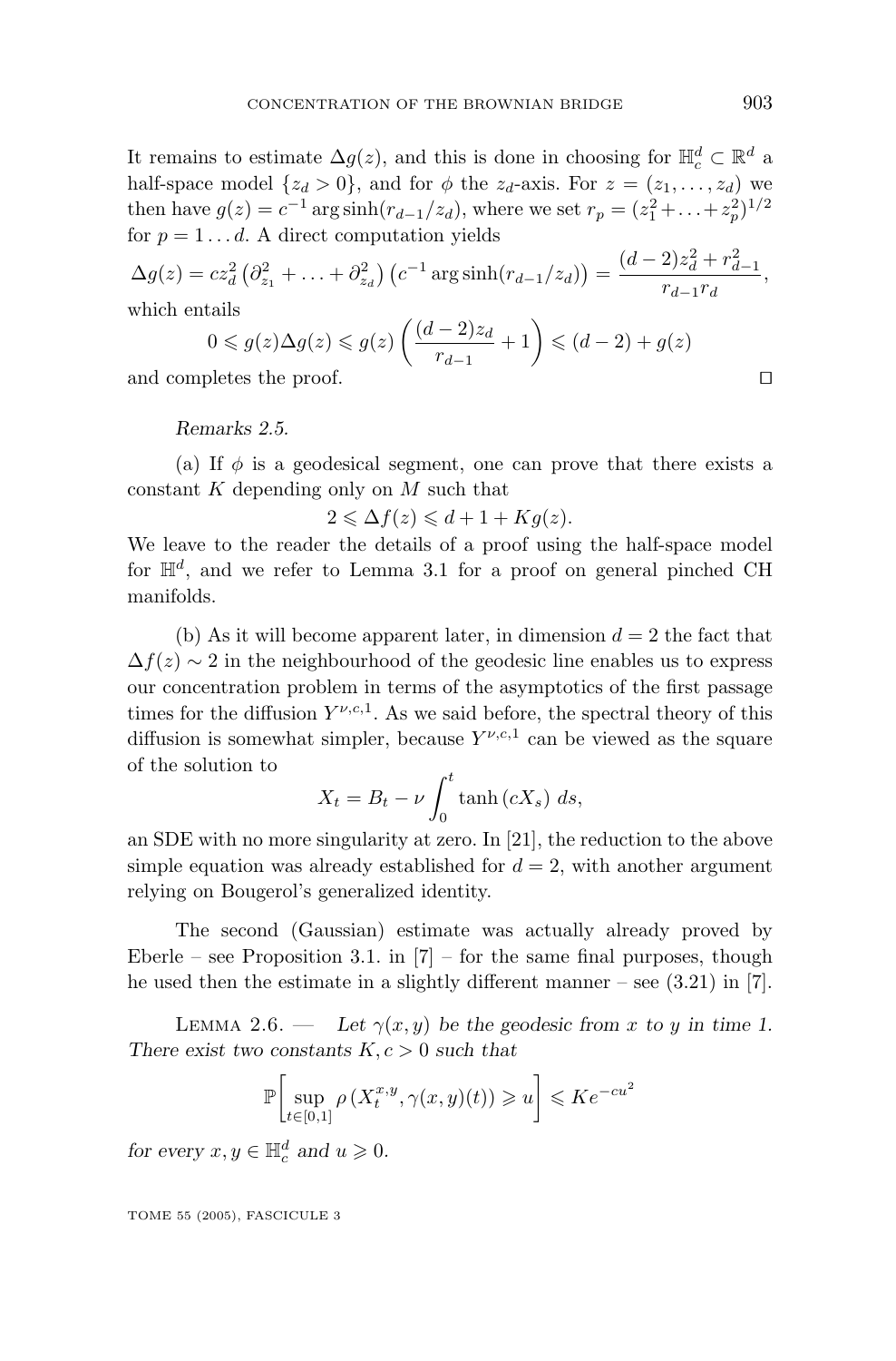The third estimate is the most important one, and may have an independent interest. We present here a separated simple analytical proof for  $\mathbb{H}_c^d$ , although in the next section an even simpler probabilistic proof will be given, holding on all rank-one symmetric spaces.

LEMMA 2.7. — Let  $p_t^{d,c}(y, z)$  be the heat kernel on  $\mathbb{H}_c^d$  and  $\dot{\varphi}(z, y)(0)$ *be the unit oriented tangent vector in z at the geodesic joining z to y. Then, for every*  $\varepsilon \in [0, 1]$ *,* 

$$
\rho(z, y)^{-1} \operatorname{grad} \log p_t^{d,c}(\cdot, y)(z) \to t^{-1} \dot{\varphi}(z, y)(0)
$$

*as*  $\rho(z, y) \to +\infty$ *, uniformly on*  $t \in [\varepsilon, 1]$  *and*  $z, y \in \mathbb{H}_c^d$ *.* 

*Proof.* — Since  $p_t^{d,c}(y, z)$  only depends on *t* and  $\rho(y, z)$ , we see that grad  $\log p_t^d(\cdot, y)(z)$  is parallel to  $\dot{\varphi}(z, y)(0)$ . Suppose first that  $c = 1$  and set  $\rho = \rho(y, z)$ ,  $p_t^d(\rho) = p_t^{d,c}(y, z)$  and  $u = \dot{\varphi}(z, y)(0)$  for simplicity. According to the so-called Millson's descent formula – see e.g. the fourth formula p. 5 in [1], we have

$$
p_t^{d+2}(\rho) = -\left(\frac{e^{-dt}}{2\pi \sinh \rho}\right) \frac{\partial p_t^d(\rho)}{\partial \rho}.
$$

Using the closed forms of  $p_t^d(\rho)$  given e.g. by (2.2) and (2.3) in [1], we get

$$
\langle \operatorname{grad} \log p_t^d(\cdot, y)(z), u \rangle = \left( 2\pi e^{dt} \sinh \rho \right) \frac{p_t^{d+2}(\rho)}{p_t^d(\rho)} = (\sinh \rho) \frac{h_t^{d+2}(\rho)}{h_t^d(\rho)},
$$

with the notations

$$
\begin{cases}\nh_t^d(\rho) = \left(-\frac{1}{\sinh \rho} \frac{\partial}{\partial \rho}\right)^{\frac{d-1}{2}} e^{-\frac{\rho^2}{2t}} & \text{for } d \text{ odd,} \\
h_t^d(\rho) = \int_{\rho}^{+\infty} \frac{\sinh sds}{\sqrt{\cosh s - \cosh \rho}} \left(-\frac{1}{\sinh s} \frac{\partial}{\partial s}\right)^{\frac{d}{2}} e^{-\frac{s^2}{2t}} & \text{for } d \text{ even.}\n\end{cases}
$$

Since the involved functions are continuous with respect to  $t$ , by Heine's theorem it suffices to show that

$$
\lim_{\rho \to +\infty} (t \sinh \rho) h_t^{d+2}(\rho) / (\rho h_t^d(\rho)) = 1
$$

for every  $t > 0$ . To prove this, we notice by a straightforward recurrence argument that for every  $n \in \mathbb{N}$  and fixed  $t > 0$ ,

(2.9) 
$$
\left(-\frac{1}{\sinh \rho} \frac{\partial}{\partial \rho}\right)^n e^{-\frac{\rho^2}{2t}} = \left(\frac{\rho}{t \sinh \rho}\right)^n \left(1 + O\left(\frac{1}{\rho}\right)\right) e^{-\frac{\rho^2}{2t}},
$$

which clearly finishes the proof of the lemma when *d* is odd. When *d* is even, we first see that (2.9) reduces the problem to the proof of

$$
\lim_{\rho \to +\infty} (t \sinh \rho) \bar{h}_t^{d+2}(\rho) / \rho \bar{h}_t^d(\rho) = 1
$$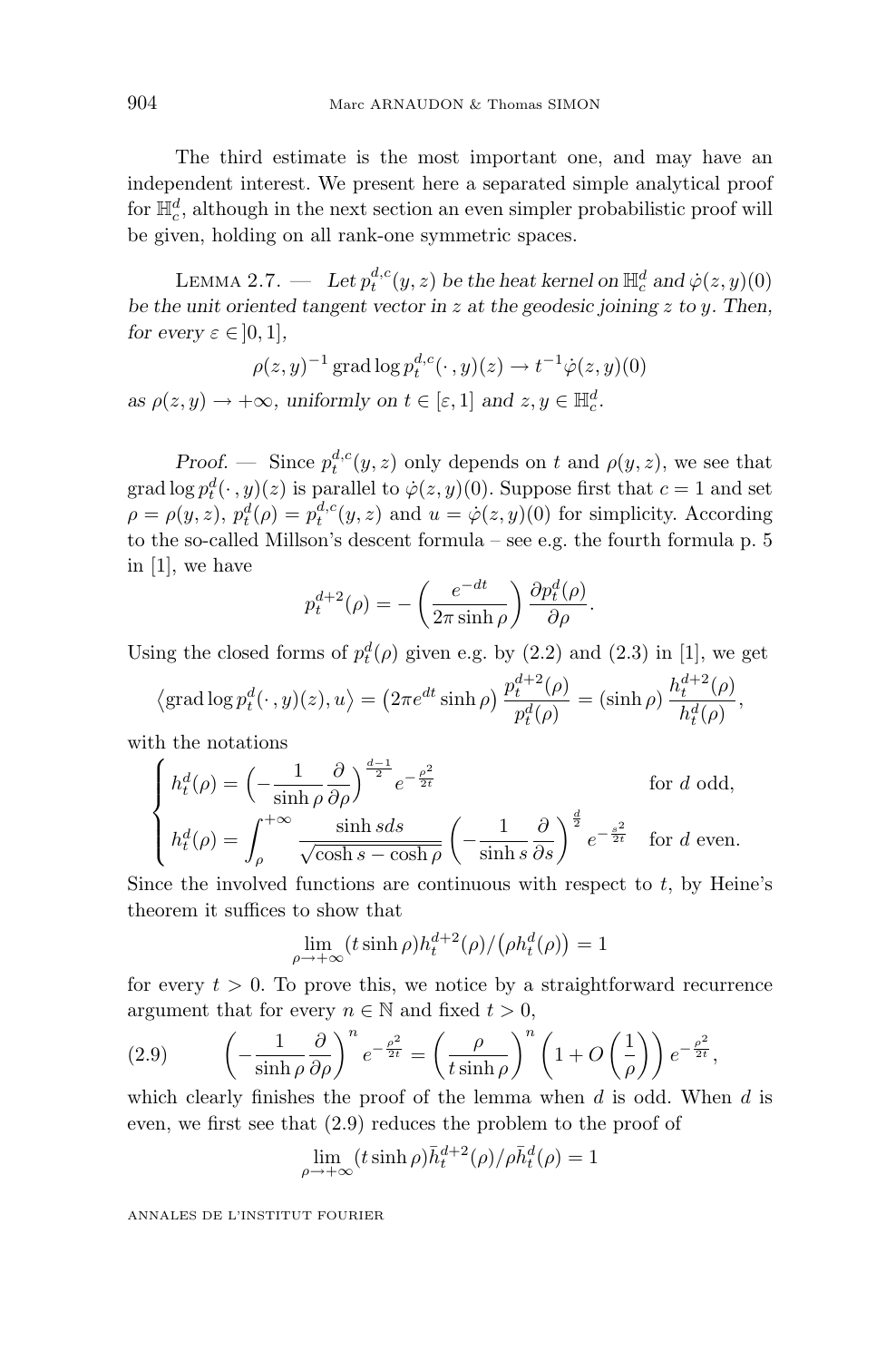for every  $t > 0$ , with the notation

$$
\bar{h}_t^d(\rho) = \int_{\rho}^{+\infty} \frac{\sinh s ds}{\sqrt{\cosh s - \cosh \rho}} \left(\frac{s}{t \sinh s}\right)^{\frac{d}{2}} e^{-\frac{s^2}{2t}}.
$$

This latter estimate comes now easily from the fact (whose detailed proof is left to the reader) that

$$
\lim_{\rho \to +\infty} \left( \bar{h}_t^d(\rho) - \bar{h}_t^d(\rho + 1) \right) / \bar{h}_t^d(\rho + 1) = +\infty.
$$

This completes the proof in the case  $c = 1$ , the case  $c \neq 1$  following readily from the fact that  $p_t^{d,c}(\rho) = p_{c^2t}^{d,1}(c\rho)$ .

#### **2.3. End of the proof.**

We begin with the concentration around the line  $\varphi(x, y)$ . With the above notations, we need to prove that for every  $a > 0$ ,

(2.10) 
$$
\lim_{s \to \infty} s^{-1} \log \mathbb{P}\left[\sup_{0 \le t \le 1} Z_t(s) > a\right] = -\mathcal{K}_c^a.
$$

Actually, from now on our method does not depend on the specific geometry of  $\mathbb{H}_c^d$  anymore, and further on it will be readily adapted to more general manifolds, save for a comparison argument which will be detailed in the next section.

First, notice that we can replace 1 by  $1/2$  in the above event: once we have proved the result for  $\sup_{0 \le t \le 1/2} Z_t(s)$  and for every *x* and *v*, then we can use the fact that  $\{X_{1-t}(s), 0 \leq t \leq 1\}$  is a Brownian motion started at  $y(s)$ , conditioned to hit *x* at time 1. In the following we will denote  $X_t^{x,y(s)}$ by  $X_t(s)$  for simplicity. Introducing

$$
E(s) := \left\{ \rho(X_t(s), \varphi(x, y(\infty))(st)) \leq s^{3/4} \text{ for all } t \in [0, 1/2] \right\},\
$$

we see from Lemma 2.6 that we can work on  $E(s)$ , *i.e.* it suffices to prove that

(2.11) 
$$
\lim_{s \to \infty} s^{-1} \log \mathbb{P}\Big(\sup_{0 \leq t \leq 1/2} Z_t(s) > a; E(s)\Big] = -\mathcal{K}_c^a.
$$

Elementary negatively curved geometry yields the following estimates as  $s \to +\infty$ , uniformly on  $\omega \in E(s)$  and  $t \in [0, 1/2]$ :

$$
\dot{\varphi}(X_t(s), y(s))(0) \to \dot{\varphi}(X_t(s), y(\infty))(0)
$$
 and  $s^{-1}\rho(X_t(s), y(s)) \to (1-t)$ .

Hence, it follows from Lemma 2.7 that

(2.12) 
$$
\lim_{s \to +\infty} s^{-1} V_t(s, X_t(s)) = \dot{\varphi}(X_t(s), y(\infty))(0)
$$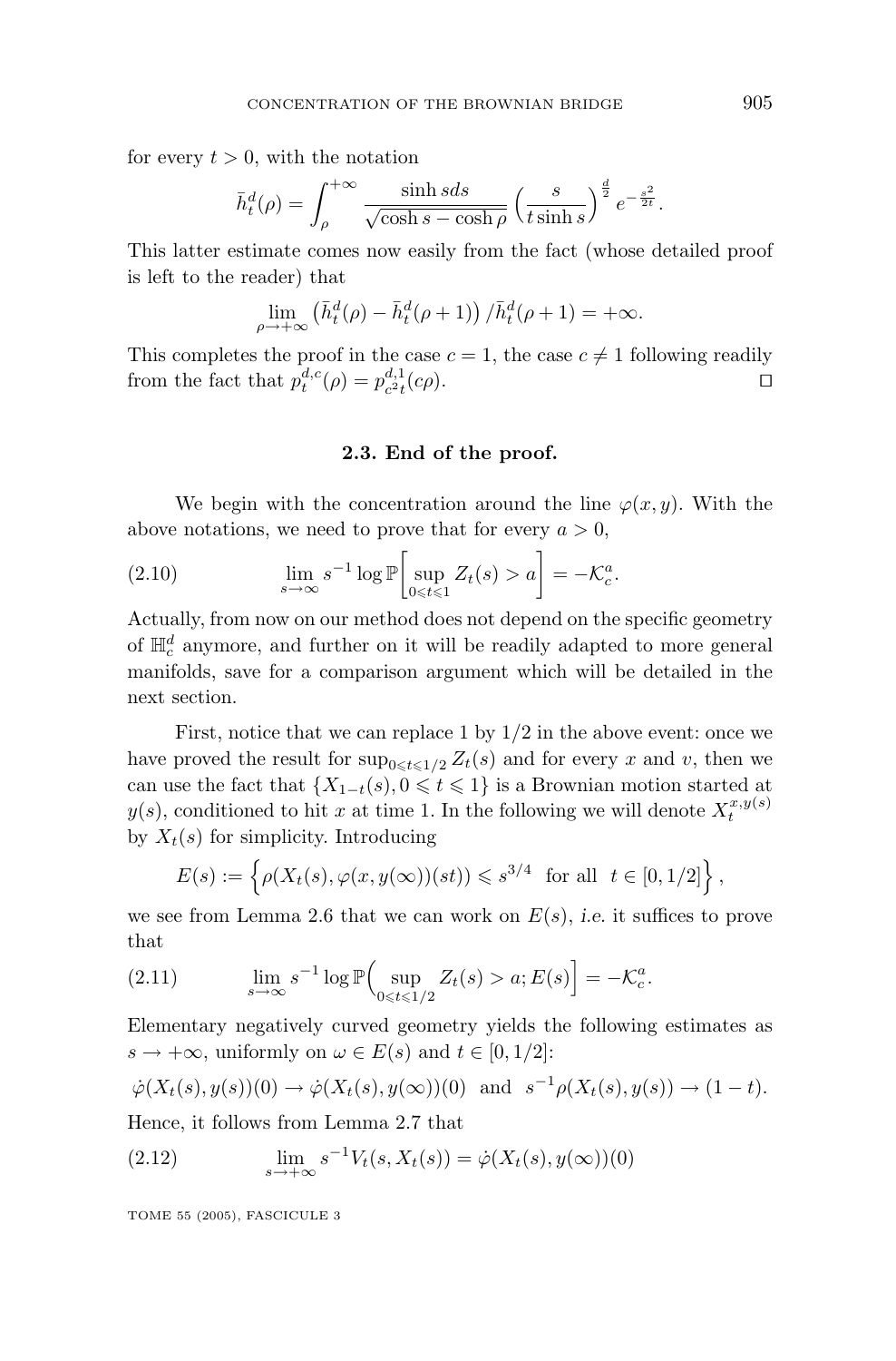uniformly on  $\omega \in E(s)$  and  $t \in [0, 1/2]$ . From Itô's formula, we can now derive the following SDE for the process  $Z_t(s)$ :

$$
Z_t(s) = \int_0^t \langle df(X_u(s)), d_{\text{It}\hat{o}}^{\nabla} X_u(s) \rangle + 1/2 \int_0^t \Delta f(X_u(s)) du
$$
  
= 
$$
\int_0^t \langle \text{grad } f(X_u(s)), A(X_u(s)) dB_u \rangle + 1/2 \int_0^t \Delta f(X_u(s)) du
$$
  
+ 
$$
\int_0^t \langle \text{grad } f(X_u(s)), V_u(s, X_u(s)) \rangle du.
$$

First, using the formula grad  $f = 2\sqrt{f} \frac{\text{grad } f}{\|\text{ grad } f \|}$ , we can rewrite the diffusion term:

$$
\int_0^t \langle \operatorname{grad} f(X_u(s)), A(X_u(s)) \, dB_u \rangle = \int_0^t 2\sqrt{Z_u(s)} \, d\beta_u(s),
$$

where

$$
\beta_t(s) = \int_0^t \left\langle \frac{\text{grad } f}{\| \text{ grad } f \|} (X_u(s)), A(X_u(s)) \, dB_u \right\rangle
$$

is a real-valued Brownian motion for every *s >* 0. Second, we see from elementary hyperbolic geometry that

$$
\left\langle \frac{\operatorname{grad} f}{\|\operatorname{grad} f\|} (X_u(s)), \dot{\varphi} (X_u(s), y(\infty))(0) \right\rangle = - \tanh \left( c \sqrt{Z_u(s)} \right).
$$

Hence, it follows from (2.12) that for every  $\alpha > 0$ , there exists  $s_0 > 0$  such that for every  $s > s_0$ ,

$$
(2.13)\quad \left| s^{-1}\left\langle \frac{\text{grad } f}{\|\text{ grad } f\|}(X_u(s)), V_u(s,X_u(s)) \right\rangle + \tanh\left(c\sqrt{Z_u(s)}\right) \right| < \alpha,
$$

uniformly on  $\omega \in E(s)$  and  $u \in [0, 1/2]$ . Fixing now  $\alpha > 0$  and taking *s* big enough, we deduce by comparison from (2.13) and Lemma 2.4 that for every  $t \in [0, 1/2]$  the following a.s. inequalities hold:  $Z_t^1(s) \leq \overline{Z_t}(s) \leq \overline{Z_t^2}(s)$ , where  $Z^1(s)$  and  $Z^2(s)$  solve respectively

$$
Z_t^1(s) = 2\int_0^t \sqrt{Z_u^1(s)}d\beta_u - 2s \int_0^t \sqrt{Z_u^1(s)} \left(\tanh\left(c\sqrt{Z_u^1(s)}\right) + \alpha\right)ds + t
$$

and

$$
Z_t^2(s) = 2 \int_0^t \sqrt{Z_u^2(s)} d\beta_u - 2s \int_0^t \sqrt{Z_u^2(s)} \left( \tanh\left(c\sqrt{Z_u^2(s)}\right) - \alpha \right) ds + \frac{dt}{2}.
$$

This completes the proof of the concentration around  $\phi(x, y)$ , in letting  $\alpha$  tend to 0, and using Proposition 2.3. For the concentration around the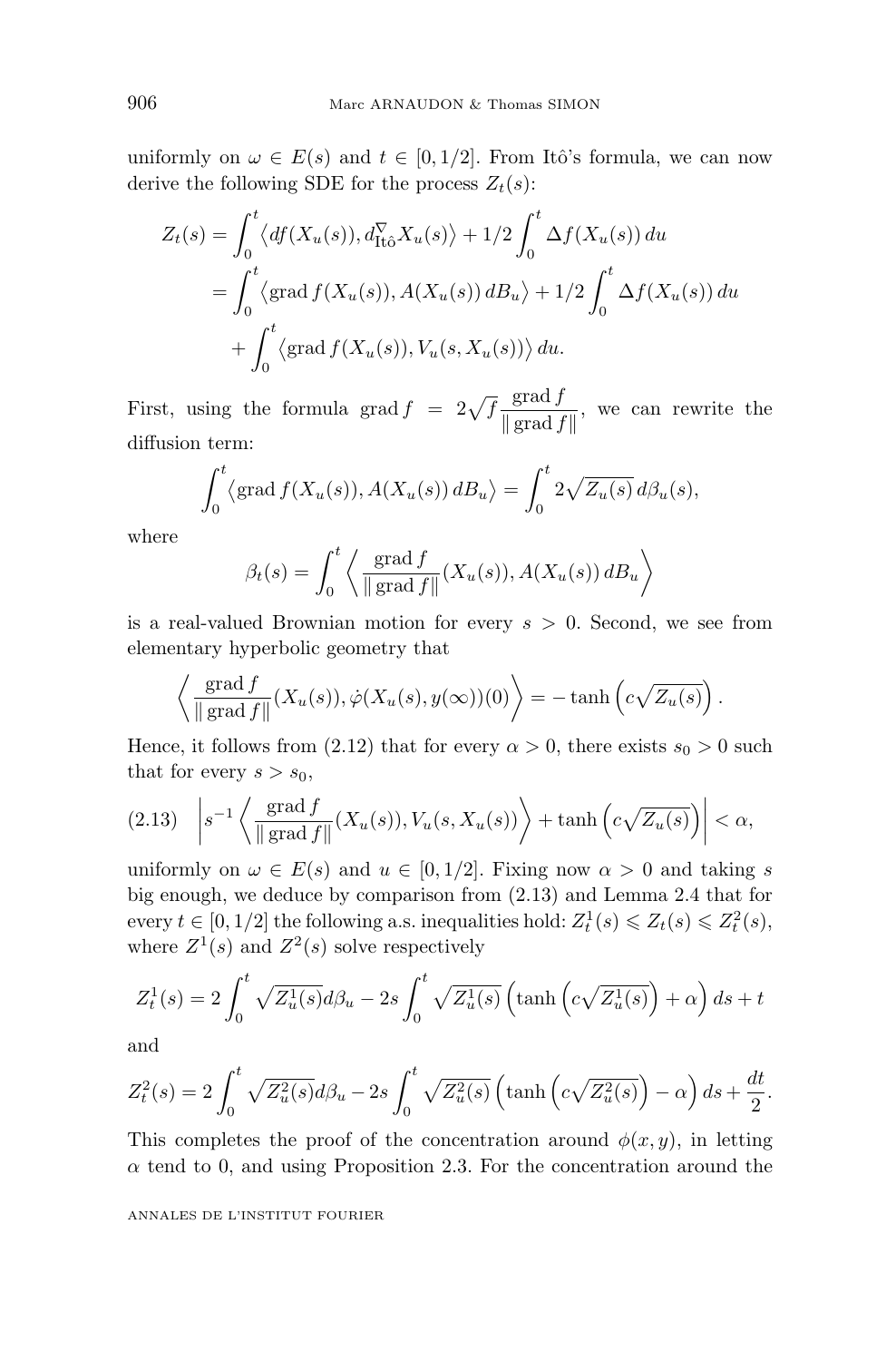segment *S*(*x, y*), we first notice that since  $S(x, y) \subset \phi(x, y)$  it is sufficient to prove

(2.14) 
$$
\limsup_{s \to \infty} s^{-1} \log \mathbb{P}\left[\sup_{0 \le t \le 1} \widetilde{Z}_t(s) > a\right] \le -\mathcal{K}_c^a,
$$

where  $\widetilde{Z} = \widetilde{f}(X)$  with  $S(x, y)$  instead of  $\phi(x, y)$  in the definition of  $\widetilde{f}$ . Hence, we need to bound  $\widetilde{Z}_u$  a.s. from above. However, a simple picture shows that a.s. on  $\{Z_u(s) \neq Z_u(s)\}\$ 

$$
\left\langle \frac{\operatorname{grad} \tilde{f}}{\Vert \operatorname{grad} \tilde{f} \Vert} (X_u(s)), \dot{\varphi}(X_u(s), y(\infty))(0) \right\rangle \leq - \tanh \left( c \sqrt{\tilde{Z}_u(s)} \right),
$$

so that by  $(2.12)$  and Remark 2.5 (a), we see that fixing any  $\alpha > 0$  and introducing

$$
\widetilde{Z}_t^2(s) = 2 \int_0^t \sqrt{\widetilde{Z}_u^2(s)} d\beta_u - 2s \int_0^t \sqrt{\widetilde{Z}_u^2(s)} \left( \tanh\left(c\sqrt{\widetilde{Z}_u^2(s)}\right) - \alpha \right) ds + \frac{(d+1)t}{2},
$$

for *s* big enough and every  $t \in [0, 1/2]$ , the inequality  $\widetilde{Z}_t(s) \leq \widetilde{Z}_t^2(s)$  holds a.s. This allows now to obtain (2.14) exactly in the same way as above.  $\Box$ 

#### **3. The case of rank-one noncompact symmetric spaces.**

In this section we prove Theorem 1.2 on rank-one noncompact symmetric spaces, which can be viewed as a generalization of real hyperbolic spaces with pinched non constant sectional curvature. From the technical point of view, we will have to extend Lemmas 2.4, 2.6 and 2.7 to this more general framework. To finish the proof, the key-argument will then consist simply in estimating the left-hand side of (2.13) via Alexandrov-Toponogov's comparison theorem.

#### **3.1. Some features of rank-one noncompact symmetric spaces.**

For a complete account on the classification of such manifolds and the heat kernel thereon, we refer to Chapter X in [11] and the Anhang 4.1 in [15]. Let us just recall that noncompact symmetric spaces of rank-one can be divided into four families of homogeneous spaces:

|                                                                         |          | Dim M |
|-------------------------------------------------------------------------|----------|-------|
| $\mathbb{H}^n(\mathbb{R}) \sim SO_o(1,n)/O(n)$                          | ′n-1     |       |
| $\mathbb{H}^n(\mathbb{C}) \sim \mathrm{SU}(1,n)/\mathrm{U}(n)$          | $2(n-1)$ |       |
| $\mathbb{H}^n(\mathbb{H}) \sim \text{Sp}(1,n)/\text{Sp}(1)\text{Sp}(n)$ | $4(n-1)$ |       |
| $\sim F_4^*/Spin(9)$                                                    |          |       |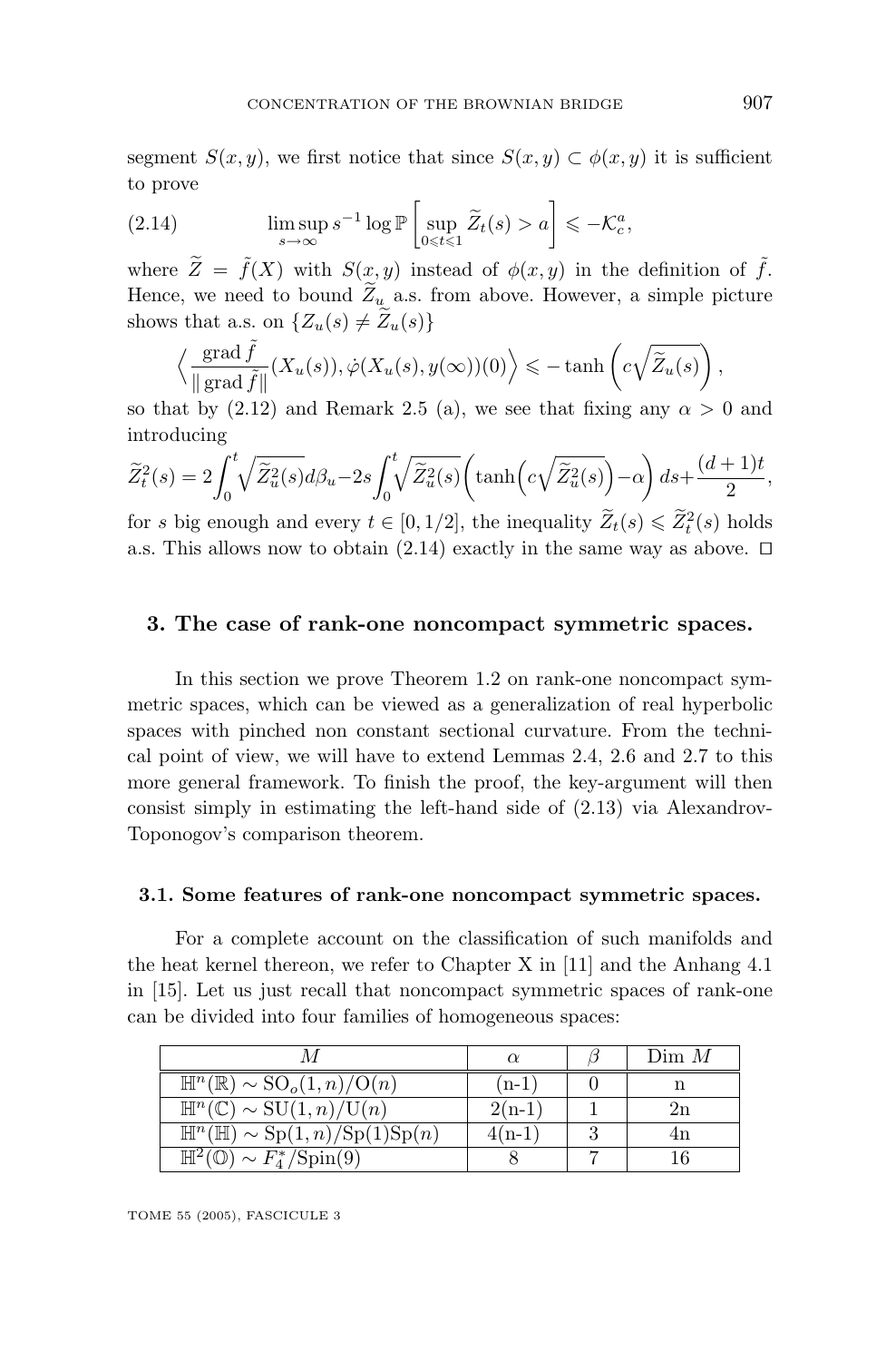where on the three first lines we used the usual notations for classical matrix groups – see e.g. Chapter X. 2 in [11] – and  $SO<sub>o</sub>(1, n)$  means the connected component of the identity in SO(1*, n*). On the last line, *F*<sup>∗</sup> <sup>4</sup> */*Spin(9) stands for the noncompact dual (in the sense of Chapter V. 2 in [11]) of Cayley's projective plane for octonions  $\mathbb{P}^2(\mathbb{O}) \sim F_4/\text{Spin}(9)$ , where  $F_4$  is the 52dimensional automorphism group of Herm(3*,* O) and Spin(9) is the 36 dimensional two-fold universal covering space of  $SO(9)$  – see e.g. Section 4.1.3.5 in [2] for a more complete presentation of this exceptional space. In the above table,  $\alpha$  and  $\beta$  are the respective multiplicities of the two generators of the root system associated with *M*. They characterize the radial part of the Laplace-Beltrami operator  $\mathcal{L}^{\alpha,\beta}$  in *M*, whose expression is the following (see e.g. Proposition 5.26 p. 313 and Formula (56) p. 315 in  $[12]$ , though we use here the probabilistic convention of Formulae  $(II,1)$ and  $(II,2)$  in [16]):

$$
\mathcal{L}^{\alpha,\beta}f(\rho) = \frac{1}{2}f''(\rho) + \frac{k}{2}(\alpha \coth k\rho + 2\beta \coth 2k\rho)f'(\rho)
$$

for a positive parameter *k*. Recall that on rank-one symmetric spaces, the heat kernel  $p_t(y, z)$  is a function of the sole variable  $\rho(y, z)$  and that, setting  $\rho = \rho(y, z)$  for simplicity, it is the fundamental solution  $p_t(\rho)$  to

$$
\left(\mathcal{L}^{\alpha,\beta}-\partial_{t}\right)f(t,\rho)=0
$$

normalized to define a probability measure on *M*. Finally, the fact that rank-one noncompact symmetric spaces have pinched negative sectional curvature *κ*, *i.e.*

$$
(3.1) \t -c_2 \leqslant \kappa \leqslant -c_1
$$

for some constants  $c_2 \geqslant c_1 > 0$ , follows from the transitive action of the isometry group *G* on  $M = G/K$ : on a fixed point  $x \in M$ , the sectional curvatures are bounded from below by smoothness of *M*, and the rankone property yields a negative upper bound, these two bounds holding then on the whole  $M$  by transitivity, since  $G$  preserves the Ricci curvature tensor. The pinched property can also be seen from metric space arguments which make *M* into a CAT(-1) space, see Theorem II.10.10 and Proposition II.10.12 in [4].

The following uniform estimate on  $p_t(y, z)$ , which is a direct consequence of (3.1), Davies-Mandouvalos' estimates on real hyperbolic spaces, and a heat kernel comparison theorem – see respectively Formula  $(3.3)$  in [1] and Theorem 4.5.2 in [13], will be a crucial tool in extending Lemma 2.6 to rank-one symmetric spaces and more general pinched CH manifolds: there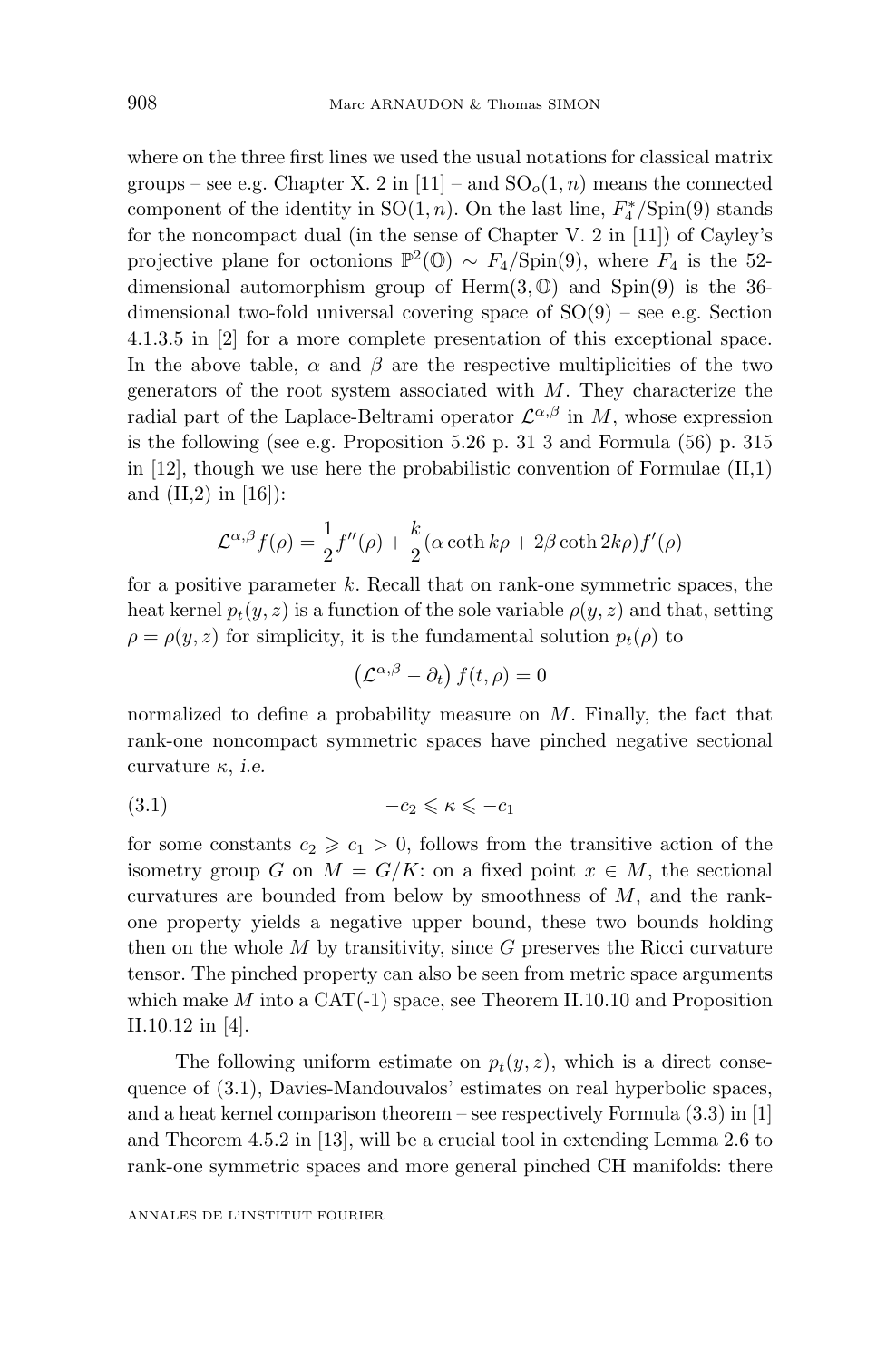exists constants  $K > 1$  and  $k_2 \geq k_1 > 0$ , such that setting  $\nu = (d-1)/2$ and

$$
p_t^i(\rho) = t^{-d/2} (1+\rho)^{\nu} e^{-(k_i \rho + \rho^2/2t)}
$$

for  $i = 1, 2$ , there is a uniform comparison

(3.2) 
$$
K^{-1}p_t^2(\rho(y, z)) \leq p_t(y, z) \leq Kp_t^1(\rho(y, z))
$$

for every  $(t, y, z) \in (0, 1] \times M \times M$ . We stress that this uniform estimate holds on any CH manifold whose sectional curvatures satisfy  $(3.1)$ . Actually, a more precise estimate due originally to Giulini and Mauceri – see Formula (3.1) in [1] and the comments thereafter, holds on rank-one noncompact symmetric spaces, allowing to take  $k_1 = k_2$  in (3.2). But we shall not use this in the sequel.

#### **3.2. Proof of the theorem.**

We first need to extend the three estimates of Section 2. The following extension of Lemma 2.4 holds actually on all pinched CH manifolds.

LEMMA 3.1. — Let  $\phi$  be a geodesic line or segment in M. With *the notations of Lemma 2.4, there exists a positive constant K depending only on M such that*

$$
2 \leq \Delta f(z) \leq (d+1) + Kg(z)
$$

*uniformly in M.*

*Proof.* — We suppose first that  $\phi$  is a line. Recall that

$$
\Delta f(z) = 2 + g(z)\Delta g(z)
$$

so that, as in Lemma 2.4, it remains to estimate  $\Delta g(z)$ . The fact that  $\Delta g(z) \geq 0$  for every  $z \in M$  follows from the well-known convexity property of *g*, because *g* measures the distance to some complete convex subset of *M* – see e.g. Corollary II.2.5 in [4]. To prove the other inequality, fix  $z \in M$ , let  $z_0 \in \phi$  minimize the distance between *z* and  $\phi$ , and set  $\rho_0$  for the distance function from  $z_0$ . We have

$$
\Delta g(z) = \sum_{i=1}^{d} (g \circ \gamma_i)''(0)
$$
 and  $\Delta \rho_0(z) = \sum_{i=1}^{d} (\rho_0 \circ \gamma_i)''(0)$ ,

where the  $\gamma_i$ '*s* are geodesic lines such that  $\gamma_i(0) = z$  and the  $\dot{\gamma}_i(0)$ 's form an orthonormal basis of  $T_zM$ . Besides, one can choose  $\dot{\gamma}_1(0)$  parallel to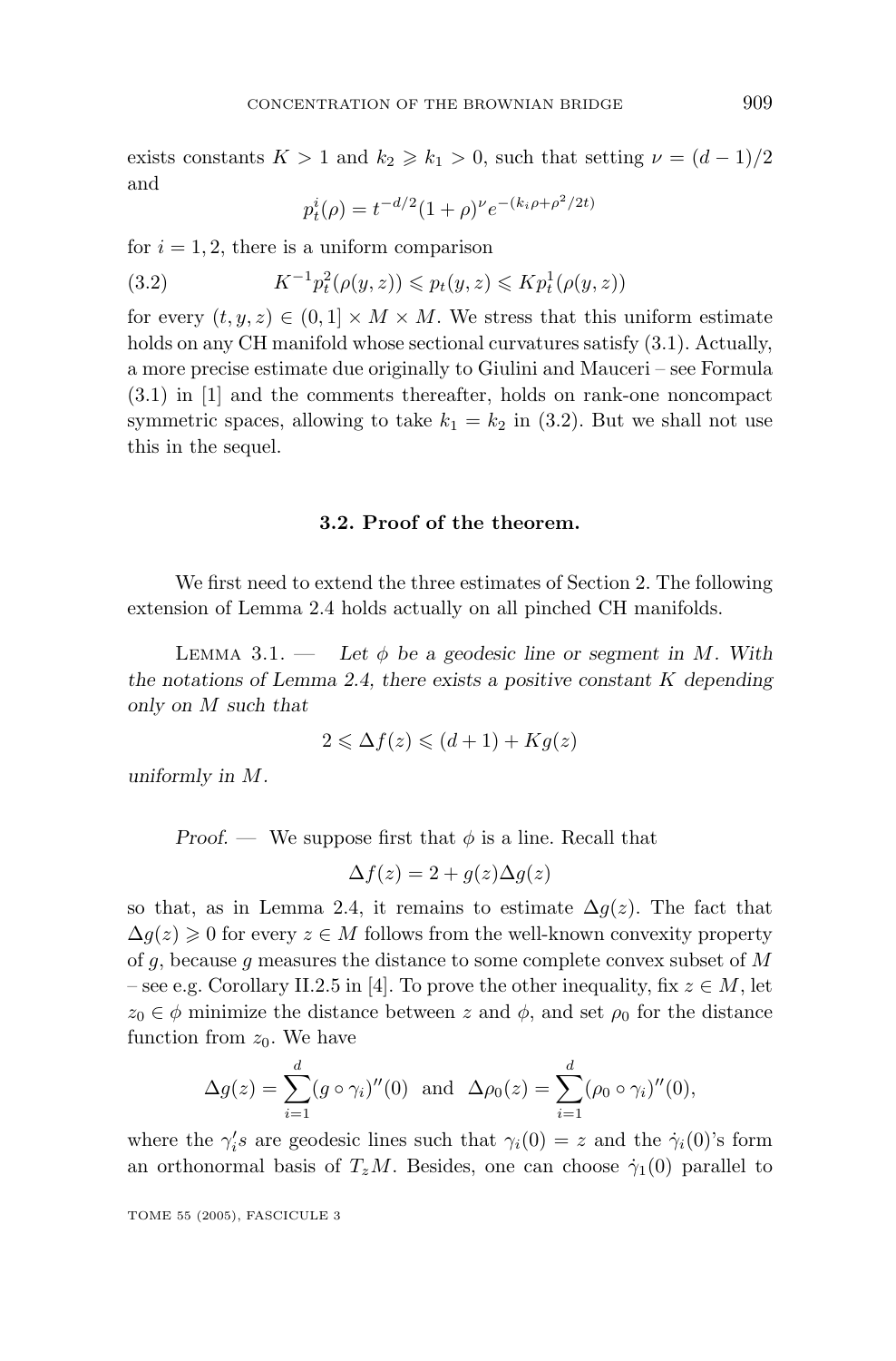the geodesic between  $z_0$  and  $z$ , so that  $(\rho_0 \circ \gamma_1)''(0) = (q \circ \gamma_1)''(0) = 0$ . For every  $i \ge 2$ , we notice that  $(g \circ \gamma_i)(0) = (\rho_0 \circ \gamma_i)(0) = g(z)$ ,  $(g \circ \gamma_i)'(0) = (\rho_0 \circ \gamma_i)'(0) = 0$ , and  $(g \circ \gamma_i)(t) \leq (\rho_0 \circ \gamma_i)(t)$  for every  $t \in \mathbb{R}$ , which entails  $(g \circ \gamma_i)''(0) \leq (\rho_0 \circ \gamma_i)''(0)$  and finally

$$
\Delta g(z) \leqslant \Delta \rho_0(z).
$$

Now it follows from the Laplacian comparison theorem – see e.g. Theorem 3.4.2.  $\text{in}[13] - \text{that}$ 

$$
\Delta \rho_0(z) \leq (d-1)\sqrt{c_2} \coth(\sqrt{c_2}\rho_0(z))
$$
  
 
$$
\leq (d-1)(\sqrt{c_2} + 1/\rho_0(z)) = (d-1)(\sqrt{c_2} + 1/g(z)),
$$

where we recall that  $-c_2$  is the global lower bound on the sectional curvature of *M*. This completes the proof when  $\phi$  is a line.

When  $\phi$  is a segment, we can use the same arguments, save for the fact that ∆*g* is not continuous on the two hypersurfaces of *M* where the distance to the geodesic line equals the distance to one of the extremities of the segment. We let the reader check by himself that this is not a major hindrance.  $\square$ 

To extend Lemma 2.6, we will need three preparatory results. Let  $x, y \in M$ ,  $s = \rho(x, y)$ , and  $\varphi(x, y) : \mathbb{R} \to M$  be the unique geodesic parametrized by arc length such that  $\varphi(x, y)(0) = x$  and  $\varphi(x, y)(s) = y$ . We identify the set of unit vectors in  $T_xM$  orthogonal to  $\dot{\varphi}(x, y)(0)$  with the unit sphere  $S^{d-2}$ . If  $v \in T_xM$ , we let  $u \mapsto \frac{1}{u \cdot v}$  be the parallel transport of *v* along the geodesic  $u \mapsto \varphi(x, y)(u)$ . Recall that the Fermi coordinates of a point  $z \in M$  is the unique triplet  $(u, h, \theta) \in \mathbb{R} \times \mathbb{R}_+ \times S^{d-2}$  such that

$$
z = \Phi(u, h, \theta) = \exp_{\varphi(x, y)(u)} (//_{0, u}(h\theta)).
$$

Our first preparatory result compares in Fermi coordinates the volume element of *M* with that of  $\mathbb{H}_{c_2}^d$ . It seems to belong to the comparison folklore, even though we could not find any reference in the literature. Notice that this comparison theorem only requires that the sectional curvature of *M* is bounded from below.

Lemma 3.2. — *In the above Fermi coordinates, the volume element* vol(*dz*) *of M is bounded from above by*

$$
c_2^{-(d-2)/2}\sinh^{d-2}(\sqrt{c_2}h)\cosh(\sqrt{c_2}h)dh\,du\,dV_{S^{d-2}}(\theta).
$$

*Proof.* — Fix a point  $z_0 \in M$  with Fermi coordinates  $(u_0, h_0, \theta_0)$  and denote by  $(e_1, \ldots, e_{d-2})$  an orthonormal basis of the tangent space of  $S^{d-2}$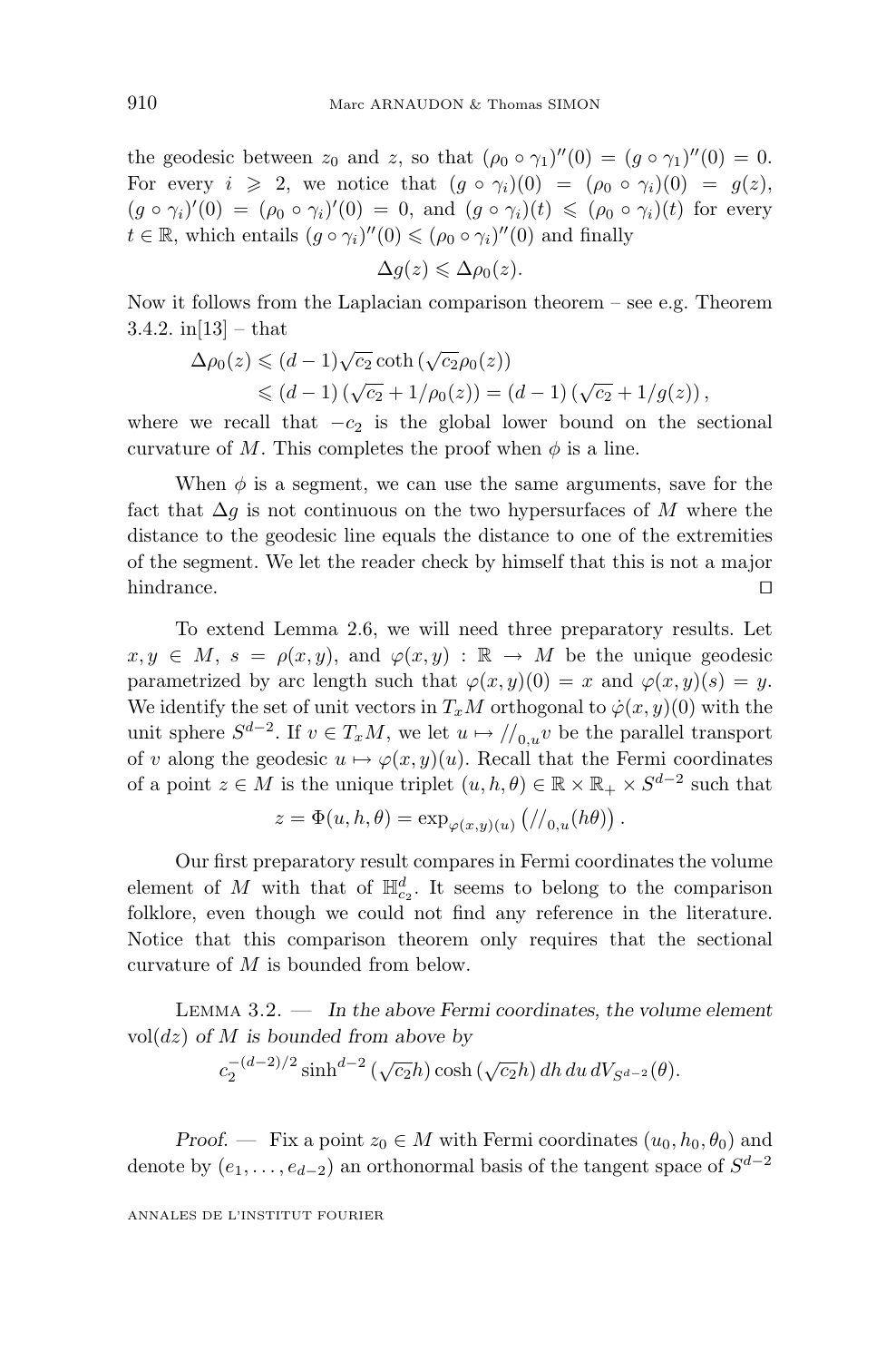at  $\theta_0$ . For every  $h \in [0, h_0]$ , consider the vector fields

$$
U(h) = \Phi_* (\partial/\partial u) (u_0, h, \theta_0), H(h) = \Phi_* (\partial/\partial h) (u_0, h, \theta_0),
$$

and

$$
E_i(h) = \Phi_*(e_i) (u_0, h, \theta_0)
$$
 for  $i = 1, ..., d - 2$ .

They are Jacobi fields along the geodesic  $h \mapsto \Phi(u_0, h, \theta_0)$ , and by the Rauch and Berger comparison theorem – see e.g. Theorems 1.28 and 1.29 in  $[5]$  – we obtain

$$
||U(h_0)|| \le \cosh(\sqrt{c_2}h_0) \text{ and } ||E_i(h_0)|| \le c_2^{-1/2}\sinh(\sqrt{c_2}h_0),
$$

where the respective right-hand sides correspond to  $\mathbb{H}_{c_2}^d$ . Besides, if we parametrize  $S^{d-2}$  around  $\theta_0$  such that  $(\partial/\partial \theta^i)(\theta_0) = e_i$ , then we see that the volume element at  $x_0$  is smaller than or equal to

$$
||U(h_0)||\left(\prod_{i=1}^{d-2}||E_i(h_0)||\right)||H(h_0)||dh\,du\,dV_{S^{d-2}}(\theta_0).
$$

Last, since trivially  $||H(h_0)|| = 1$ , we obtain the desired upper bound.  $\square$ 

For the second preparatory result we will follow the proof of Lemma 3.4 in [7], where analogous estimates are established on real hyperbolic spaces.

LEMMA 3.3. — Let  $X = X^{t,x,y}$  be the Brownian bridge from *x* to *y* in time *t* and  $\gamma(x, y)$  be the geodesic from *x* to *y* in time 1. There exist *three constants*  $a_0, K, \lambda > 0$  *depending only on M such that* 

(3.3) 
$$
\mathbb{P}\left[\rho\left(X_{t/2}^{t,x,y},\gamma(x,y)(1/2)\right) \geqslant a\right] \leqslant Ke^{-\lambda a^2/t}
$$

*for every*  $(a, t, x, y) \in (a_0, +\infty] \times (0, 1] \times M \times M$ , and

$$
(3.4) \qquad \mathbb{P}\left[\rho\left(X_{t/2}^{t,x,y}, \gamma(x,y)(1/2)\right) \geqslant a\right] \leqslant K t^{-\nu/2} e^{-\lambda(a^2 \wedge a^4)/t}
$$

*for every*  $(a, t, x, y) \in (0, +\infty] \times (0, 1] \times M \times M$  with  $\rho(x, y) \leq 1$ .

*Proof.* — We first suppose  $c_1 = 1$  for simplicity, the general case  $c_1 > 0$  being handled in scaling the metric and the Brownian bridge. In the following calculations, the positive constants *c, K* will depend only on *M*, but may vary from one line to another. Recalling the notation  $s = \rho(x, y)$ , the random variable  $X_{t/2}^{t,x,y}$  has density function

$$
z \mapsto q_t^{x,y}(z) = \frac{p_{t/2}(x, z)p_{t/2}(y, z)}{p_t(x, y)},
$$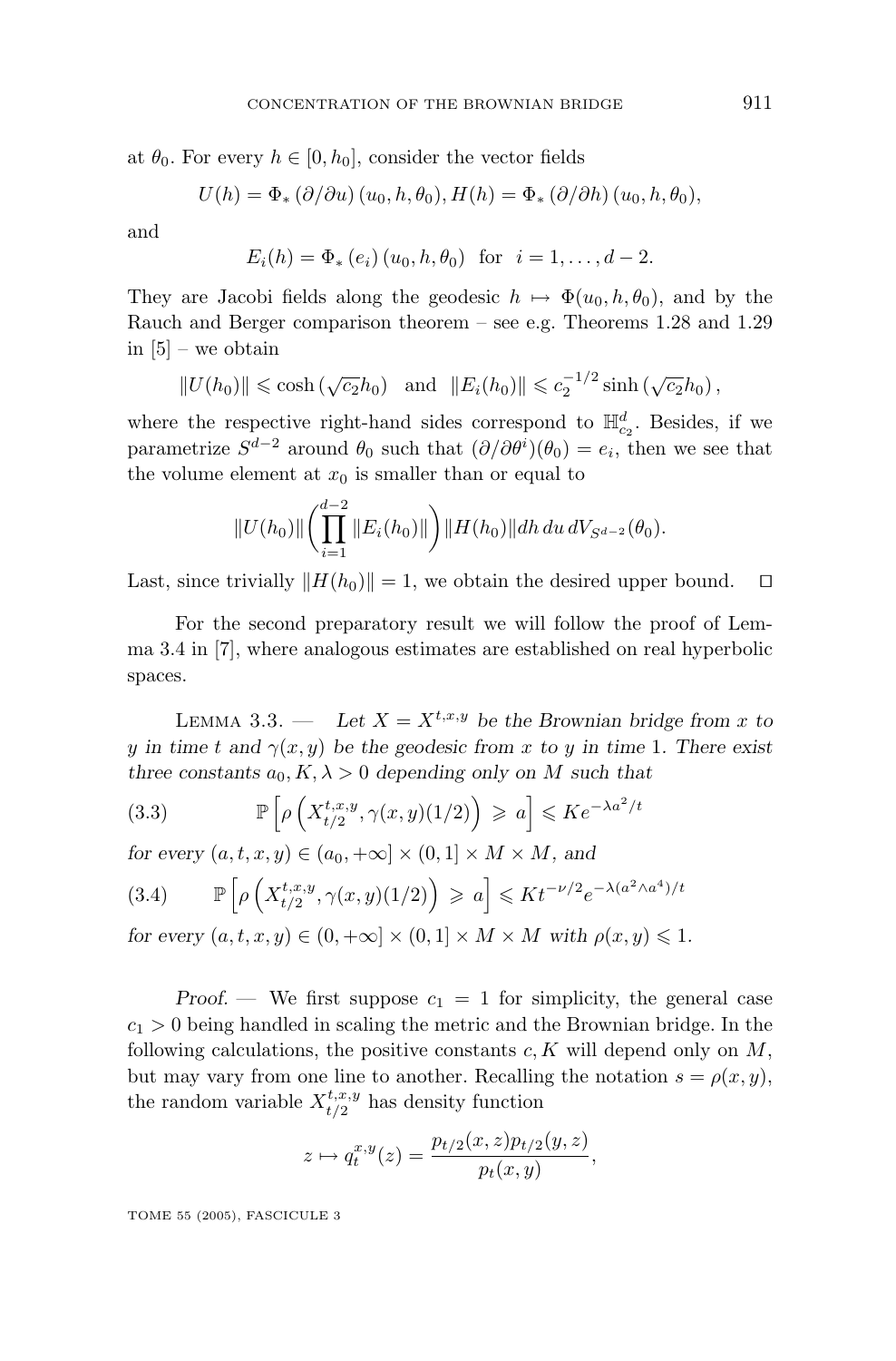an expression which can be bounded by

$$
Kt^{-d/2}(1+s)^{-\nu}(1+\rho(x,z))^{\nu}(1+\rho(y,z))^{\nu}e^{k_2s-(2\rho(x,z)^2+2\rho(y,z)^2-s^2)/2t}
$$

in view of the estimates (3.2). Let now  $(u, h, \theta)$  be the Fermi coordinates of *z* with respect to *x* and the geodesic  $\phi(x, y)$ . By the triangle inequality, we have

(3.5) 
$$
\rho(x, z) \leqslant |u| + h \text{ and } \rho(z, y) \leqslant |s - u| + h.
$$

On the other hand, since the triangle  $x\varphi(x,y)(u)z$  has a right angle at  $\varphi(x, y)(u)$ , we see that

 $\cosh \rho(x, z) \geqslant \cosh |u| \cosh(h)$ 

by comparison with the hyperbolic case, whence

$$
e^{\rho(x,z)} \ge e^{|u|} \cosh(h) \frac{(1 + e^{-2|u|})}{1 + e^{-2\rho(x,z)}} \ge e^{|u|} \cosh(h)
$$

because  $|u| \leqslant \rho(x, z)$ . Writing  $l(h) = \log \cosh(h)$  for concision, we finally obtain  $\rho(x, z) \geq |u| + l(h)$  and, similarly,  $\rho(z, y) \geq |s - u| + l(h)$ . Hence

$$
\rho(x, z)^2 + \rho(z, y)^2 \ge (|u| + l(h))^2 + (|s - u| + l(h))^2
$$
  
=  $u^2 + (s - u)^2 + 2(|u| + |s - u|)l(h) + 2l^2(h)$   
=  $2(u - s/2)^2 + s^2/2 + 2(|u| + |s - u|)l(h) + 2l^2(h)$   
 $\ge 2(u - s/2)^2 + s^2/2 + 2sl(h) + 2l^2(h).$ 

On the other hand, it follows from inequality (3.5) that

$$
(1 + \rho(x, z))^{v} (1 + \rho(z, y))^{v} \le [(1 + |u| + h)(1 + |s - u| + h)]^{v}.
$$

Plugging everything together yields

$$
q_t^{x,y}(z) \leqslant K t^{-d/2} (1+s)^{-\nu} \left[ (1+|u|+h)(1+|s-u|+h) \right]^{\nu}
$$
  
 
$$
\times e^{k_2 s - 2((u-s/2)^2 + l^2(h) + sl(h))/t}.
$$

Last, noticing that  $(1 + |u| + h)(1 + |s - u| + h) \le (1 + s/2 + h)^2$  when  $u \in [0, s]$  and  $|u - s/2| \geqslant s/2$  when  $u \notin [0, s]$ , we find that

$$
q_t^{x,y}(z) \leqslant K t^{-d/2} (1+s)^{-\nu} (1+s/2+h)^{2\nu} e^{k_2 s - ((u-s/2)^2 + 2l^2(h) + 2sl(h))/t}
$$

for every  $t \in (0,1]$  and  $x, y, z \in M$ . Setting now  $\mu_t^{x,y}$  for the law of  $X_{t/2}^{t,x,y}$ in Fermi coordinates, it follows from Fubini's theorem and Lemma 3.2 that for every  $a, b > 0$ 

$$
\mu_t^{x,y}[h \ge a, \ u \ge b + s/2] \le Kt^{-d/2}(1+s)^{-\nu} \int_{b+s/2}^{\infty} e^{-(u-s/2)^2/t} du
$$
  
 
$$
\times \int_a^{\infty} (1+s/2+h)^{2\nu} \sinh^{d-2} (\sqrt{c_2}h) \cosh(\sqrt{c_2}h) e^{k_2s-2(sl(h)+l^2(h))/t} dh.
$$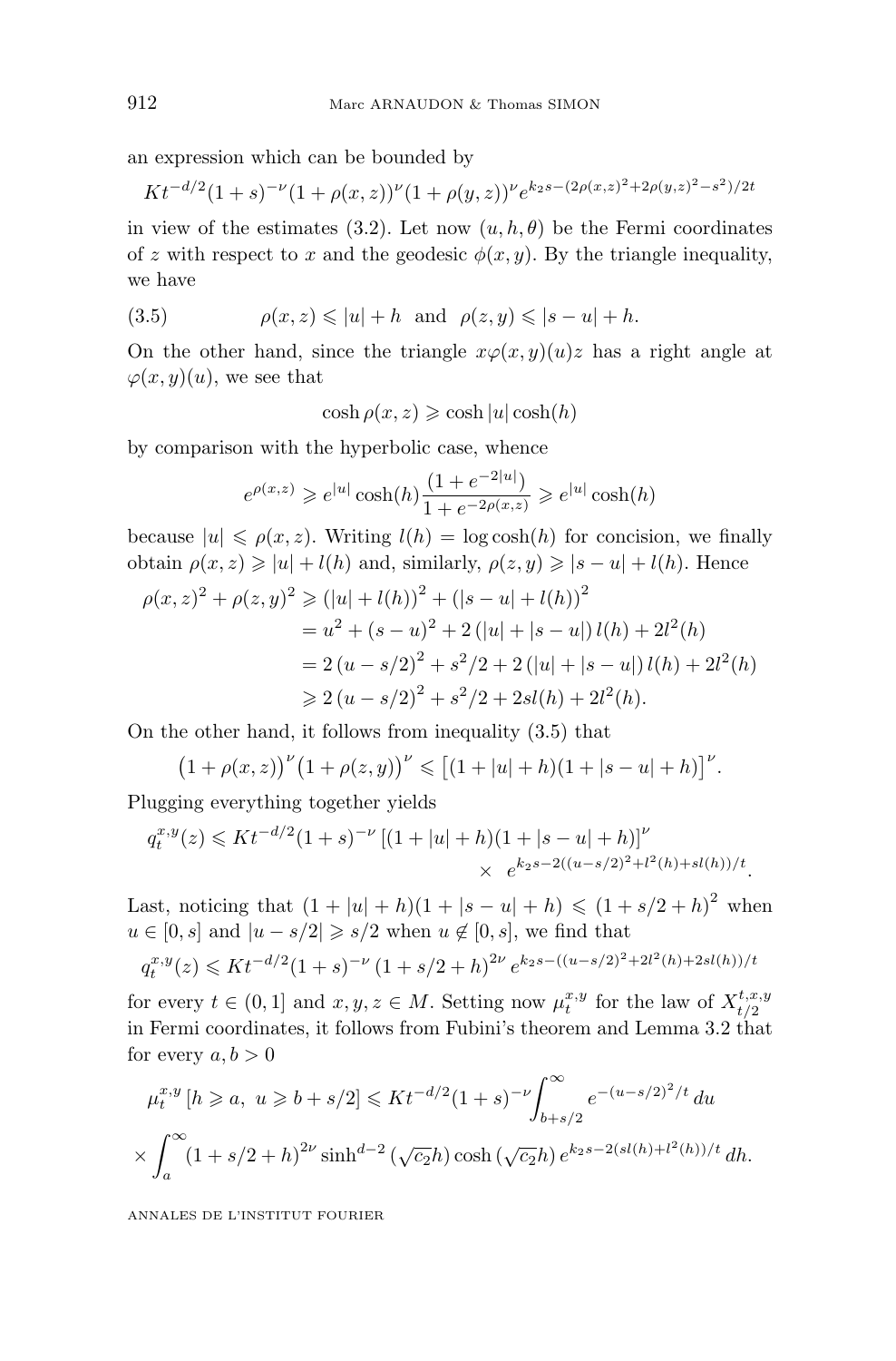The first integral on the right hand side can be estimated followingly:

$$
(3.6) \qquad \int_{b+s/2} e^{-(u-s/2)^2/t} \, du = \int_b^\infty e^{-v^2/t} \, dv \leqslant K t^{1/2} e^{-b^2/2t}.
$$

For the second integral, notice first that there exists  $\lambda_1 > 0$  such that  $l(h) \geq \lambda_1 h$  for every  $h \geq 1$ . Consequently, recalling that  $t \in (0,1]$ , the second integral can be bounded by

$$
K \int_{a}^{\infty} e^{-(3\lambda_{1}^{2}h^{2})/2t} \, dh \leqslant K t^{1/2} e^{-\lambda_{1}^{2}a^{2}/t}
$$

when  $a \ge a_0 = k_2/2\lambda_1$ . Together with (3.6), this latter bound yields

$$
(3.7) \t\t \mu_t^{x,y} \left[ h \ge a, \ u - s/2 \ge b \right] \le K t^{-\nu} e^{-(b^2/2 + \lambda_1^2 a^2)/t}
$$

and by symmetry, this estimate is also valid for  $\mu_t^{x,y}$  [ $h \ge a, u - s/2 \le -b$ ]. We can now establish the estimate  $(3.3)$ , since

$$
\mathbb{P}\left[\rho\left(X_{t/2}^{t,x,y},\gamma(x,y)(1/2)\right) \geqslant a\right] \leqslant \mu_t^{x,y}\left[h \geqslant a/2\right] + \mu_t^{x,y}\left[|u - s/2| \geqslant a/2\right]
$$
  

$$
\leqslant K t^{-\nu} e^{-ca^2/t}
$$
  

$$
\leqslant K e^{-ca^2/t}
$$

for some constants  $c, K > 0$  and every  $(a, t, x, y) \in [a_0, +\infty) \times (0, 1] \times M \times M$ .

On the other hand, we can choose  $\lambda_2 > 0$  such that  $l(h) \geq \lambda_2 h^2$  for every  $h \in [0, a_0]$ . Hence, when  $a \in (0, a_0]$  and  $s \leq 1$ , the second integral from  $a$  to  $a_0$  is bounded by

$$
K \int_{a}^{a_0} e^{-2\lambda_2^2 h^4 / t} h^{d-2} \, dh \leqslant K t^{\nu/2} \int_{a\lambda_2^{1/2} t^{-1/4}}^{\infty} e^{-2r^4} r^{d-2} \, dr
$$
  

$$
\leqslant K t^{\nu/2} e^{-(\lambda_2^2 a^4) / t}.
$$

Together with (3.6) and (3.7), this entails

$$
\mu_t^{x,y}[h \ge a, \ u - s/2 \ge b] \le K t^{-\nu/2} e^{-t^{-1}(b^2/2 + \lambda_2^2 a^4)/t}
$$

for every  $(a, t, x, y) \in (0, a_0] \times (0, 1] \times M \times M$  with  $\rho(x, y) \leq 1$ , and we can then obtain the estimate  $(3.4)$  similarly as above.  $\square$ 

*Remark 3.4*. — When *M* is a rank-one noncompact symmetric space, the fact that we can take  $k_1 = k_2$  in (3.2) yields a better result:

$$
\mathbb{P}\left[\rho\left(X_{t/2}^{t,x,y},\gamma(x,y)(1/2)\right) \geqslant a\right] \leqslant K t^{-\nu/2} e^{-\lambda(a^2\wedge a^4)/t}
$$

for every  $(a, t, x, y) \in (0, +\infty] \times (0, 1] \times M \times M$  – this is actually inequality (3.6) in [7]. However, as we said before, we shall not need this in the sequel.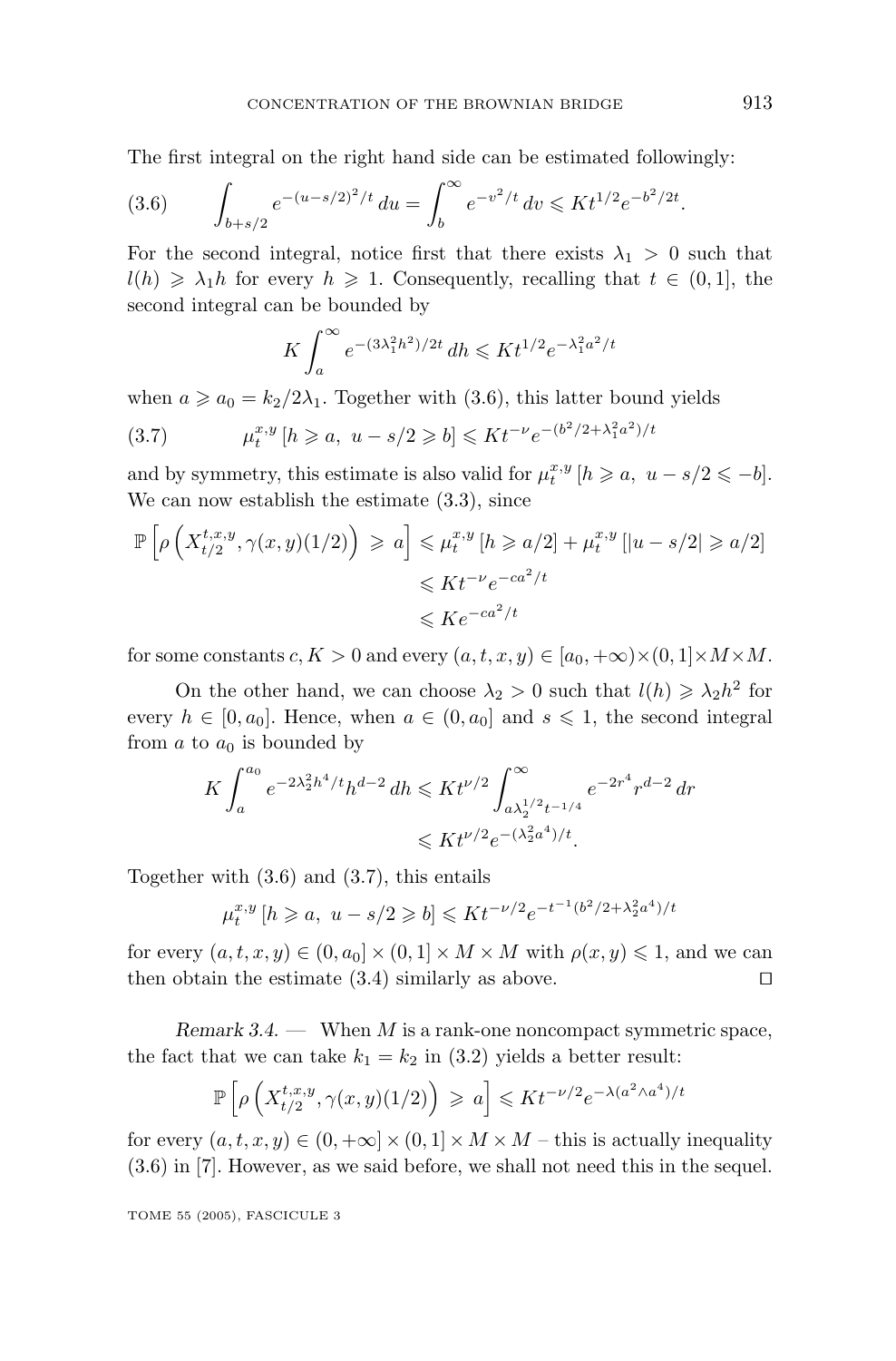For every integer *n* and for  $i = 1...2^n$ , set  $t_n^i = i2^{-n}$  and consider the event

$$
\Lambda_n^{x,y} = \bigcup_{p \geqslant n} \left\{ \sup_{1 \leqslant i \leqslant 2^p} \rho \left( X_{t_p^i}^{x,y}, X_{t_p^{i-1}}^{x,y} \right) \geqslant 1 \right\}.
$$

Our last preparatory result is an estimate on the uniform continuity of  $X^{x,y}$  when  $\rho(x,y) \rightarrow +\infty$ .

LEMMA 3.5. — *Setting*  $s = \rho(x, y)$  *and*  $n(s) = 2 + [2 \log s / \log 2]$ , *there exist constants*  $c, K > 0$  *such that* 

$$
\mathbb{P}\left[\Lambda_{n(s)}^{x,y}\right] \leqslant Ke^{-cs^2}
$$

*for every*  $x, y \in M$ *.* 

*Proof.* — For every integer *p* and  $i = 2...2^p - 1$  we get from the estimates (3.2)

$$
\mathbb{P}\left[\rho\left(X_{t_p^i}^{x,y}, X_{t_{p}^{i-1}}^{x,y}\right) \geqslant 1\right]
$$
\n
$$
= \int_{\rho(z,t)\geqslant 1} \frac{p_{t_p^{i-1}}(x,z)p_{2^{-p}}(z,t)p_{1-t_p^i}(t,y)}{p_1(x,y)} \operatorname{vol}(dz) \operatorname{vol}(dt)
$$
\n
$$
\leqslant \sup_{\rho(z,t)\geqslant 1} p_{2^{-p}}(z,t) \int \frac{p_{t_p^{i-1}}(x,z)p_{1-t_p^i}(t,y)}{p_1(x,y)} \operatorname{vol}(dz) \operatorname{vol}(dt)
$$
\n
$$
\leqslant \sup_{\rho(z,t)\geqslant 1} p_{2^{-p}}(z,t)/p_1(x,y)
$$
\n
$$
\leqslant K2^{pd/2} e^{(s^2-2^p)/2},
$$

and it is easy to see that the same inequality holds when  $i = 1$  or  $2^p$ . Hence, for every  $p \geqslant n(s)$ , we have

$$
\mathbb{P}\left[\sup_{1 \leq i \leq 2^p} \rho\left(X^{x,y}_{t^i_p}, X^{x,y}_{t^{i-1}_p}\right) \geq 1\right] \leqslant K 2^{p(d/2+1)} e^{-2^p/4} \leqslant K e^{-2^p/5},
$$

which readily entails

$$
\mathbb{P}\left[\Lambda_{n(s)}^{x,y}\right] \leqslant K e^{-2^{n(s)}/5} \leqslant K e^{-cs^2}
$$

for some constants  $c, K > 0$  independent of  $x, y \in M$ .

The following proposition yields a weak extension of Lemma 2.6 on pinched CH manifolds. Actually on rank-one symmetric spaces the exact statement of Lemma 2.6 could be transfered verbatim, because of Remark 3.4. However, on pinched CH manifolds the extension takes the

$$
\Box
$$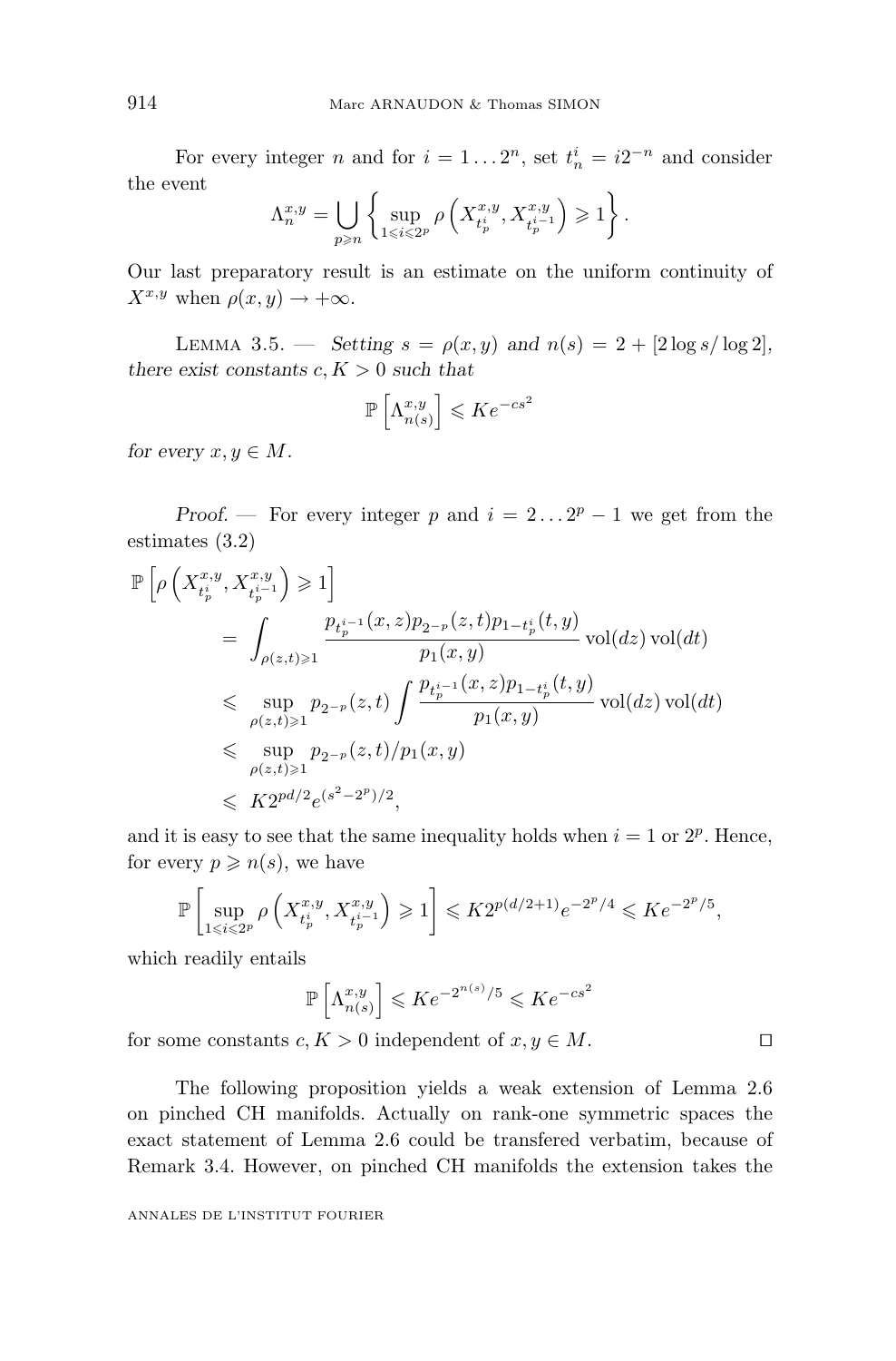form of a limsup theorem because the (optimal) inequalities (3.2) are not precise enough to allow a uniform estimate. Nevertheless, as we see from the end of the proof in Section 2, the result will be sufficient for our purposes. The proof mimics that of Proposition 3.1 in  $[7]$ , save for the use of Lemma 3.5.

PROPOSITION 3.6. — *Fixing*  $x \in M$ *,*  $v \in T_xM$  *unitary and setting*  $y = y(s) = \exp_x(sv)$ , there exists two constants  $c, K > 0$  independent of *s, v such that*

$$
\mathbb{P}\bigg[\sup_{t\in[0,1]}\rho\left(X_t^{x,y},\gamma(x,y)(t)\right)\geq s^{3/4}\bigg]\leqslant Ke^{-cs^{5/4}}.
$$

*Proof.* — Clearly, we can suppose that  $s \geq 1$  and again, in the following calculations the positive constants *c, K* will depend only on *M* but may vary from one line to another. Let  $P = P_{x,y}$  be the set of continuous paths  $\omega : [0, 1] \to M$  satisfying  $\omega(0) = x$  and  $\omega(1) = y$ , and  $\mathbb{P}^{x,y}$  be the law of the Brownian bridge on  $P$ . For  $k \in \mathbb{N}$  and  $\omega \in \mathcal{P}$ , set

$$
M_k(\omega) = \max_{0 \le i \le 2^k} \rho\left(\omega(t_k^i), \gamma(x, y)(t_k^i)\right)
$$

and

$$
N_k(\omega) = \max_{0 \le i < 2^k} \rho\left(\omega\left(t_{k+1}^{2i+1}\right), \gamma(\omega(t_k^i), \omega(t_k^{i+1})(1/2)\right).
$$

By convexity of the distance fonction  $\rho$  on  $M \times M$  – see e.g. Proposition II.2.2 in [4], we see that  $M_{k+1}(\omega) \leq M_k(\omega) + N_k(\omega)$ . Since  $M_0(\omega) = 0$  and by continuity of the path  $\omega$ , we have

(3.8) 
$$
\sup_{t\in[0,1]}\rho(\omega(t),\gamma(x,y)(t))\leqslant \sum_{j=0}^{+\infty}N_j(\omega).
$$

Setting

$$
\Omega^{x,y} = \left\{ \sup_{t \in [0,1]} \rho(X_t^{x,y}, \gamma(x,y)(t)) \geqslant s^{3/4} \right\},\
$$

we deduce from Lemma 3.5 that it suffices to prove that

(3.9) 
$$
\mathbb{P}\left[\Omega^{x,y}\cap\left(\Lambda^{x,y}_{n(s)}\right)^c\right] \leqslant Ke^{-cs^{5/4}}.
$$

Introducing the event

$$
\Lambda_n = \bigcup_{p \geqslant n} \biggl\{ \sup_{1 \leqslant i \leqslant 2^p} \rho \left( \omega(t_p^i), \omega(t_p^{i-1}) \right) \geqslant 1 \biggr\},\
$$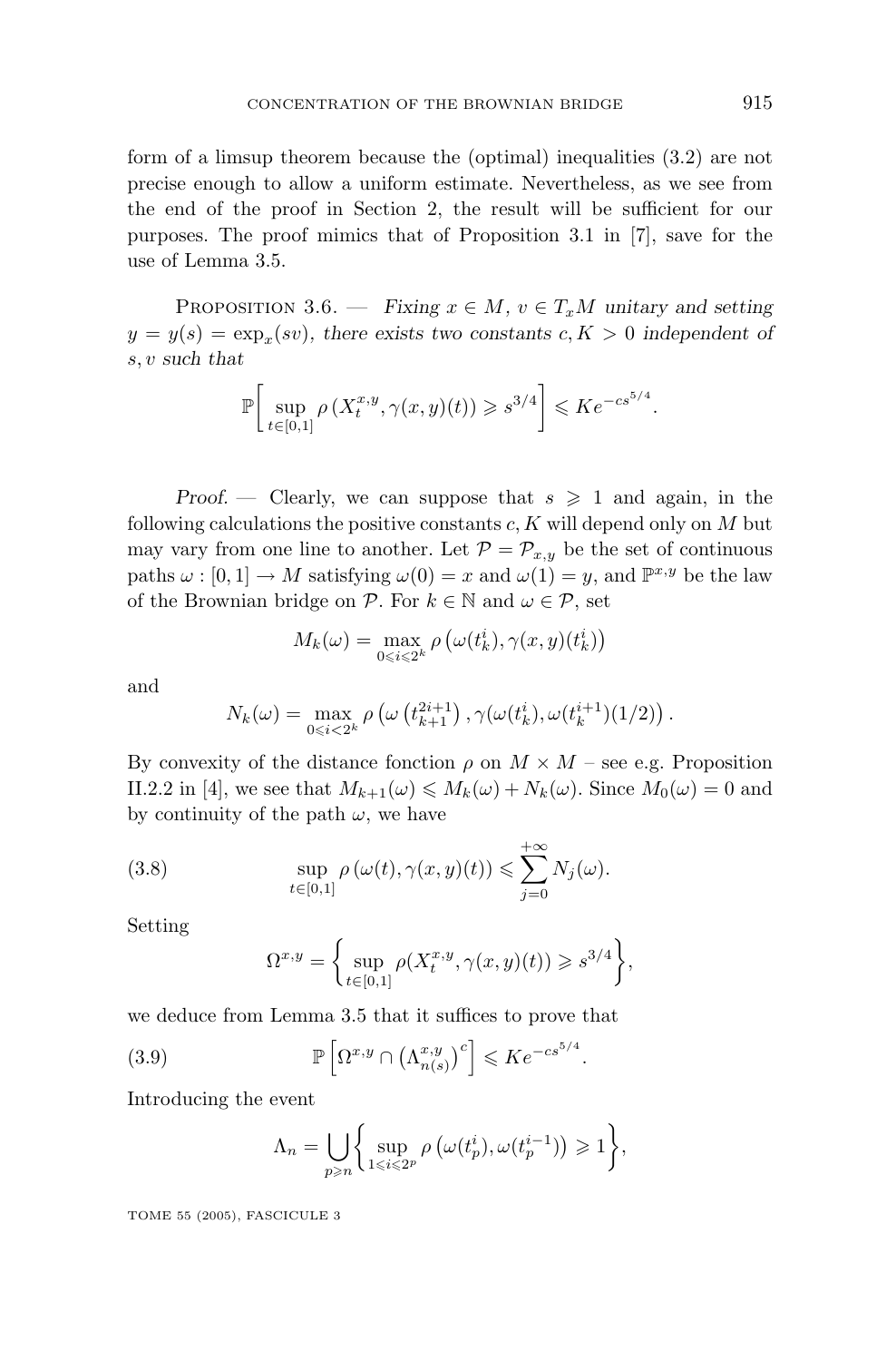we see from (3.8) that

$$
\mathbb{P}\left[\Omega^{x,y}_{\delta}\cap\left(\Lambda^{x,y}_{n(s)}\right)^c\right] \leqslant \sum_{j=0}^{+\infty} \mathbb{P}^{x,y}\left[\left\{N_j \geqslant c2^{-j/16}s^{3/4}\right\}\cap\Lambda^c_{n(s)}\right].
$$

On the one hand, from estimate (3.3) and the fact that  $2^{-n(s)} = cs^{-2}$ , for *s* big enough we have

$$
\sum_{j=0}^{n(s)} \mathbb{P}^{x,y} \left[ N_j \geq c2^{-j/16} s^{3/4} \right] \leq \sum_{j=0}^{n(s)} \mathbb{P}^{x,y} \left[ N_j \geq c s^{5/8} \right]
$$
  

$$
\leq \sum_{j=0}^{n(s)} 2^j \sup_{z,t \in M} \mu_{2^{-j}}^{z,t} \left[ \rho(\cdot, \gamma(z,t)(1/2)) \geq c s^{5/8} \right]
$$
  

$$
\leq K s^2 n(s) e^{-c s^{5/4}} \leq K e^{-c s^{5/4}}.
$$

On the other hand, from estimate (3.4),

$$
\sum_{j=n(s)}^{+\infty} \mathbb{P}^{x,y} \left[ \{ N_j \geqslant c2^{-j/16} s^{3/4} \} \cap \Lambda_{n(s)}^c \right]
$$
\n
$$
\leqslant \sum_{j=n(s)}^{+\infty} 2^j \sup_{\substack{z,t \in M \\ \rho(z,t) \leqslant 1}} \mu_{2^{-j}}^{z,t} \left[ \rho \left( \cdot, \gamma(z,t)(1/2) \right) \geqslant c2^{-j/16} s^{3/4} \right]
$$
\n
$$
\leqslant K \sum_{j=n(s)}^{+\infty} 2^{j(\nu/2+1)} e^{-c(2^{3j/4}s^3) \wedge (2^{7j/8} s^{3/2})} \leqslant K e^{-c2^{3n(s)/4} s^{3/2}} \leqslant K e^{-cs^2}.
$$

Gluing these two latter estimates together yields (3.9), and completes the proof of the proposition.

Finally, the next proposition extends Lemma 2.7 to rank one noncompact symmetric spaces. Its proof relies on a nice probabilistic representation of the heat kernel on the latter, which is due to Lorang and Roynette [16]. We notice that their closed formula carries over more general Sturm-Liouville operators on  $\mathbb{R}^+$ , and hence allows to consider e.g. radially symmetric manifolds whose sectional curvature is constant and negative at infinity. Nevertheless, the extension of this estimate to general pinched CH manifolds – see Section 4 – will be a more difficult task, requiring sophisticated probabilistic tools.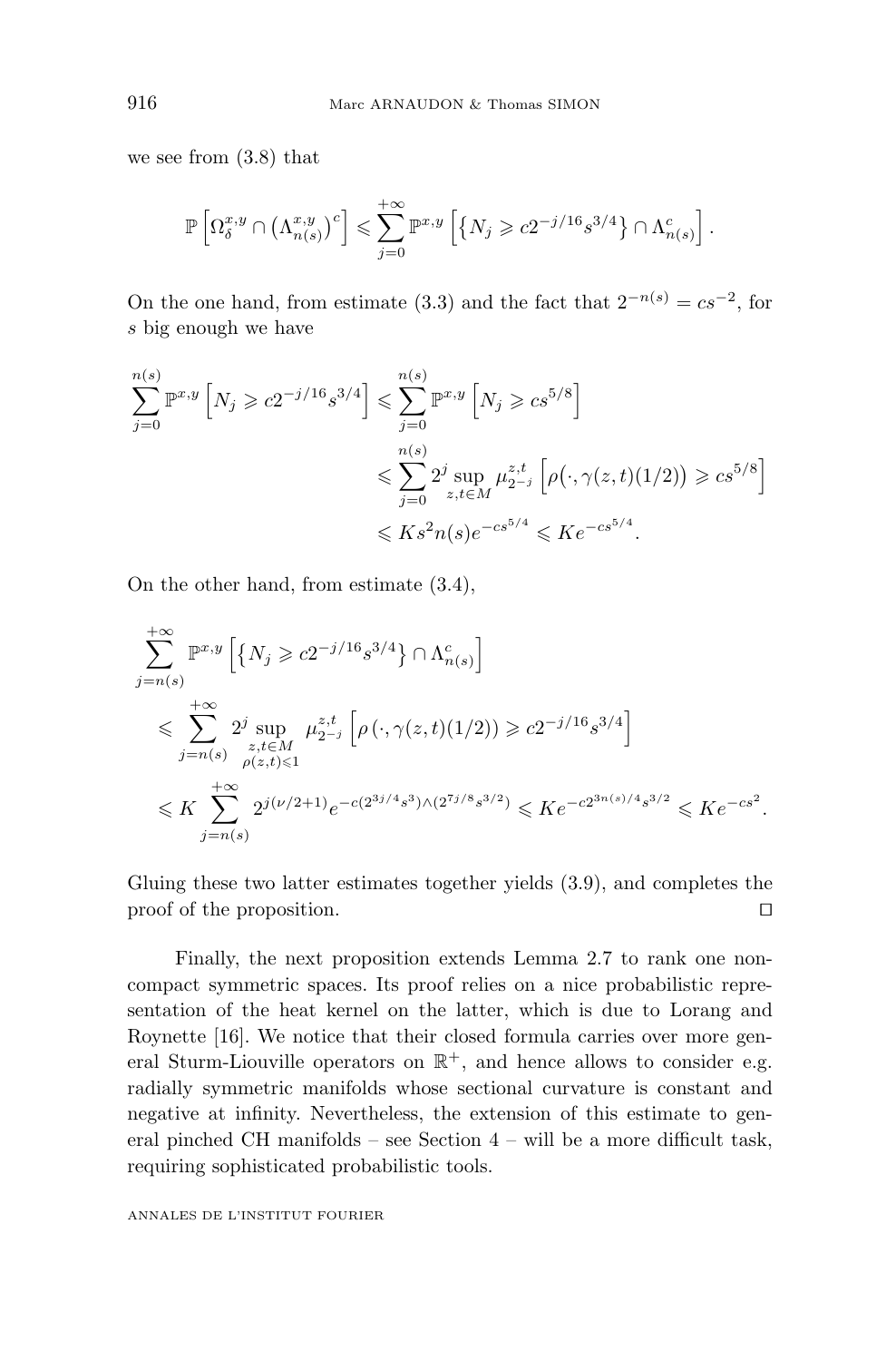PROPOSITION 3.7. — Let  $p_t(y, z)$  be the heat kernel on *M* and  $\dot{\varphi}(z, y)(0)$  *be the unit oriented tangent vector in z at the geodesic joining z to y.* Then, for every  $\varepsilon \in ]0,1]$ *,* 

$$
\rho(z, y)^{-1} \operatorname{grad} \log p_t(\cdot, y)(z) \to t^{-1} \dot{\varphi}(z, y)(0)
$$

*as*  $\rho(z, y) \to +\infty$ *, uniformly on*  $t \in [\varepsilon, 1]$  *and*  $z, y \in M$ *.* 

*Proof.* — Set  $u = \dot{\varphi}(z, y)(0)$ ,  $\rho = \rho(y, z)$  and suppose first  $d > 2, k =$ 1. According to formula (II,21) in [16], we can express

$$
p_t^1(\rho) = t^{-d/2} (1+\rho)^{(d-1)/2} \exp - \left( (\alpha + 2\beta)^2 t/8 + (\alpha + 2\beta)\rho/2 + \rho^2/2t \right) \Phi_t(\rho)
$$

where  $\{X_s^{t,\rho}, s \in [0,t]\}$  is the *d*-dimensional Bessel bridge from  $\rho$  to 0 in time t,  $\tilde{l}$  is the real function given by (II, 24) in [16], and

$$
\Phi_t(\rho) = \mathbb{E}\left[\exp - \left(\int_0^t \tilde{l}(X_s^{t,\rho}) ds\right)\right].
$$

Hence, we just need to prove that  $\Phi_t(\rho)'/\rho \Phi_t(\rho) \to 0$  when  $\rho \to +\infty$  for a fixed  $t > 0$ . Since  $\tilde{l}$  and  $\tilde{l}'$  are bounded functions, by dominated convergence this clearly amounts to prove that

$$
\lim_{\rho \to +\infty} \rho^{-1} Y_s^{t,\rho} = 0 \text{ a.s.}
$$

where  $Y_s^{t,\rho} = D_\rho X_s^{t,\rho}$  solves the random ODE (see the Appendice in [16])

$$
Y_s^{t,\rho} = 1 - \int_0^s Y_u^{t,\rho} \left( \frac{(d-1)}{2} (X_u^{t,\rho})^{-2} + \frac{1}{(s-u)} \right) du
$$
  
=  $\exp \left[ - \int_0^s \left( \frac{(d-1)}{2} (X_u^{t,\rho})^{-2} + \frac{1}{(s-u)} \right) du \right].$ 

It is clear that  $0 < Y_s^{t,\rho} < 1$  a.s. and the proof is complete in the case  $d > 2, k = 1$ . Again, the case  $d > 2, k \neq 1$  follows readily from the fact that  $p_t^k(\rho) = p_{k^2t}^1(k\rho)$ , with the obvious notations. Finally, the case  $d = 2$  consists only, up to isomorphism, in  $\mathbb{H}^2_c(\mathbb{R})$ , and this case was already treated in Lemma 2.7.

*Remark 3.8*. — In some sense, the above lemma says that the leading term for  $p_t(y, z)$  when  $\rho(y, z)$  tends to  $+\infty$  with *t* bounded away from 0 and  $+\infty$ , looks like  $e^{-\rho^2(y,z)/2t}$ . Notice that the pinched negative sectional curvature of rank-one symmetric spaces does not seem to play a rôle for this estimate, since on  $\mathbb{R}^d$  there is of course an equality

$$
\rho(z, y)^{-1} \operatorname{grad} \log p_t^d(\cdot, y)(z) = t^{-1} \dot{\varphi}(z, y)(0)
$$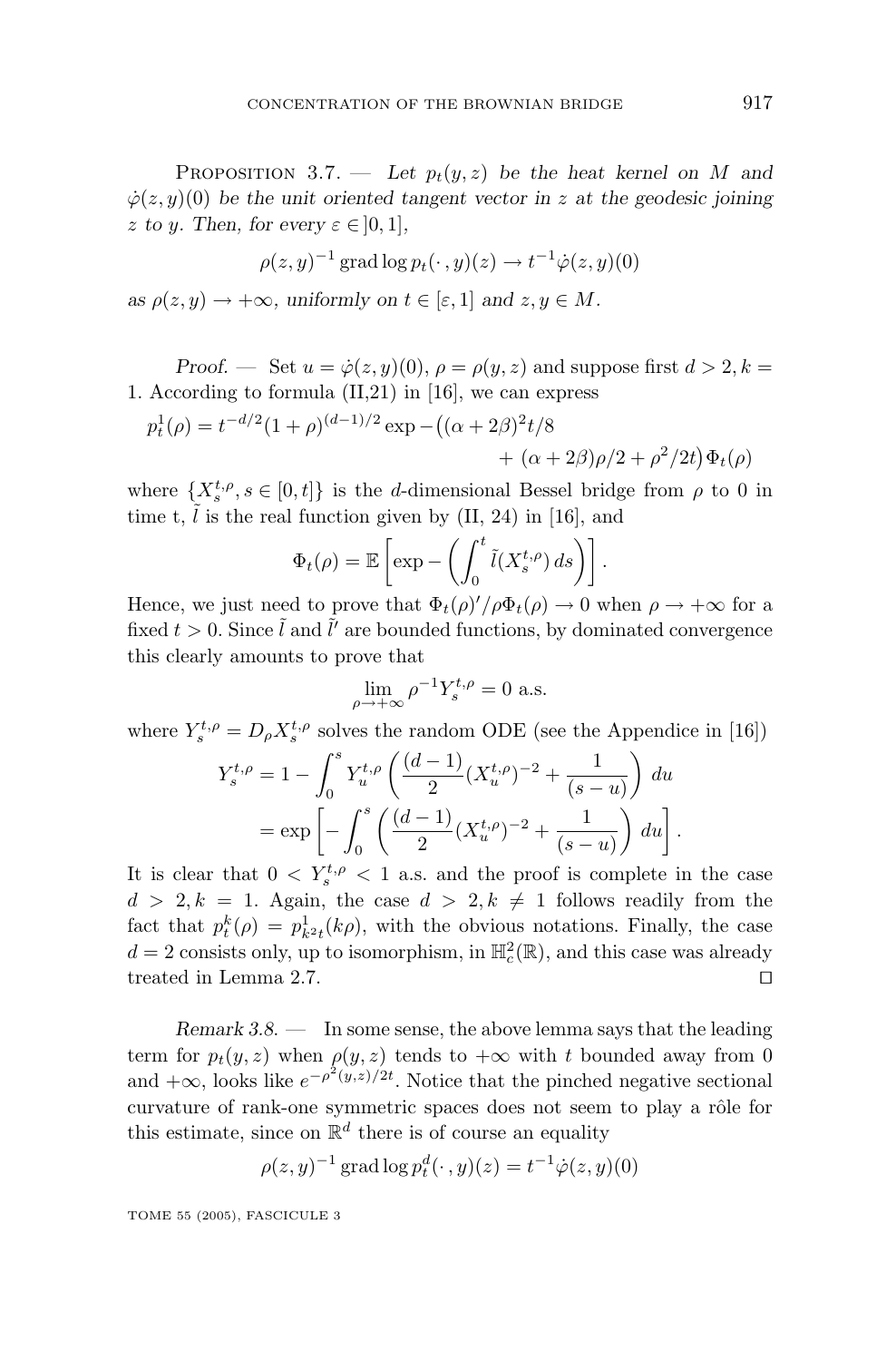for every  $y, z \in \mathbb{R}^d$  and  $t > 0$ . Even though this is no more relevant to our purposes – see the counterexample below, we believe that the estimate of Lemma 3.7 also holds in the higher rank case. However, this task probably demands a more detailed analysis, since here  $p_t(y, z)$  is not a function of one variable anymore.

*End of the proof*. — Because of Lemma 3.1, Propositions 3.6 and 3.7, we can actually reason as in Section 2.3 almost literally. The only point to change is (2.13), which does not hold anymore because the sectional curvature is not constant in general. However, Alexandrov-Toponogov's theorem – see e.g. Theorem 73 in  $[2]$  – allows to compare

$$
\left\langle \frac{\operatorname{grad} f}{\Vert \operatorname{grad} f \Vert} (X_u(r)), \dot{\varphi} (X_u(r), y(\infty))(0) \right\rangle
$$

with the same quantities on manifolds with constant curvature  $-c_1$  and  $-c_2$  respectively. For every  $\alpha > 0$ , this yields the existence of  $s_0 > 0$  such that for every  $s > s_0$ ,

$$
s^{-1}\left\langle \frac{\operatorname{grad} f}{\|\operatorname{grad} f\|}(X_u(s)), V_u(s, X_u(s)) \right\rangle \ge -\tanh\left(c_2\sqrt{Z_u(s)}\right) + \alpha
$$

and

$$
s^{-1}\left\langle\frac{\operatorname{grad} f}{\|\operatorname{grad} f\|}(X_u(s)), V_u(s,X_u(s))\right\rangle \leq -\tanh\left(c_1\sqrt{Z_u(s)}\right) - \alpha
$$

uniformly on  $\omega \in E(s)$  and  $u \in [0, 1/2]$ . We can then finish the proof exactly as in Section 2.3.

*Remark 3.9*. — The proof of Lemma 3.7 shows actually a uniform speed of convergence in  $O(\rho^{-1})$ . Since then *so* is bounded, this makes it possible to finish the proof of Theorem 1.2 without Proposition 2.3, in using Proposition 2.1and the Cameron-Martin transformation.

#### **3.3. A counterexample in rank two.**

The fact that Euclidean Brownian bridges  ${B_t^{x,y}, 0 \le t \le 1}$ , with one extremity *x* far away from the other *y*, do not concentrate on geodesic lines, follows easily from the a.s. representation

$$
B_t^{x,y} = (1-t)x + ty + B_t - tB_1
$$

for every  $t \in [0, 1]$ , where  $\{B_t, t \geq 0\}$  is a Brownian motion starting from 0. In this paragraph, we would like to point out that our concentration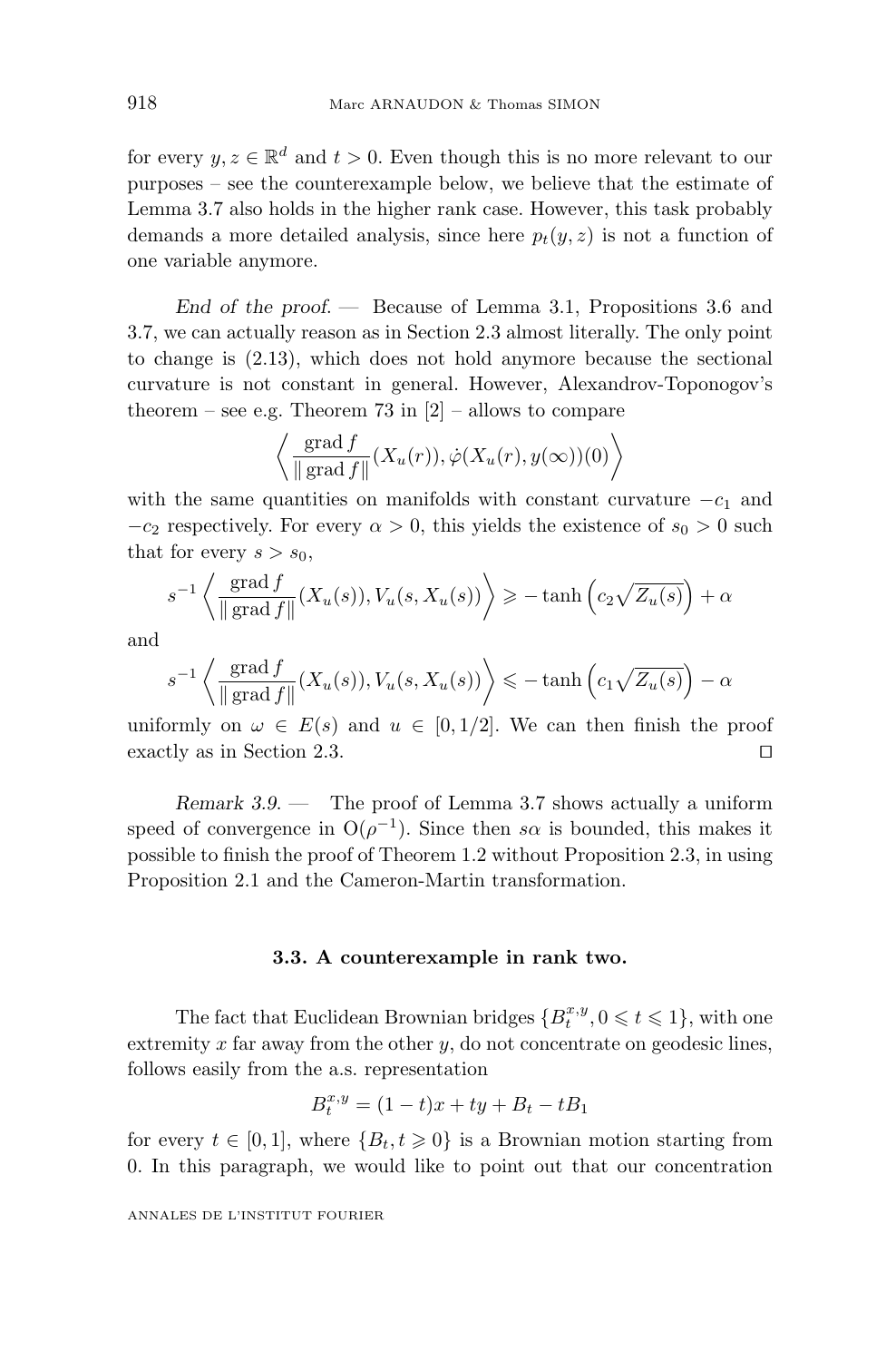problem for the Brownian bridge is also irrelevant on higher rank noncompact symmetric spaces, in describing an elementary counterexample on the bidisk. This space is the cartesian product  $\mathbb{H} = \mathbb{H}_1 \times \mathbb{H}_2$ , where  $\mathbb{H}_1$  and  $\mathbb{H}_2$ are two copies of the real hyperbolic plane with sectional curvature -1, and it is the simplest example of a rank-two non compact symmetric space. We endow it with the Riemannian distance

$$
d(u, v) = \sqrt{\rho_1^2(u_1, v_1) + \rho_2^2(u_2, v_2)},
$$

the notations being obvious. Taking rectangular coordinates on the halfspace model and considering the geodesic line  $\Lambda = \{(0, 1, 0, e^t), t \in \mathbb{R}\},\$ see that the distance from  $\Lambda$  of the Brownian bridge  $\{(X_u^1, X_u^2), u \in [0, 1]\}$ between  $(0, 1, 0, 1)$  and  $(0, 1, 0, e^s)$  is greater than  $\rho_1(X_u^1, (0, 1))$ , which is a random variable independent of the parameter *s*.

Notice that in this counterexample, we took a point at infinity in  $\mathbb{H}_1 \times$ *∂*H<sub>2</sub>. But we stress that the Brownian bridge does not concentrate either around geodesics, at least exponentially, when taking a point at infinity in  $\partial \mathbb{H}_1 \times \partial \mathbb{H}_2$ . To see this, consider the geodesic line  $\Lambda = \{(0, e^t, 0, e^t), t \in \mathbb{R}\},$ let  $\mathbb{P}^s$  be the law of the Brownian bridge between  $(0, 1, 0, 1)$  and  $(0, e^s, 0, e^s)$ , and  $\{X_u = (X_u^1, X_u^2), u \in [0, 1]\}$  be the coordinate process on  $\mathbb{H}$ . Setting *i* for the identity map between  $\mathbb{H}_1$  and  $\mathbb{H}_2$  and  $Y_u^2 = i(X_u^1)$ , it follows from the definition of *d* that for every  $t \in [0, 1]$  and  $a > 0$ ,

(3.10) 
$$
\Omega_t^a = \{ \rho_2(X_t^2, Y_t^2) > 2a \} \subset \left\{ \sup_{u \in [0,1]} d(X_u, \Lambda) > a \right\}.
$$

If now  $\mathbb{P}^s$  stands for the law of the Brownian motion *B* on  $\mathbb{H}$  starting from  $(0,1,0,1)$  and conditioned to go to  $(0,\infty,0,\infty)$  with speed *s*, a straightforward computation using the representation of *B* as an exponential functional of Euclidean Brownian motion – see Part 2 in [21] for details – yields  $\widetilde{\mathbb{P}}^s \left[ \Omega_t^a \right] \geqslant \mathbb{P} \left[ \left| W_t^1 - W_t^2 \right| > 2a \right],$ 

where  $W^1$  and  $W^2$  are two independent linear Brownian motions. Since the right-hand side does not depend on *s*, it remains to compare  $\mathbb{P}^s \left[ \Omega_t^a \right]$  and  $\widetilde{\mathbb{P}}^s$  [ $\Omega_t^a$ ], and this can be done analogously as in [21] pp. 1986-87: for every  $\alpha > 0$ , we can prove that

$$
\lim_{s \to +\infty} s^{\alpha} \log \mathbb{P}^s \left[ \Omega_t^a \right] = 0,
$$

which proves that there is no exponential concentration, in view of  $(3.10)$ . Still, one may ask if a polynomial concentration occurs when taking a point at infinity in  $\partial \mathbb{H}_1 \times \partial \mathbb{H}_2$ . This is partly motivated by the fact that  $\mathbb{H}_1 \times \partial \mathbb{H}_2$ and  $\partial \mathbb{H}_1 \times \partial \mathbb{H}_2$  play actually an entirely different rôle as a subset of the topological boundary of  $H$  – we refer to [10] for much more on this topic.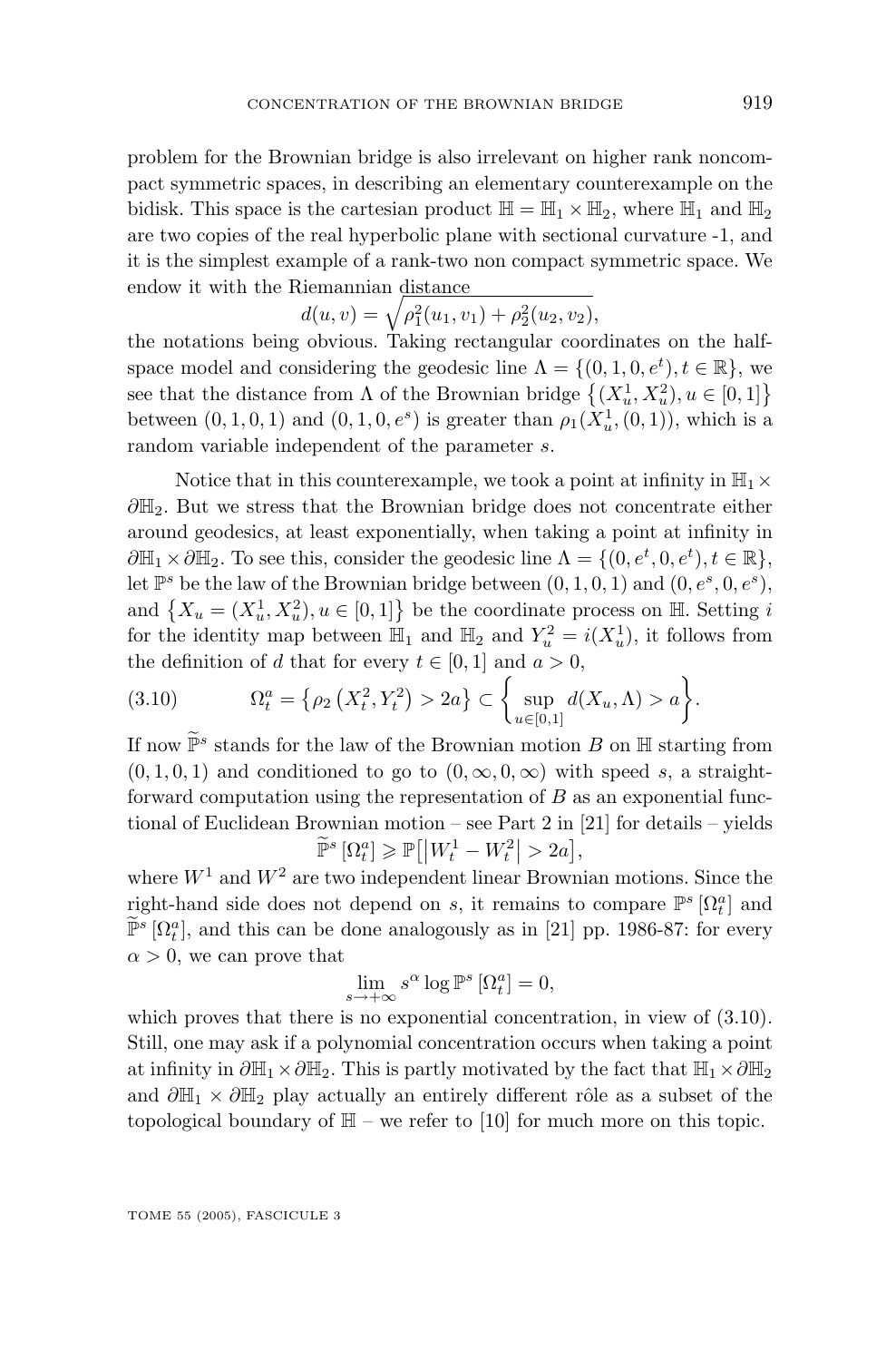#### **4. The case of pinched Cartan-Hadamard manifolds.**

We begin with  $a - non-uniform - extension of Proposition 3.7 to$ pinched CH manifolds, a result which one may find interesting in its own right:

THEOREM 4.1. — Let  $p_t(x, y)$  be the heat kernel on *M*. Fixing  $z \in M$ *, for every*  $\varepsilon \in ]0,1]$ 

$$
\rho(z,y)^{-1}\operatorname{grad}\log p_t(\cdot,y)(z) \to t^{-1}\dot{\varphi}(z,y)(0)
$$

*when*  $\rho(z, y) \to +\infty$ *, uniformly on*  $t \in [\varepsilon, 1]$  *and*  $y \in M$ *.* 

The proof of this theorem is probabilistic and entirely independent of the preceding sections. It relies on a Bismut-type formula yielding a representation of the logarithmic derivative of the heat kernel in terms of the Brownian bridge [22], and suitable large deviations estimates relying on Varadhan's lemma. Using analogous arguments, recall that Bismut, motivated by Brownian holonomy and probabilistic index theory – see Theorem 3.8 in [3] – had proved that on a compact manifold

$$
t \operatorname{grad} \log p_t(\cdot\,,y)(z) \,\,\rightarrow\,\, \rho(z,y) \dot{\varphi}(z,y)(0)
$$

when  $t \to 0$ , provided that *y* and *z* are not in each other's cut locus. We also refer to Theorem 2.5 in [19] for an extension of this limit theorem to the successive derivatives of the heat kernel.

We will need a preparatory result, and for this we fix some notations. Let  $z \in M$ ,  $v \in T_zM$  unitary, and for every  $s \geq 0$ , set  $y = y(s)$  $\exp_z(sv)$ , so that  $s = \rho(z, y)$  and  $v = \dot{\varphi}(z, y)(0)$ . Let  $\{Y_u, u \geq 0\}$  be a Brownian motion in *M* started at *z*. Fix  $\beta \in (0,1]$ , set  $r = 1/(\beta s)$  and  $\{Y_u^r=Y_{ru}, u\geqslant 0\}$  for the Brownian motion with speed  $r.$  Let  $\{\mathcal{F}^r_u, u\geqslant 0\}$ be its canonical completed filtration and consider the  $\mathcal{F}^r_u$ -stopping times

$$
T_r^{\lambda} = \inf \left\{ t > 0, \rho(z, Y_t^r) \geqslant \lambda \right\}
$$

for every  $\lambda > 0$ . The following lemma will be useful for a crucial localisation procedure during the proof of Theorem 4.1.

LEMMA 4.2. — *Fix*  $\varepsilon > 0$ *. For every*  $c > 0$ *, there exists*  $\lambda > 0$  *such that*

$$
\mathbb{P}\left[T_r^{\lambda} < 1 | Y_{t/r}^r = y\right] \leqslant e^{-cs}
$$

*uniformly on*  $z \in M$ ,  $v \in T_zM$  *and*  $t \in (\varepsilon, 1]$ *.*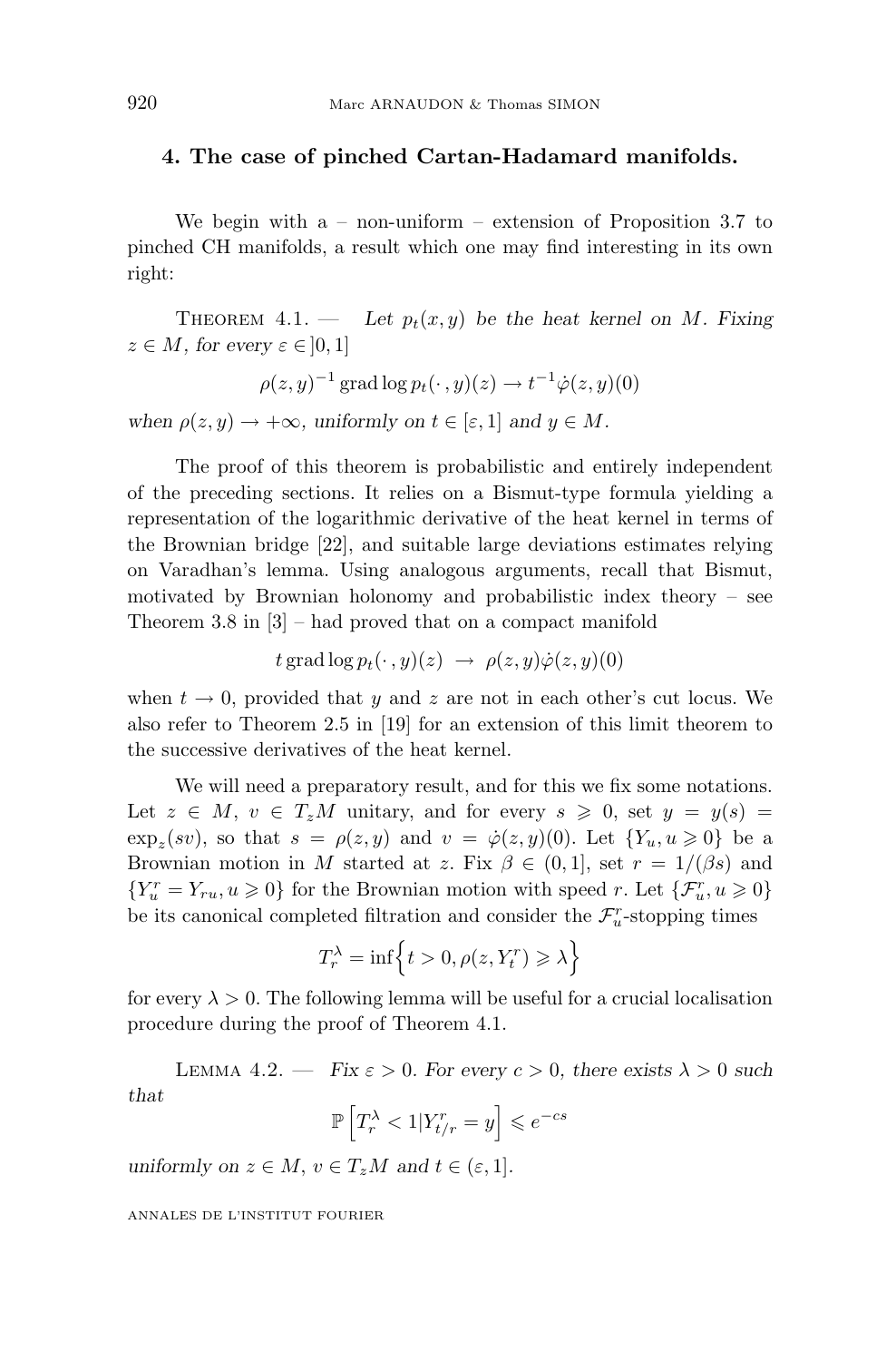*Proof. —* It follows from the inhomogeneous Markov property that

$$
\mathbb{P}\left[T_r^{\lambda} < 1 | Y_{t/r}^r = y\right] = \mathbb{E}\left[\mathbf{1}_{\{T_r^{\lambda} < 1\}} \frac{p_{t-(rT_r^{\lambda})}(Y_{T_r^{\lambda}}^r, y)}{p_t(z, y)}\right] \le \mathbb{P}\left[T_r^{\lambda} < 1\right] \sup_{\substack{\rho(z, x) \le \lambda \\ u \le r}} \left(\frac{p_{t-u}(x, y)}{p_t(z, y)}\right)
$$

On the one hand, it follows from  $(3.2)$  that for every  $u \leq r$ , every  $s \geqslant (2/\varepsilon) \vee \lambda$  and every *x* such that  $\rho(z, x) \leqslant \lambda$ ,

(4.1) 
$$
\frac{p_{t-u}(x,y)}{p_t(z,y)} \leqslant Ke^{(s^2-\rho^2(x,y))/2t+k_2s} \leqslant Ke^{k(1+\lambda)s}
$$

for some positive constants *k*, *K* independent of  $z \in M$ ,  $v \in T_zM$ ,  $t \in (\varepsilon, 1]$ , *λ* and *s*. On the other hand,

$$
\mathbb{P}\left[T_r^{\lambda} < 1\right] \leqslant \mathbb{P}\left[\sup_{u \leqslant 1} \rho(z, Y_u^r) \geqslant \lambda\right] = \mathbb{P}\left[\sup_{u \leqslant r} \rho(z, Y_u) \geqslant \lambda\right]
$$

and since the process  $u \mapsto \rho(z, Y_u)$  lies a.s. between two Bessel processes whose parameters depend only on  $c_1, c_2$  – see e.g. Corollary 3.4.4 and Theorem 3.5.1 in [13], an immediate scaling argument yields

(4.2) 
$$
\mathbb{P}\left[\sup_{u \leq r} \rho(z, Y_u) \geq \lambda\right] \leq e^{-k'\lambda^2\beta s}
$$

for some constant  $k'$  depending only on  $c_1, c_2$ . Putting  $(4.1)$  and  $(4.2)$ together completes the proof of the lemma.

*Proof of Theorem 4.1*. — We will use the same notations as above and, for concision, in the following we will write"uniformly" for"uniformly on  $t \in [\varepsilon, 1]$  and  $y \in M$ ". Let  $\{h_u, 0 \leq u \leq 1\}$  be an a.s. differentiable,  $\mathcal{F}_u^r$ adapted nonincreasing process with values in [0, 1] such that  $h_0 = 1$ ,  $h_1 = 0$ ,  $h_u = -1$  when  $u \leq T_r^{\lambda} \wedge 1$ ,  $h_u = 0$  when  $t \geq T_r^{\lambda+1}$ , and  $\int_0^1 h_u^2 du \in L^2$  – we refer to [23] for the construction of *h*. From Corollary 2.5 and Formula (6.7) in [22] together with a Brownian scaling argument, we have for every  $r > 0$ 

$$
r \operatorname{grad} \log p(t, \cdot, y)(z) = -\mathbb{E} \left[ \int_0^1 \dot{h}_w (\Theta_{0,w}^r)^* d_{\text{It}\hat{o}}^{\nabla} Y_w^r | Y_{t/r}^r = y \right]
$$
  

$$
= -\mathbb{E} \left[ \left( \int_0^1 \dot{h}_w (\Theta_{0,w}^r)^* d_{\text{It}\hat{o}}^{\nabla} Y_w^r \right) \frac{p_{t-r}(Y_1^r, y)}{p_t(z, y)} \right],
$$

where  $\Theta_{0,u}^r$  :  $T_zM \rightarrow T_{Y_u^r}M$  is the so-called deformed parallel translation along  $Y^r$ :  $\Theta_{0,0}^r = \text{Id}_{T_zM}$  and for every  $g \in T_zM$ , the process  $\{\Theta_{0,u}^r(g), u\geqslant 0\}$  satisfies the random covariant equation

$$
D\Theta_{0,u}^r(g) = -\frac{r}{2} \operatorname{Ric}^\sharp \left( \Theta_{0,u}^r(g) \right) du.
$$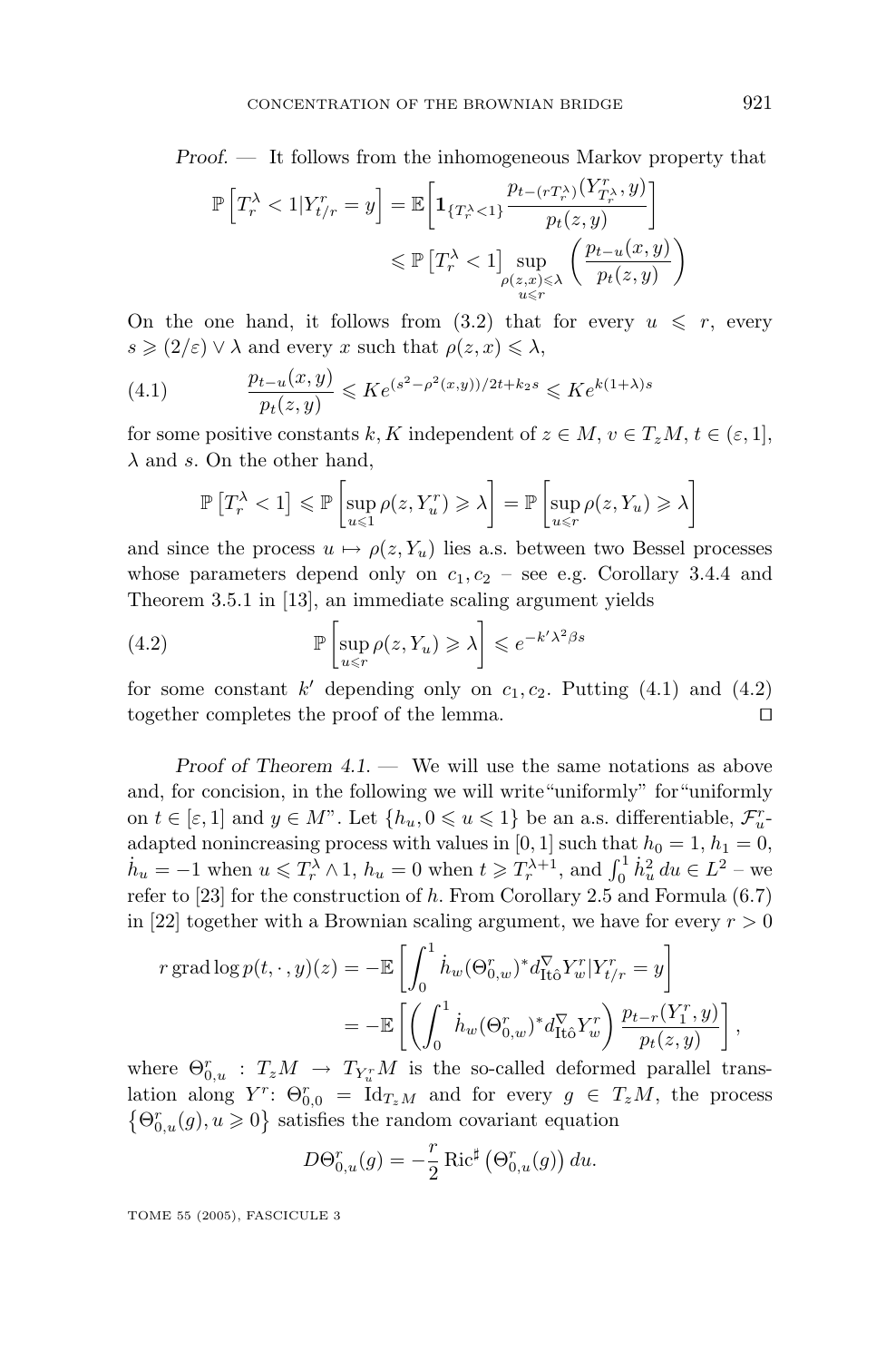Using the Markov property and the fact that  $h_u = 0$  when  $t \geq T_r^{\lambda+1}$ , we get the following decomposition

$$
(4.3) \quad s^{-1} \operatorname{grad} \log p(t, \cdot, y)(z)
$$
\n
$$
= \beta \mathbb{E} \left[ \mathbf{1}_{\{T_r^{\lambda} \geq 1\}} \left( \int_0^1 (\Theta_{0,w}^r)^* d_{\operatorname{It\hat{o}}}^{\nabla} Y_w^r \right) \frac{p_{t-r}(Y_1^r, y)}{p_t(z, y)} \right]
$$
\n
$$
- \beta \mathbb{E} \left[ \mathbf{1}_{\{T_r^{\lambda} < 1\}} \left( \int_0^{S_{r}^{\lambda}} \hat{h}_w(\Theta_{0,w}^r)^* d_{\operatorname{It\hat{o}}}^{\nabla} Y_w^r \right) \frac{p_{t-(rS_r^{\lambda})}(Y_{S_r^{\lambda}}, y)}{p_t(z, y)} \right]
$$

for every  $\beta > 0$ , having set  $S_r^{\lambda} = 1 \wedge T_r^{\lambda+1}$  for simplicity. By the Cauchy-Schwarz inequality and since  $\beta \leq 1$ , the second summand on the right-hand side in (4.3) is smaller than

$$
\mathbb{P}\left[T_r^{\lambda} < 1 | Y_{t/r} = y\right]^{1/2} \sup_{\substack{\rho(z,x) \leq \lambda + 1 \\ u \leq r}} \left( \frac{p_{t-u}(x,y)}{p_t(z,y)} \right) \left\| \int_0^1 \dot{h}_w(\Theta_{0,w}^r)^* d_{\text{It\^o}}^T Y_w^r \right\|_2.
$$

Since by assumption  $\int_0^1 \dot{h}_u^2 du \in L^2$  – with a norm independent of  $t, z, v$ and *s*, and since a.s.  $||(\Theta_{0,w}^r)^*|| \leq e^{(d-1)c_2}$  for every  $w \leq 1$  – see Inequality (7.4) in [22], we get the upper bound

$$
K\mathbb{P}\left[T_r^{\lambda} < 1 | Y_{t/r} = y\right]^{1/2} \sup_{\substack{\rho(z,x) \leq \lambda+1 \\ u \leq r}} \left(\frac{p_{t-u}(x,y)}{p_t(z,y)}\right)
$$

which, reasoning as in Lemma 4.2, is smaller than

$$
Ke^{cs}\mathbb{P}\left[T_r^{\lambda} < 1 | Y_{t/r} = y\right]^{1/2}
$$

for some positive constants *c, K* independent of *t, z, v* and *s*. But according to Lemma 4.2, this last expression tends to 0 uniformly when  $s \to +\infty$ , provided that  $\lambda$  is big enough. Hence, we see that the second summand in the decomposition (4.3) is negligible and, fixing  $\lambda > 0$  big enough once and for all, it remains to prove that

$$
\beta \mathbb{E}\left[\mathbf{1}_{\{T_r^\lambda\geqslant 1\}}\left(\int_0^1 (\Theta_{0,w}^r)^*d_{\operatorname{It\hat{o}}}^{\nabla}Y_w^r\right)\frac{p_{t-r}(Y_1^r,y)}{p_t(z,y)}\right]\to t^{-1}v
$$

uniformly when  $s \to +\infty$ . Since  $\mathbb{P}\left[T_r^{\lambda} \geq 1 | Y_{t/r} = y\right] \to 1$  uniformly when  $s \rightarrow +\infty$  – again according to Lemma 4.2, this amounts to prove that

(4.4) 
$$
\lim_{\beta \to 0} \left( \limsup_{s \to +\infty} \mathbb{E} \left[ \mathbf{1}_{\{T_r^{\lambda} \geq 1\}} \| \Phi_1^r - v \| \frac{p_{t-r}(Y_1^r, y)}{p_t(z, y)} \right] \right) = 0
$$

uniformly, where  $\{\Phi_u^r, u \geq 0\}$  is the  $T_zM$  valued process defined by

$$
\Phi_u^r = \beta t \int_0^u (\Theta_{0,w}^r)^* \left( d_{\text{It\^o} Y_w^r \right)
$$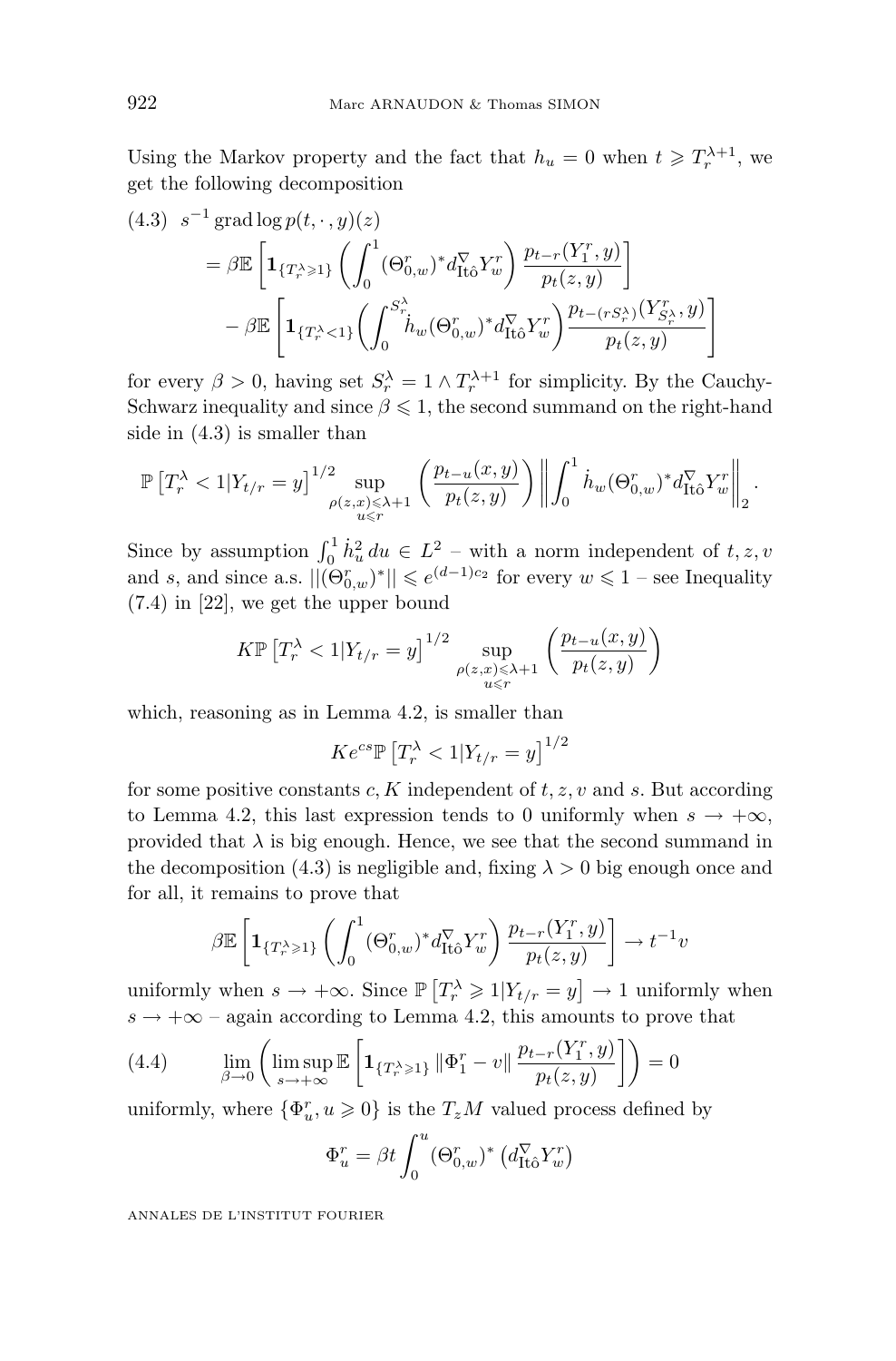for every  $u \geqslant 0$ . Setting

$$
A_{\alpha} = \left\{ \phi \in C([0,1], T_zM), \ \|\phi(1) - v\| \geq \alpha \right\}
$$

for every  $\alpha > 0$ , and writing  $A^r_\alpha = \{T_r^\lambda \geqslant 1\} \cap \{(\Phi^r)^{-1}(A_\alpha)\}\)$  for concision, we have

$$
(4.5) \mathbb{E}\left[\mathbf{1}_{\{T_r^{\lambda}\geqslant 1\}}\|\Phi_1^r-v\|\frac{p_{t-r}(Y_1^r,y)}{p_t(z,y)}\right]=\int_0^{\infty}\mathbb{E}\left[\mathbf{1}_{A_{\alpha}^r}\frac{p_{t-r}(Y_1^r,y)}{p_t(z,y)}\right]d\alpha,
$$

so that we need an upper bound on

$$
\mathbb{E}\left[\mathbf{1}_{A_{\alpha}^r}\frac{p_{t-r}(Y_1^r,y)}{p_t(z,y)}\right].
$$

It follows from (3.2) that on  $\{T_r^{\lambda} \geq 1\}$  there is a constant *K* independent of *t, z, v* and *s*, such that

$$
\frac{p_{t-r}(Y_1^r, y)}{p_t(z, y)} \leqslant Ke^{(s^2 - \rho^2(Y_1^r, y))/2t - rs/2t(t-r) + k_2s}
$$

$$
\leqslant Ke^{k_2s - s/2\beta t^2 - s\psi_{\infty}(Y_1^r)/t},
$$

where  $\psi_{\infty}$  is the Busemann function associated to  $y(\infty)$  and vanishing at *z*. Finally we need an upper bound on

$$
e^{k_2s-s/2\beta t^2}\mathbb{E}\left[\mathbf{1}_{A_\alpha^r}e^{-s\psi_\infty(Y_1^r)/t}\right],
$$

which will be obtained with the help of large deviation theory. To this aim, we first need to write down properly the stochastic differential equation satisfied by the process  $\{(Y_u^r, \Phi_u^r), u \in [0,1]\}$ , on the event  ${T_r \geq 1}$ . Actually, we will have to consider the more general process  $\{Z_u^r = (Y_u^r, U_u^r, \theta_u^r, \Phi_u^r), u \in [0, 1]\}$ , where  $U^r$  is the stochastic parallel transform along  $Y^r$ , and  $\theta^r$  is defined by  $\theta^r_u = (U^r_u)^* \Theta^r_u$  for every  $u \in [0, 1]$ . If  $\{W_u, u \geq 0\}$  is a Brownian motion in  $T_zM$ , the very definitions of  $Y^r$ and  $\Phi^r$  yield first the following equations:

$$
d_{\mathrm{It\hat{o}}}^{\nabla} Y_u^r = \sqrt{r} U_u^r dW_u \text{ and } d\Phi_u^Y = \beta t \sqrt{r} (\theta^r)^* dW_u,
$$

with the initial conditions  $Y_0^r = z$  and  $\Phi_0^r = 0$ . On the other hand, from the definition of the covariant derivative, the equation for  $\theta^r$  is given by

$$
d\theta_u^r = -\frac{r}{2} (U^r)^* \operatorname{Ric}^\sharp (U^r \theta^r) du
$$

with initial condition  $\theta_0^r = \text{Id}$ . It remains to derive the equation for  $U^r$ . In local coordinates, it is given by

$$
\delta U_u^r = -\Gamma(Y_u^r)(\delta Y_u^r, U_u^r),
$$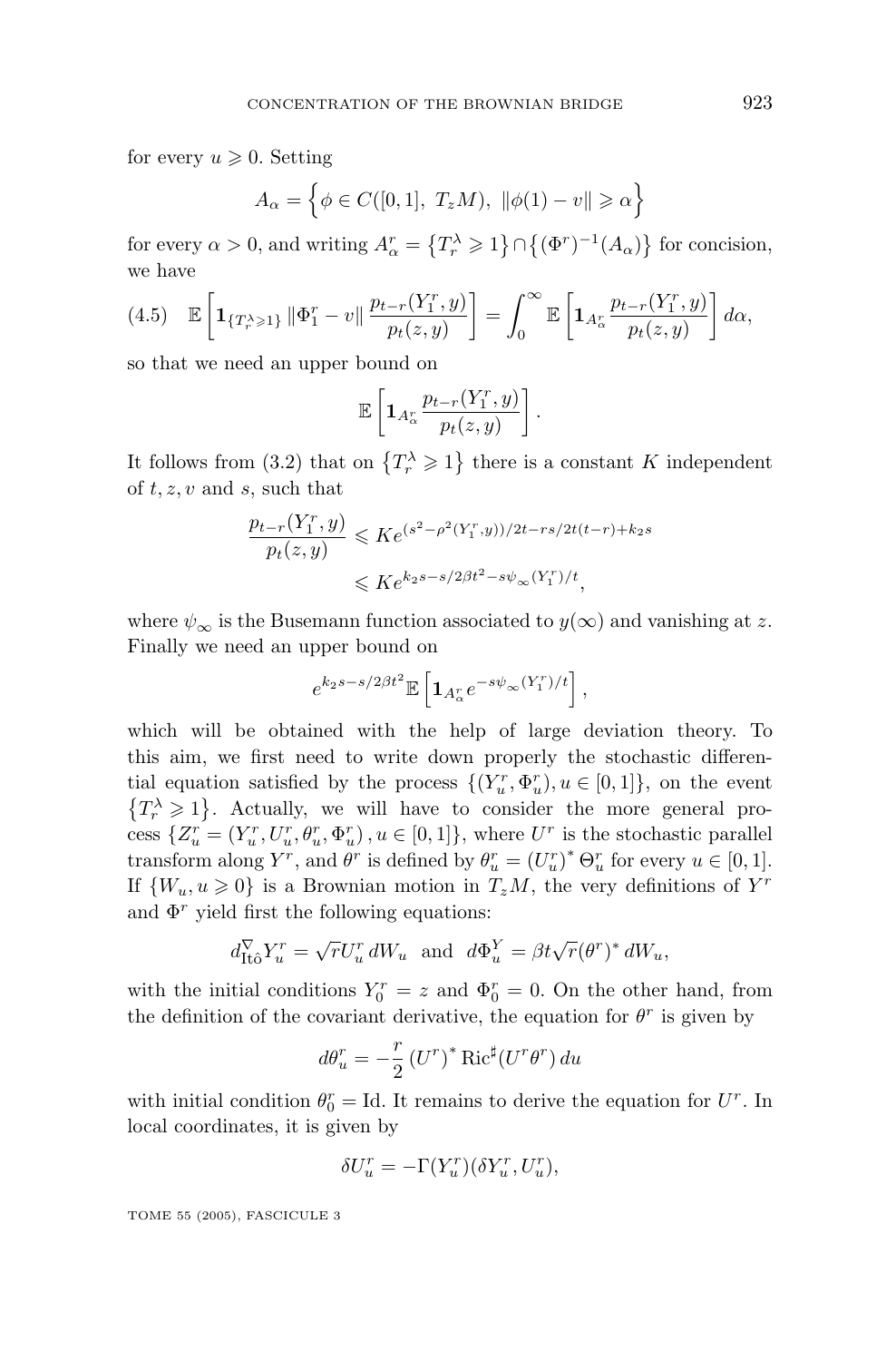where  $\delta U_u^r$  is the Stratonovich differential of  $U^r$ , and  $\Gamma$  is the Christoffel symbol of the Laplace-Beltrami connection over *M* – see e.g. Formula (8.12) in  $[8]$ . The corresponding Itô equation is

$$
dU_u^r = -\Gamma(Y_u^r)(dY_u^r, U_u^r) -1/2\Gamma(Y_u^r)(dY_u^r, dU_u^r) - 1/2d\Gamma(Y_u^r)(dY_u^r)(dY_u^r, U_u^r)
$$

and since in local coordinates,

$$
dY_u^r = \sqrt{r}U_u^r dW_u - \frac{r}{2} \operatorname{tr} \Gamma(Y) du
$$

we finally get

$$
dU_u^r = -\sqrt{r}\Gamma(Y_u^r)(U_u^r dW_u, U_u^r) + r/2 \Big[\Gamma(Y_u^r)(U_u^r dW_u, \Gamma(Y_u^r)(U_u^r dW_u, U_u^r)) - d\Gamma(Y_u^r)(U_u^r dW_u)(U_u^r dW_u^r, U_u^r)\Big].
$$

Hence, by local boundedness of the Christoffel symbols and their derivatives, we deduce that on  $\{T_r^{\lambda} \geq 1\}$  the process  $\{Z_u^r, u \in [0,1]\}$  solves in local coordinates an equation of the form

$$
dZ_u^r = \sqrt{r}\sigma(Z_u^r) dW_u + rb(Z_u^r) du,
$$

where  $\sigma$  and *b* are bounded and uniformly Lipschitz, and whose starting point is  $(z, Id, Id, 0)$ . Considering the process  $\{(r, Z_u^r), u \geq 0\}$  and applying Theorem 5.6.12 in [6], we see that  $\{Z_u^r, u \in [0,1]\}$  satisfies a Large Deviation Principle with good rate function

$$
I(\phi) = \inf_{g \in \mathbb{H}_0^1/\phi = \phi(g)} \left\{ \frac{1}{2} \int_0^1 |\dot{g}_u|^2 \ du \right\},\,
$$

where  $\mathbb{H}_0^1$  is the usual Cameron-Martin space over  $T_zM$  and  $\phi(g)$  is the continuous path  $\{\phi_u = (\phi_u^1, \phi_u^2, \phi_u^3, \phi_u^4), u \in [0, 1]\}$  defined followingly: for every  $u \ge 0$ ,  $\phi_u^4 = \beta t g_u$ ,  $\phi_u^3 = \text{Id} : T_z M \to T_z M$ , and

$$
\label{eq:phi} \begin{cases} \phi^1_u = \int_0^u \phi^2_w \dot{g}_w \, dw \\ \phi^2_u = \operatorname{Id} - \int_0^u \Gamma(\phi^1_w) (\phi^2_w \dot{g}_w, \phi^2_w) \, dw \end{cases}
$$

The path  $u \mapsto \phi_u^1$  is the development on  $\{x \in M, \rho(z, x) \leq \lambda\}$  in local coordinates of the Euclidean path  $u \mapsto g_u$ , and  $u \mapsto \phi_u^2$  is the parallel transport along  $\phi^1$ . To obtain an upper bound on

$$
\mathbb{E}\left[\mathbf{1}_{A_{\alpha}^{r}}e^{-s\psi_{\infty}(Y_{1}^{r})/t}\right],
$$

we will apply Theorem 4.3.1(Varadhan's Lemma) and its consequence Exercise 4.3.11 in [6]. Indeed, the condition (4.3.2) therein on the functional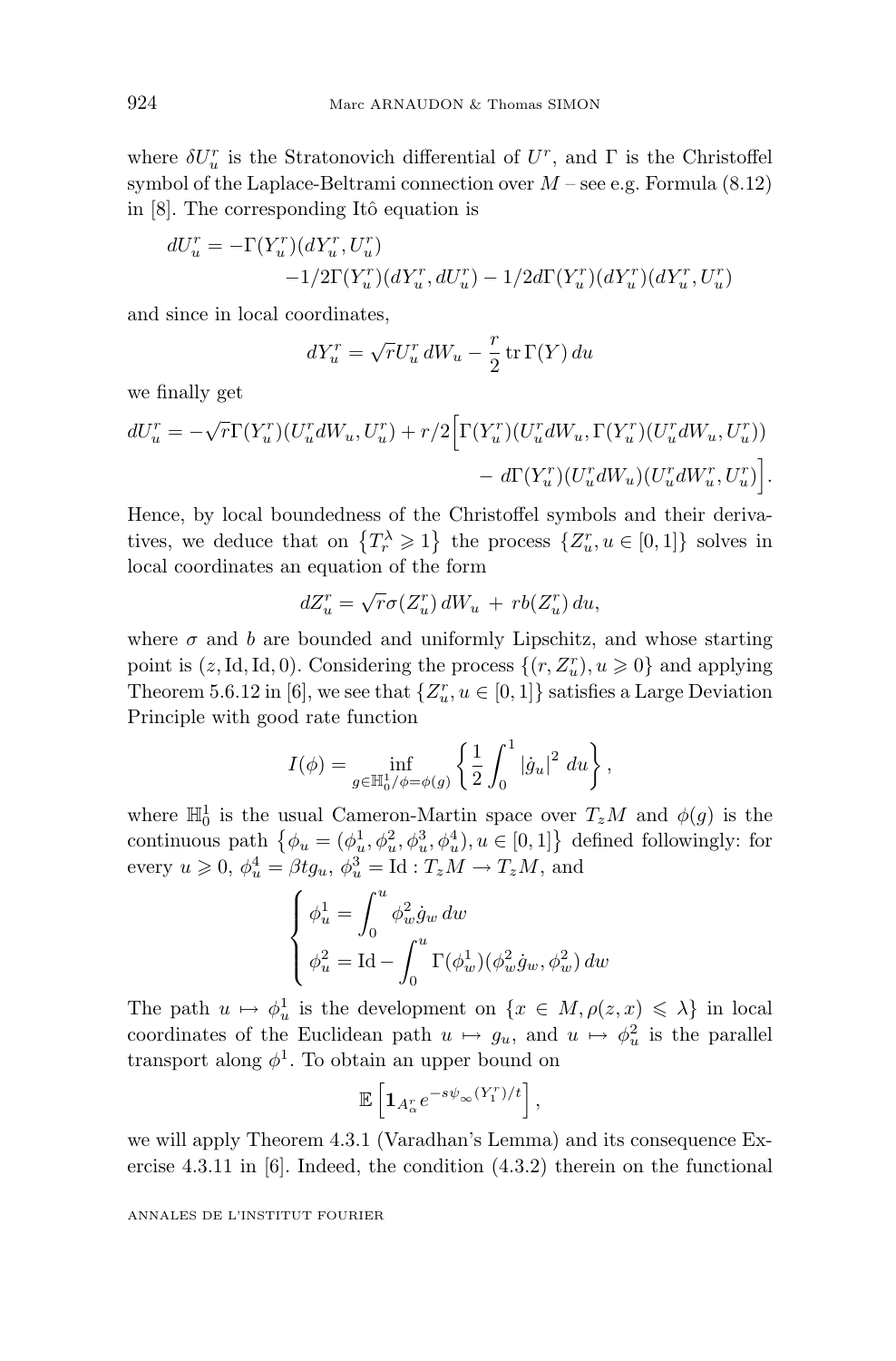$\psi_{\infty}(Y_1^r)$  is obviously fulfilled, because  $\psi_{\infty}(Y_1^r)$  is bounded by a deterministic constant on  $\{T_r^{\lambda} \geqslant 1\}$ . This yields

$$
(4.6)\ \limsup_{s\to\infty} s^{-1}\log\mathbb{E}\left[\mathbf{1}_{A_{\alpha}^r}e^{-s\psi_{\infty}(Y_1^r)/t}\right] \leqslant -\inf_{\phi^4\in A_{\alpha}}\left(\beta I(\phi^4) + \psi_{\infty}(\phi_1^1)/t\right),
$$

with the above notations and

$$
I(\phi^4) = 1/2 \int_0^1 |\dot{g}_u|^2 \ du.
$$

Besides, we deduce from the proof of Lemma 4.3.6 in  $[6]$  – which is the main argument to obtain the limsup in Exercise 4.3.11, and hence our above  $(4.6)$  – that the above limsup is uniform in  $\alpha$ . Indeed, with the notations therein but replacing their  $\alpha$  by  $\xi$  to avoid confusion, we see that the finite cover of the compact set  $\Psi_I(\xi)$  can be chosen independently of our  $\alpha$ , so that replacing their  $\mathcal{X}$  by our  $A^r_\alpha$ , the speed of convergence in (4.6) is dominated by that of the large deviation upper bound for the  $\overline{A_{x_i}}'$ with  $x_i \in A_{\alpha}^r$ , hence by that of (4.6) for  $\alpha = 0$ , which gives the uniformity.

Since  $u \mapsto \phi_u^1$  is the development of  $u \mapsto g_u$ , its Riemannian arclength is given by  $\sqrt{2I(\phi^4)}$ . But among paths with the same endpoints, geodesics minimize arclength, so that in the above infimum we can consider only paths  $\phi$  such that *g* is of the form  $u \mapsto wu$  with  $w \in T_zM$ . Now set *A* =  $\sqrt{2I(\phi^4)}$ ,  $e = 1/(\beta t)$ ,  $a = ||\phi_1^4 - v||$  and  $D = \rho(\phi_1^1, \exp_z(ev))$ . With these notations,  $\phi_1^4 = e^{-1}g_1 = e^{-1}w$  and  $\phi_1^1 = \exp_z w$ , so that from the negative curvature of *M*,

 $D \geqslant ea$ .

We want to find a lower bound for  $A^2 + 2e\psi_{\infty}(\phi_1^1) + e^2$ . If  $\psi_{\infty}(\phi_1^1) \geq 0$ , then

$$
A^{2} + 2e\psi_{\infty}(\phi_{1}^{1}) + e^{2} \geqslant A^{2} + e^{2} \geqslant (A + e)^{2}/2 \geqslant D^{2}/2
$$

by triangle inequality. If  $\psi_{\infty}(\phi_1^1) < 0$ , then setting  $B = \rho(z, \pi(\phi_1^1))$ recall that  $\pi$  is the orthogonal projection on the geodesic  $\varphi(x, y)$  – we have  $\psi_{\infty}(\phi_1^1) \geq -B$  by convexity of  $\psi_{\infty}$ , so that we are left to bound  $A^2 - 2eB + e^2$  from below. Setting  $h = \rho \left( \pi(\phi_1^1), \phi_1^1 \right)$  and using again a comparison theorem together with the negative curvature of *M*, we get  $A^2 \geq B^2 + h^2$ , whence

$$
A^{2} - 2eB + e^{2} \ge h^{2} + (B - e)^{2} \ge (h + |B - e|)^{2} / 2 \ge D^{2} / 2
$$

by triangle inequality. This entails finally

$$
A^{2} + 2e\psi_{\infty}(\phi_{1}^{1}) + e^{2} \ge D^{2}/2 \ge e^{2}a^{2}/2
$$

and, recalling that  $a = ||\phi_1^4 - v|| \ge \alpha$  if  $\phi^4 \in A_\alpha$ ,

$$
1/2\beta^2 t^2 + \inf_{g/\phi^4 \in A_\alpha} \left( I(\phi^4) + \psi_\infty(\phi_1^1)/\beta t \right) \geq e^2 \alpha^2/4 \geq \alpha^2/4r\beta^2 t^2.
$$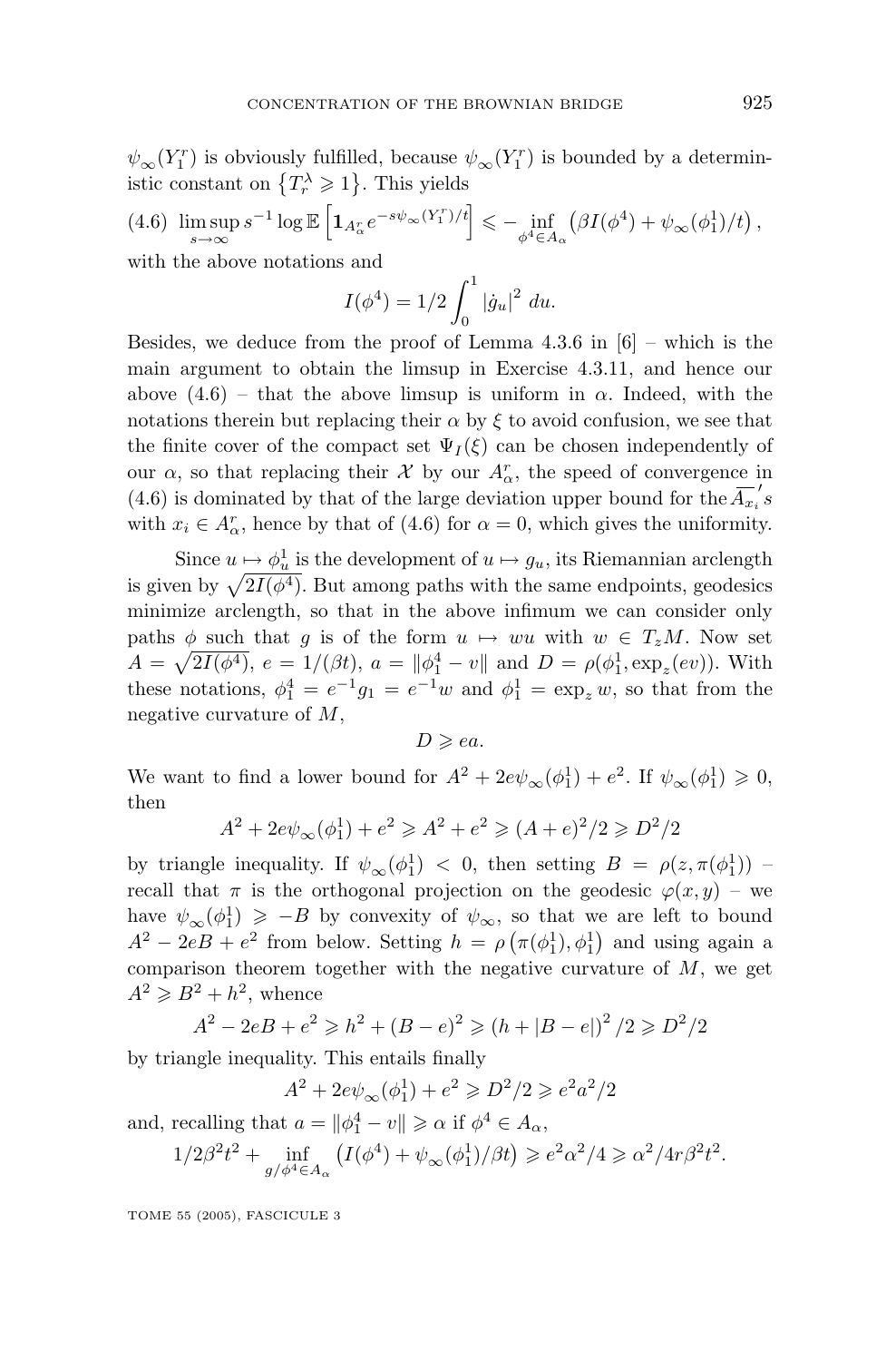Transferring this to the large deviation estimate (4.6) entails that for every  $\varepsilon > 0$ ,

$$
\log \mathbb{E}\left[\mathbf{1}_{A_{\alpha}^{r}}e^{-s\psi_{\infty}(Y_{1}^{r})/t}\right] \leqslant s(\varepsilon + k_{2} - \alpha^{2}/4\beta t^{2})
$$

for *s* big enough, uniformly in  $\alpha$ . Hence, using (4.5) and setting  $k_2^{\varepsilon} = k_2 + \varepsilon$ , we get

$$
\mathbb{E}\left[\mathbf{1}_{\{T_r^\lambda\geqslant 1\}}\|\Phi_1^r-v\|\frac{p_{t-r}(Y_1^r,y)}{p_t(z,y)}\right] \leqslant K\left(\int_0^\infty 1\wedge e^{s(k_2^\varepsilon-\alpha^2/4\beta t^2)}\,d\alpha\right) \leqslant K\left(2t\sqrt{k_2^\varepsilon\beta}+\int_{2t\sqrt{k_2^\varepsilon\beta}}^\infty e^{s(k_2^\varepsilon-\alpha^2/4\beta t^2)}\,d\alpha\right) \leqslant K\left(2\sqrt{k_2^\varepsilon\beta}+\int_0^\infty e^{-s\alpha^2/4\beta t^2}\,d\alpha\right) \leqslant K\left(2\sqrt{k_2^\varepsilon\beta}+t\sqrt{\pi\beta s^{-1}}\right),
$$

which yields (4.4) and completes the proof of the Theorem.

Unfortunately, the above theorem is not sufficient to entail (2.12), because there we strongly need uniformity on  $\omega \in E(s)$  and  $t \in [0, 1/2]$ . On the other hand, it seems difficult to provide a uniform version of Theorem 4.1without further assumption on the curvature tensor of *M*: in order to apply Theorem 5.6.12 and Exercise 4.3.11 in [6], it is necessary to have *uniform* boundedness and Lipschitz properties for  $\sigma$  and  $b$ , and this uniformity fails whenever the Christoffel symbols or their derivatives up to order two are not bounded on a fixed neighbourhood of the origin of the exponential maps. This latter situation is possible, as can be seen from the example of a two-dimensional radially symmetric manifold with prescribed sectional curvature  $\kappa(r) = -(1+\cos^2 r^2)$ , where the second derivative of the Christoffel symbols at the origins of the exponential maps is not bounded (we leave the details of this fact to the reader).

For this reason we need Assumption 1.1 on M to obtain the following uniform version of Theorem 4.1which, combined with Lemma 3.1, Proposition 3.6, and the end of the proof in Section 3, will finish the proof of Theorem 1.2.

$$
\Box
$$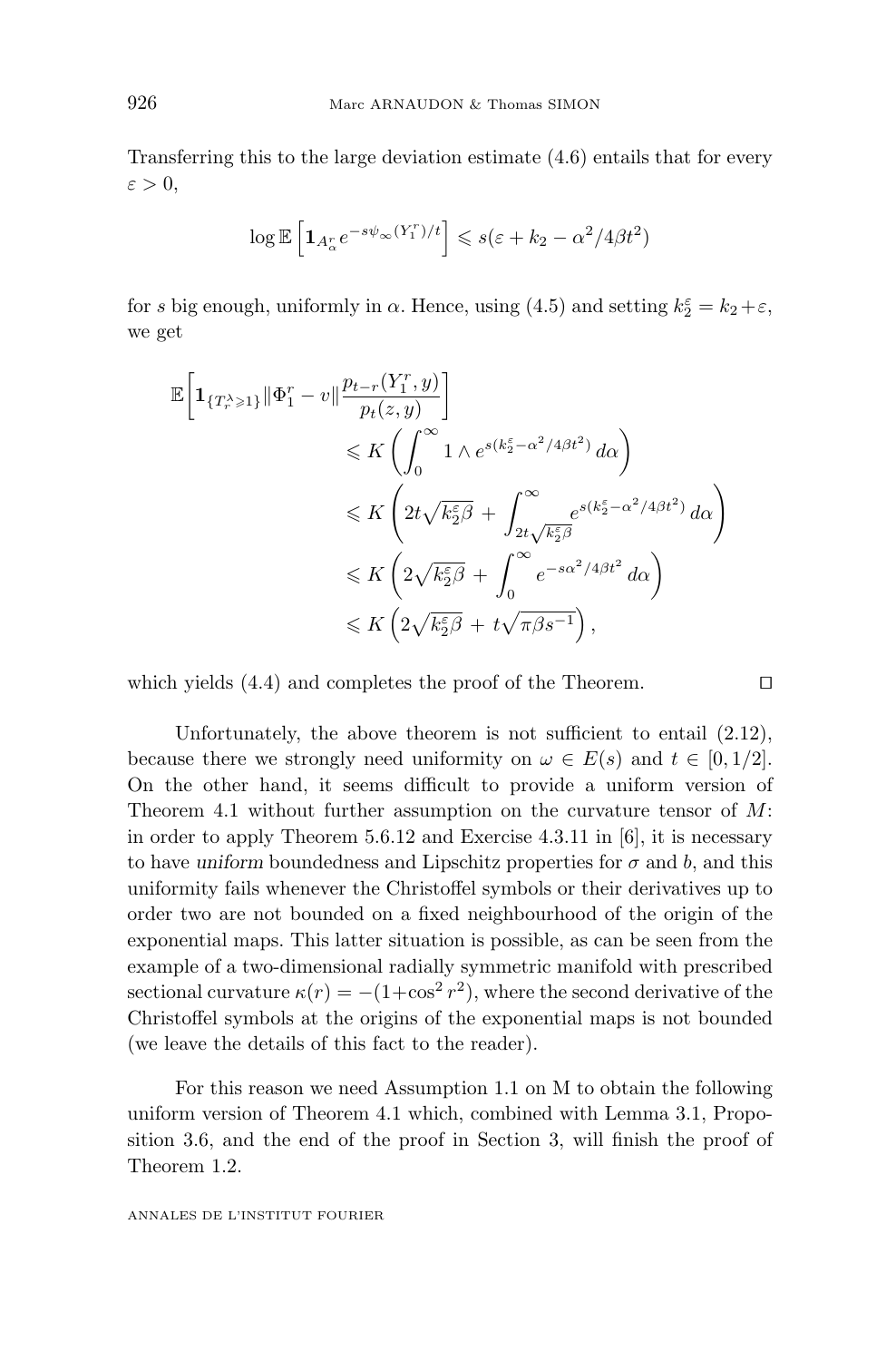Theorem 4.3. — *Under Assumption 1.1 and with the notations of Theorem 4.1, for every*  $\varepsilon \in [0, 1]$ 

$$
\rho(z, y)^{-1} \operatorname{grad} \log p_t(\cdot, y)(z) \to t^{-1} \dot{\varphi}(z, y)(0)
$$

*when*  $\rho(z, y) \to +\infty$ *, uniformly on*  $t \in [\varepsilon, 1], z \in M$ *, and*  $v \in T_zM$ *.* 

*Proof. —* The proof follows almost verbatim from that of Theorem 4.1, since Lemma 4.2 is already uniform in *z*. All we need to check is that the limsup in (4.6) is uniform in  $\alpha > 0$  and  $z \in M$ . First, Assumption 1.1 yields the desired uniform bound for *b* and  $\sigma$  and their derivatives, and then we can check from the proof of Theorem 5.6.12 in [6] that the speed of convergence in the Large Deviation upper bound for  $\{Z_u^r, u \in [0,1]\}$  does not depend on *z*. The same holds concerning Lemma 4.3.11 in [6], but the argument is a bit more subtle because the compact set  $\Psi_I(\xi)$  in Lemma 4.3.6 in [6] – with our notation for  $\xi$  instead of their  $\alpha$  to avoid confusion – also depends on *z*. However, the uniformity in *z* remains as far as the large deviation upper bound for the  $\overline{A_{x_i}}'s$  is concerned, because of the uniform LDP for  $\{Z_u^r, u \in [0,1]\}$ . This completes the proof.

*Remark 4.4*. — During the proofs of Theorems 4.1and 4.3, another method for majorizing

$$
E := \mathbb{E}\left[\mathbf{1}_{\{T_r^{\lambda} \geqslant 1\}}\left\|\Phi_1^r - v\right\| \frac{p_{t-r}(Y_1^r, y)}{p_t(z, y)}\right]
$$

could be possible, not relying on Varadhan's Lemma. We first decompose

$$
E = \mathbb{E}\left[\mathbf{1}_{\{T_r^{\lambda}\geqslant 1\}}\mathbf{1}_{\left\{\left\|\Phi_1^r-v\right\| \leqslant 2t\sqrt{k_2\beta}\right\}}\|\Phi_1^r-v\| \frac{p_{t-r}(Y_1^r,y)}{p_t(z,y)}\right] + \mathbb{E}\left[\mathbf{1}_{\{T_r^{\lambda}\geqslant 1\}}\mathbf{1}_{\left\{\left\|\Phi_1^r-v\right\|>2t\sqrt{k_2\beta}\right\}}\|\Phi_1^r-v\| \frac{p_{t-r}(Y_1^r,y)}{p_t(z,y)}\right] \leqslant 2t\sqrt{k_2\beta} + \mathbb{E}\left[\mathbf{1}_{\{T_r^{\lambda}\geqslant 1\}}\mathbf{1}_{\left\{\left\|\Phi_1^r-v\right\|>2t\sqrt{k_2\beta}\right\}}\|\Phi_1^r-v\| \frac{p_{t-r}(Y_1^r,y)}{p_t(z,y)}\right],
$$

so that we need an upper bound on

$$
E' := \mathbb{E}\left[\mathbf{1}_{\{T_r \geq 1\}}\mathbf{1}_{\{\|\Phi_1^r - v\| > 2t\sqrt{k_2\beta}\}}\|\Phi_1^r - v\| \frac{p_{t-r}(Y_1^r, y)}{p_t(z, y)}\right].
$$

Since

$$
\frac{p_{t-r}(Y_1^r, y)}{p_t(z, y)} \leqslant Ke^{k_2s - \frac{s}{2\beta t^2} - \frac{s}{t}\psi_{\infty}(Y_1^r)}
$$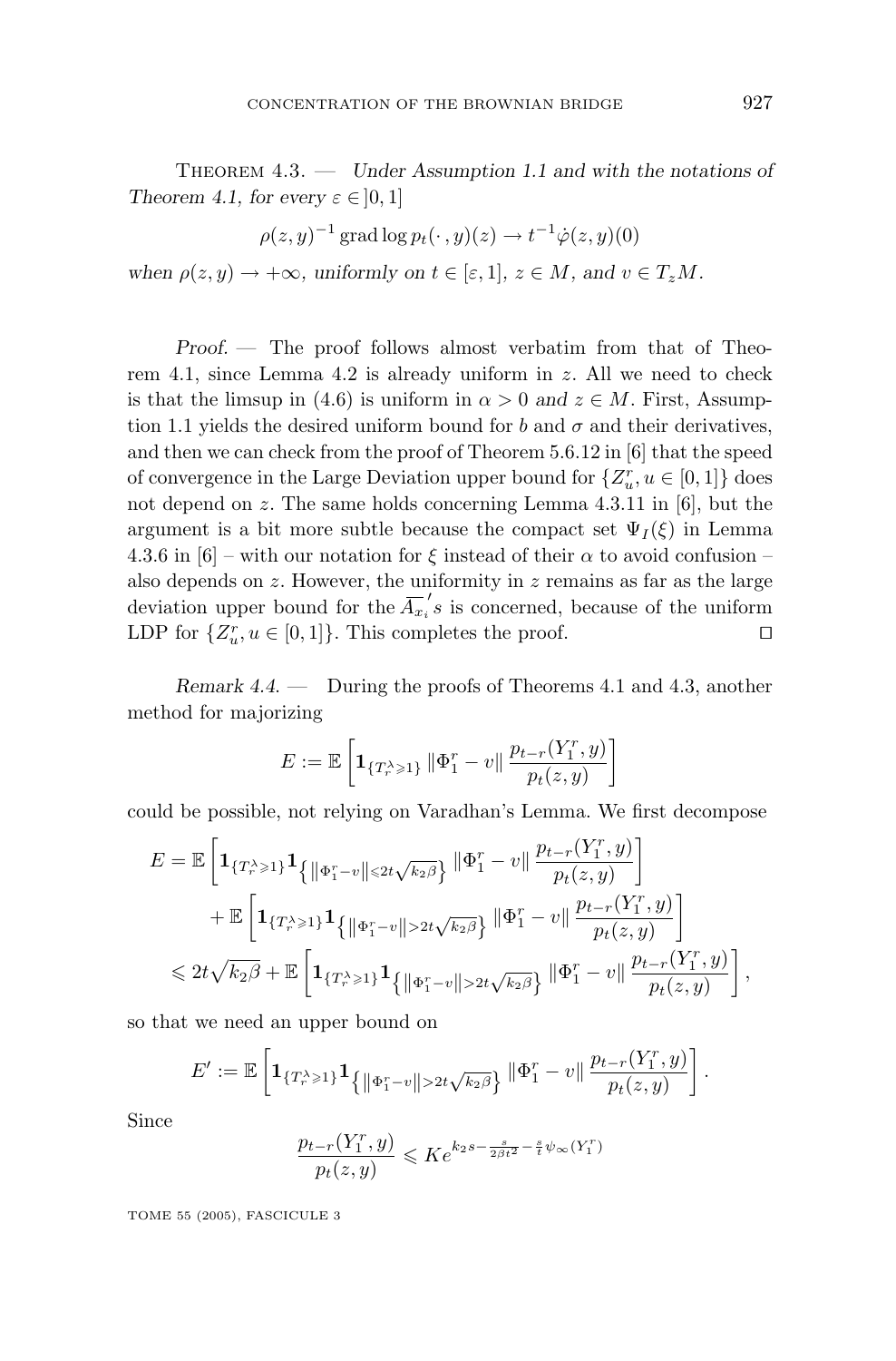on the event  $\{T_r^{\lambda} \geqslant 1\}$ , we first have

(4.7) 
$$
E \leqslant Ke^{k_2s}e^{-\frac{s}{2\beta t^2}}\mathbb{E}\Big[\mathbf{1}_{\{T_r^\lambda \geqslant 1\}}\mathbf{1}_{\{\|\Phi_1^r-v\| > 2t\sqrt{k_2\beta}\}}\times \|\Phi_1^r-v\|e^{-\frac{s}{t}\psi_\infty(Y_1^r)}\Big].
$$

Let  $\{Z_t^r, t \geq 0\}$  be the solution to the SDE

$$
Z_u^r = Y_u^r - \frac{1}{\beta t} \int_0^u \text{grad } \psi_\infty(Z_w^r) \, dw,
$$

where  $\{Y_t^r, t \geq 0\}$  is as above a Brownian motion starting from  $z$  and with speed *r*. Considering the martingale

$$
N_u = \frac{1}{r\beta t} \int_0^u \left\langle \text{grad}\,\psi_\infty(Z_w^r), d_{\text{It}\hat{o}}^\nabla Z_w^r + \frac{1}{\beta t} \,\text{grad}\,\psi_\infty(Z_w^r) \,dw \right\rangle,
$$

we see that under  $\mathbb{Q} = \mathcal{E}(N) \cdot \mathbb{P}$ ,  $Z^r$  has the same law as  $Y^r$ . Hence, the right-hand side of (4.7) can be rewritten as

$$
Ke^{k_2s}e^{-\frac{s}{2\beta t^2}}\mathbb{E}\Big[\mathbf{1}_{\left\{T_r^{\lambda}(Z^r)\geq 1, \left\|\Phi_1^r(Z^r)-v\right\|>2t\sqrt{k_2\beta}\right\}}\times \|\Phi_1^r(Z^r)-v\|e^{-\frac{s}{t}\psi_{\infty}(Z_1^r)}\mathcal{E}(N)_1\Big]
$$

where  $T_r^{\lambda}(Z^r)$  and  $\Phi_I^r(Z^r)$  are defined in replacing  $Y^r$  by  $Z^r$ . Noticing that  $\|\operatorname{grad} \psi_{\infty}\|=1$ , we have

$$
\mathcal{E}(N)_1 = e^{\frac{1}{2r\beta^2 t^2}} \exp\left(\frac{1}{r\beta t} \int_0^1 \left\langle \text{grad}\,\psi_\infty(Z_w^r), d_{\text{It}\hat{o}}^\nabla Z_w^r \right\rangle \right).
$$

Applying Itô's formula yields

$$
\psi_{\infty}(Z_1^r) = \int_0^1 \left\langle \text{grad}\,\psi_{\infty}(Z_u^r), d_{\text{It}\hat{\omega}}^{\nabla} Z_u^r \right\rangle + \frac{r}{2} \int_0^1 \Delta \psi_{\infty}(Z_u^r) \, du,
$$

so that finally

$$
E \leqslant Ke^{k_2s}\mathbb{E}\Big[\mathbf{1}_{\left\{T_r^{\lambda}(Z^r)\geqslant 1, \left\|\Phi_1^r(Z^r)-v\right\|>2t\sqrt{k_2\beta}\right\}}\frac{\|\Phi_1^r(Z^r)-v\|}{\times e^{-\frac{1}{\beta t}\int_0^1\Delta\psi_{\infty}(Z_u^r)\,du}}\Big]
$$
  

$$
\leqslant Ke^{k_2s}\mathbb{E}\Big[\mathbf{1}_{\left\{T_r^{\lambda}(Z^r)\geqslant 1, \left\|\Phi_1^r(Z^r)-v\right\|>2t\sqrt{k_2\beta}\right\}}\frac{\|\Phi_1^r(Z^r)-v\|}{\|\Phi_1^r(Z^r)-v\|}\Big]
$$
  

$$
\leqslant Ke^{k_2s}C(\beta)\sqrt{r}\,\mathbb{P}\Big[T_r^{\lambda}(Z^r)\geqslant 1, \|\Phi_1^r(Z^r)-v\|>2t\sqrt{k_2\beta}\Big]^{1/2},
$$

where in the second line we used the fact (coming from the convexity of  $\psi_{\infty}$ ) that  $\Delta \psi_{\infty} \geq 0$  and where in the third line we have majorized the  $L^2$ -norm of  $\|\Phi_I^r(Z^r) - v\|$ . Using the same Large Deviation Principle for *Z<sup>r</sup>* as above, one can prove that

$$
\mathbb{P}\left[T_r^{\lambda}(Z^r) \geq 1, \|\Phi_1^r(Z^r) - v\| > 2t\sqrt{k_2\beta}\right] \leqslant e^{-k_{\beta}s}
$$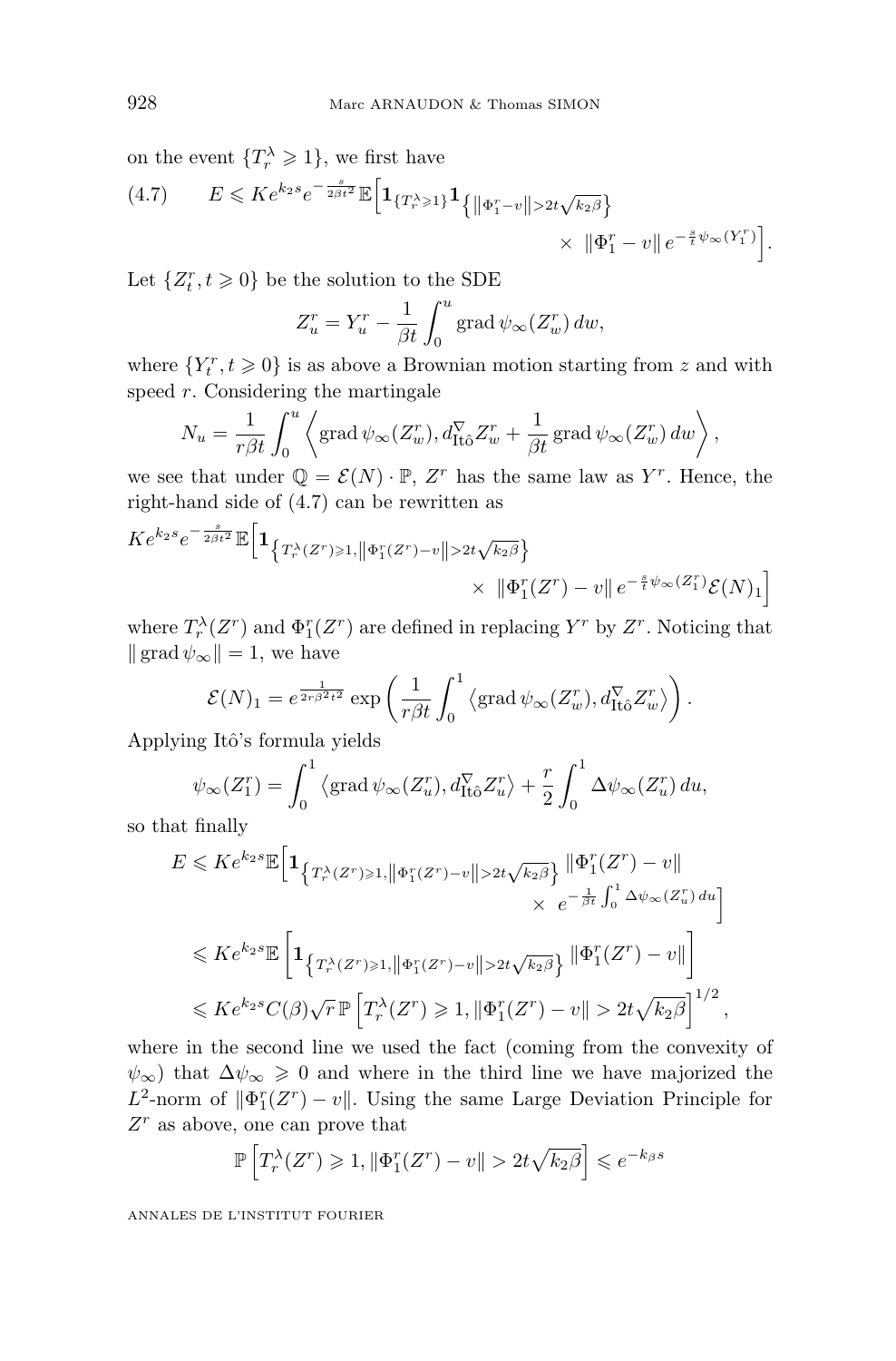as  $s \to +\infty$ , with

$$
k_{\beta} = \inf_{\substack{g \in \mathbb{H}_0^1, \phi = \phi(g) \\ ||\phi_1^4 - v|| \geq 2t\sqrt{k_2\beta}}} \left\{ \frac{1}{2} \int_0^1 \left\| \phi_u^2 \dot{g}_u + \frac{1}{\beta t} \operatorname{grad} \psi_\infty(\phi_u^1) \right\|^2 du \right\}.
$$

However, because of the difficult tractability of grad  $\psi_{\infty}$ , except in the trivial flat case we got stuck in proving that  $k_{\beta} \rightarrow +\infty$  as  $\beta \rightarrow 0$ , which would be enough to complete the proof of Theorems 4.1 and 4.3. The advantage of this method is that there would be no Busemann function anymore under the integral for the large deviation estimates, so that we would only need to use Theorem 5.6.12 in [6].

*Acknowledgement*. — Part of this work was done during a visit at the Technische Universität Berlin of the second-named author, who would like to thank Michael Scheutzow for his kind hospitality and the excellent working conditions.

#### BIBLIOGRAPHY

- [1] J. P. ANKER andP. OSTELLARI, The heat kernel on non compact symmetric spaces. In: Lie groups and symmetric spaces, Amer. Math. Soc. Transl. Ser. 2, 210, Amer. Math. Society, Providence, RI (2003), 27–46.
- [2] M. BERGER, A Panoramic View of Riemannian Geometry, Springer-Verlag, 2003.
- [3] J. M. BISMUT, Large Deviations and the Malliavin Calculus, Birkhäuser, 1984.
- [4] M. R. BRIDSON and A. HAEFLIGER, Metric Spaces of Non-Positive Curvature, Springer-Verlag, Berlin, 1999.
- [5] J. CHEEGER andD. G. EBIN, Comparison Theorems in Riemannian Geometry, North-Holland, 1975.
- [6] A. DEMBO andO. ZEITOUNI, Large Deviations Techniques andApplications, Jones and Barlett Publishers, Boston, 1993.
- [7] A. EBERLE, Absence of spectral gaps on a class of loop spaces, J. Math. Pures Appl., 81-9 (2002), 915–955.
- [8] M. EMERY, Stochastic Calculus in Manifolds, Springer-Verlag, Berlin, 1989.
- [9] W. FELLER, Diffusion processes in one dimension, Trans. Amer. Math. Soc., 77 (1954), 1–31.
- [10] S. GIULINI andW. WOESS, The Martin compactification of the Cartesian product of two hyperbolic spaces, J. Reine Angew. Math., 444 (1993), 17–28.
- [11] S. HELGASON, Differential Geometry, Lie Groups and Symmetric Spaces, Academic Press, 1978.
- [12] S. HELGASON, Groups and Geometric Analysis, Academic Press, 1984.
- [13] E. P. HSU, Stochastic Analysis on Manifolds, Amer. Math. Society, Providence, RI, 2002.